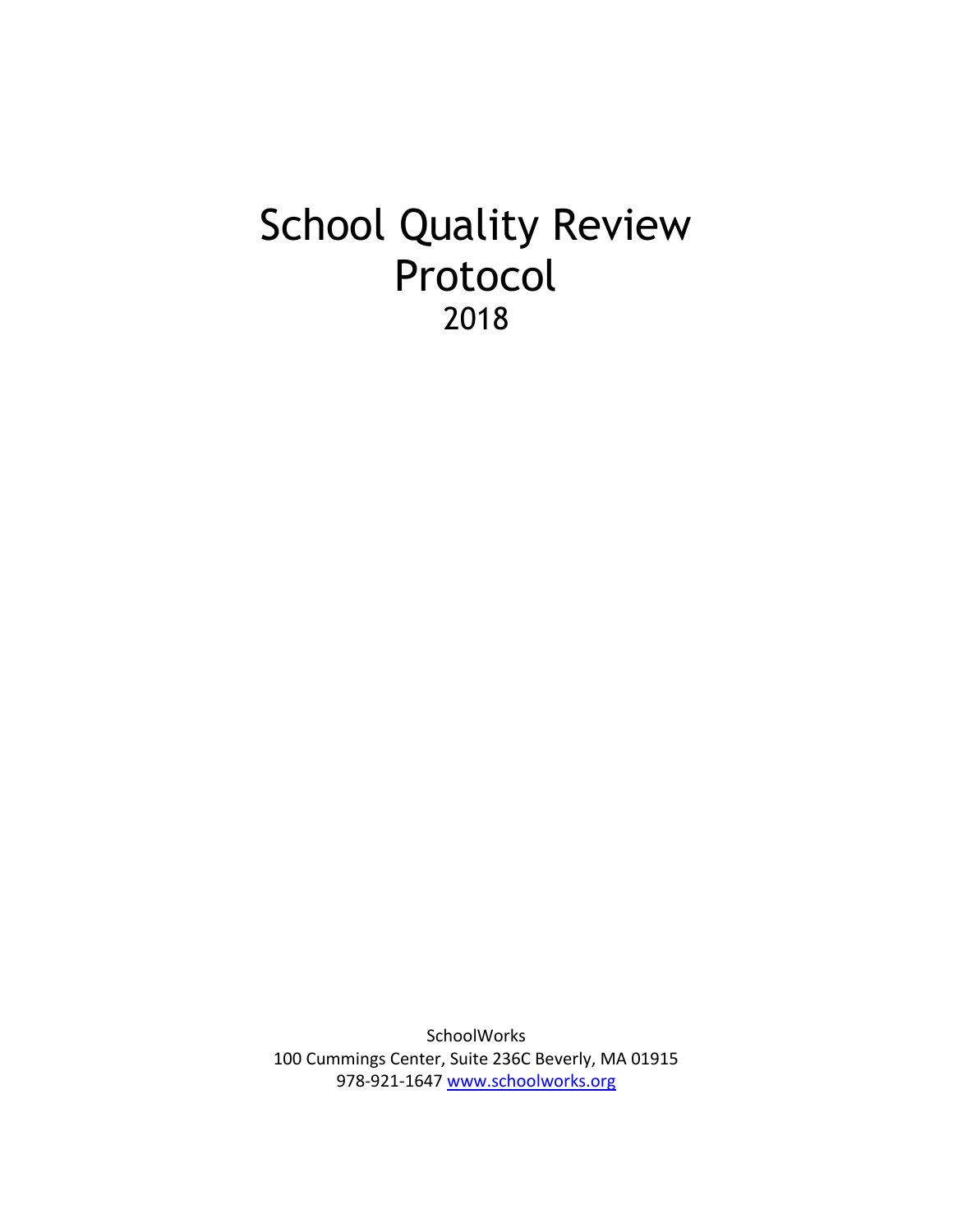# **Table of Contents**

| Part I:     | Introduction                                | 1  |
|-------------|---------------------------------------------|----|
|             |                                             |    |
| Part II:    | <b>Process and Results</b>                  | 5  |
|             |                                             |    |
| Part III:   | Roles and Responsibilities                  | 13 |
|             |                                             |    |
| Part IV:    | Domains and Key Questions                   | 17 |
|             |                                             |    |
| Part V:     | SchoolWorks Quality Criteria and Indicators | 19 |
|             |                                             |    |
| Appendix A: | <b>School Task Checklist</b>                | 41 |
|             |                                             |    |
| Appendix B: | <b>Classroom Visit Tool and Guidance</b>    | 43 |
|             |                                             |    |
| Appendix C: | <b>Interview Worksheets and Guidance</b>    | 47 |
|             |                                             |    |
| Appendix D: | Prioritization                              | 65 |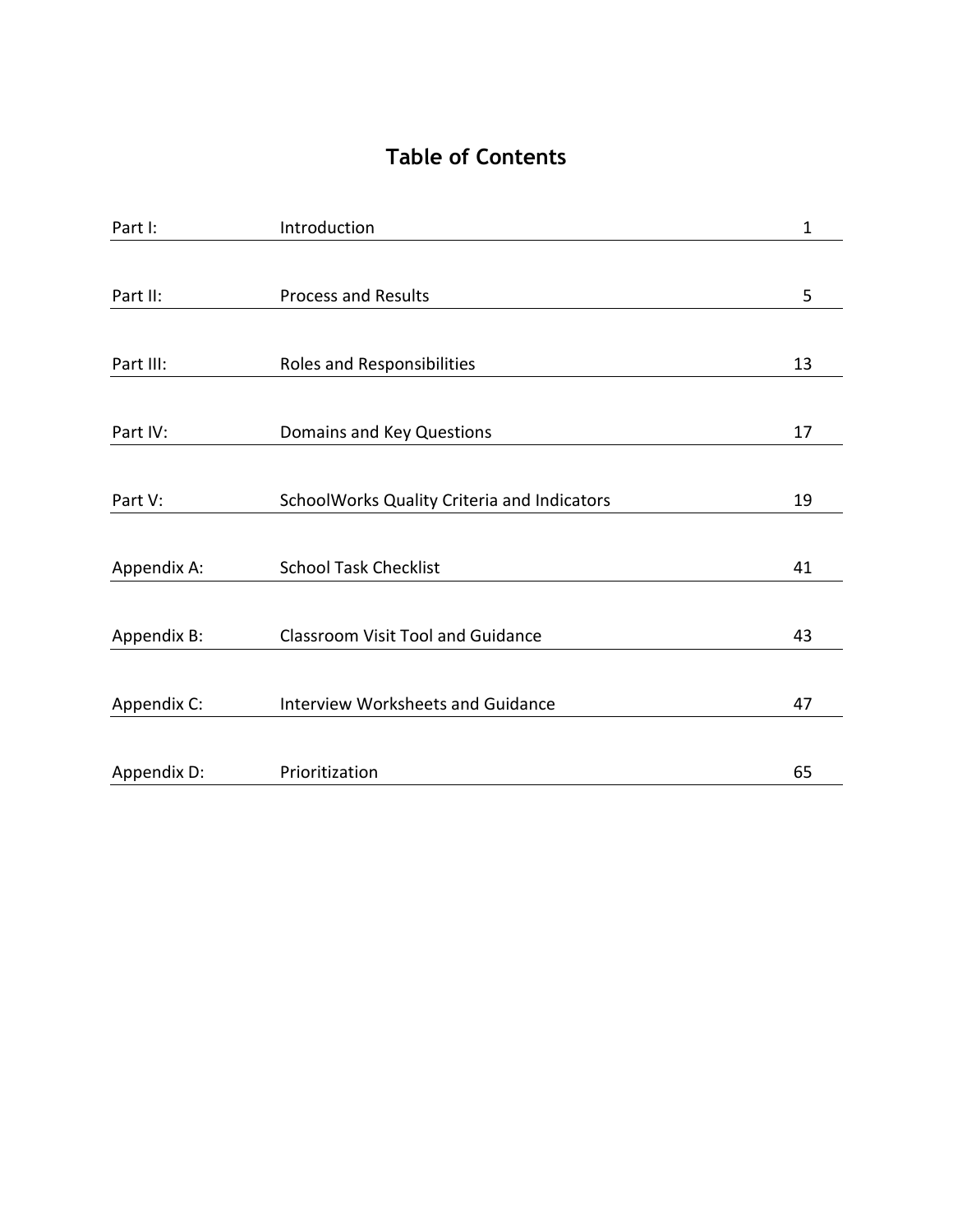# **Part I: Introduction**

# **What is the SchoolWorks Quality Review?**

The SchoolWorks School Quality Review (SQR) is a process that educators can use to understand and explain how well schools are working to educate students. The SQR places a team of experienced educators in a school to collect and analyze data about school performance. The length of the SQR with the Missouri Charter Public School Commission (MCPSC) will be two days. The SQR is based on a transparent, research-based set of standards – the SchoolWorks Quality Criteria (SQC) – that serve as the framework to understand the effectiveness of school practices. The SQC are used to promote understanding and dialogue between the school and the site visit team through both verbal and written feedback.

The Missouri Charter Public School Commission was established in 2012 [\(RSMo 160.425\)](http://www.moga.mo.gov/mostatutes/stathtml/16000004251.html). Lawmakers, charter school advocates, and education reformers wanted an independent sponsoring entity with the authority to sponsor high-quality charter schools throughout Missouri. Sponsors enter into a contract with a Missouri nonprofit organization that demonstrates the ability and capacity to operate a quality independent public school. Sponsors hold these schools accountable for the performance of the school and to the conditions of the contract. Performing schools can have their contract renewed. Poor quality charter schools can be closed.

MCPSC has partnered with SchoolWorks to develop a protocol for a school quality review process aligned to MCPSC initiatives and school performance framework, as well as a reporting template that will be used to document and communicate findings of the school quality review.

# **What are the SchoolWorks Quality Criteria (SQC)?**

The SQC consists of a set of standards used to assess critical aspects of a school's culture, organization, and academic program. SchoolWorks Quality Criteria and indicators are based on research of best educational practices, as well as on the expertise that SchoolWorks brings to the process after assessing more than 1,000 school programs since 1998. The SQC are organized into six domains: *Instruction, Students' Opportunities to Learn, Educators' Opportunities to Learn, Leadership and Governance, Financial Performance, and Organizational Performance*. Each domain is further defined by a set of key questions and corresponding criteria and indicators that are used to provide more specific information on variables central to each domain. See Part IV for complete a list of the SQC.

# **What is the purpose of an SQR?**

MCPSC's SQRs serve a variety of purposes. The SQR may serve as a summative review, providing specific findings in relation to the SQC about a school at the current time, most often for accountability purposes. As such, the SQR responds to specific criteria and does not typically include recommendations for improvement. The outcome of an SQR is a comprehensive report detailing the team's findings in relation to the protocol criteria.

In addition, the SQR may serve as a formative review, assessing conditions at a school prior to improvement planning. Statements of findings are used to identify school strengths and areas for growth. Recommendations are provided to celebrate success and to be used as an initial step in identifying areas for improvement. This type of review also uses an action-planning process in which the site visit team and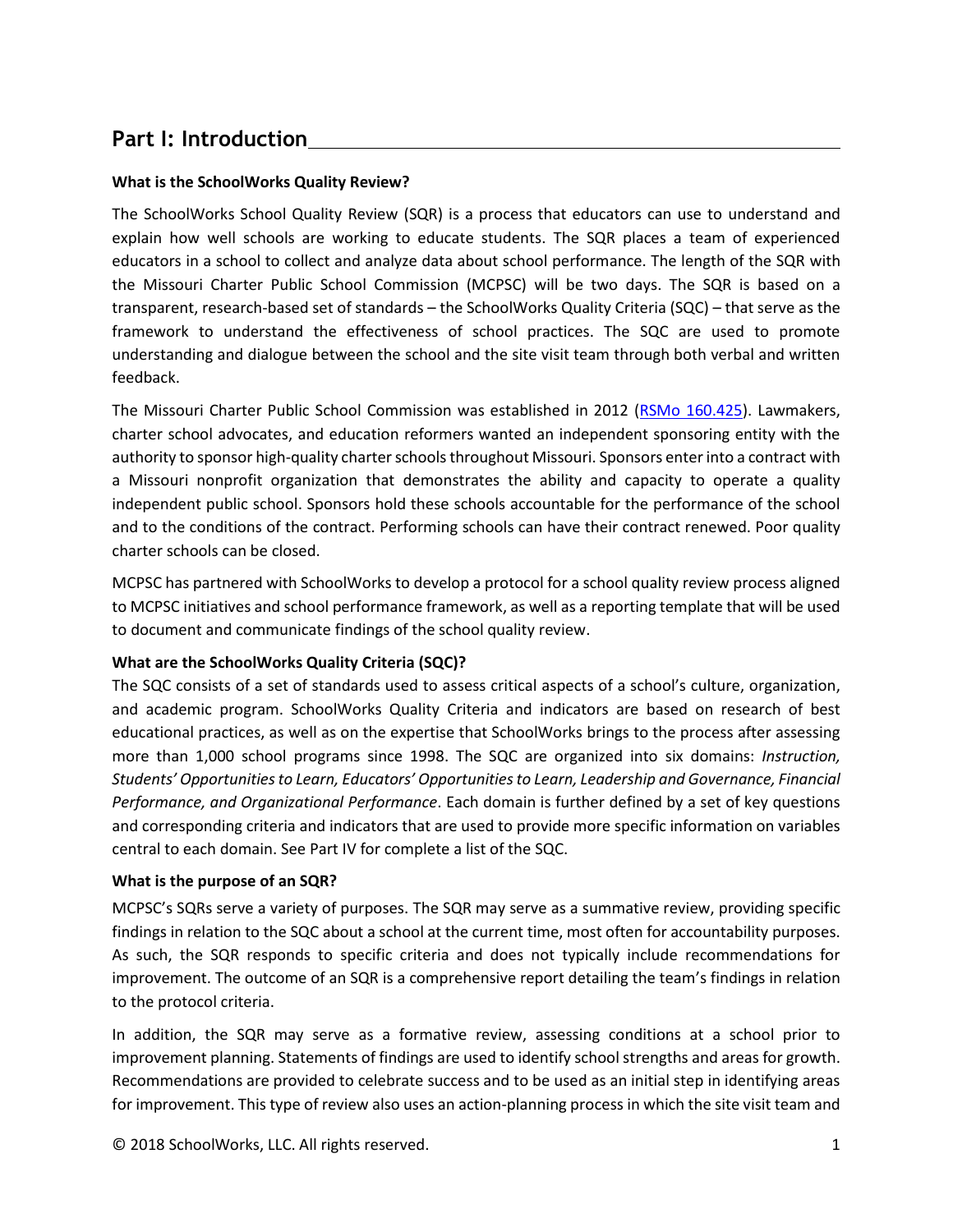the school work together to identify prioritized areas for improvement. The outcome is a prioritized action plan of next steps, including strategies, resources, and timelines to accomplish goals. The comprehensive assessment will be an evidence-based process that includes data and information gathered on academic programs and performance, school climate, finance, operations and governance, and stakeholder satisfaction, among other sources.

The SQRs may also be used to provide formative feedback to schools. Reviews may include an optional action-planning process in which the site visit team and the school work together to identify prioritized areas for improvement. The outcome is a prioritized action plan of next steps, including success measures, timelines, and champions to accomplish goals.

#### **How does the SQR process work?**

The SQR process places a team of reviewers in a school to collect and analyze data about school programs and practices. The SQR utilizes multiple sources of evidence to understand how well a school is working. It extends beyond standardized measures of student achievement to collect evidence in relation to the protocol's criteria and indicators. Evidence collection begins with the review of the key documents that describe the school and its students and may include collection of data via online surveys administered to various stakeholder groups. Key documents reviewed by the site visit team prior to arrival on site include curricula and related teaching documents, professional development records, and student assessment results. This provides the team with initial information about the school's programs and the students it serves. While on site, evidence collection continues through additional document reviews, classroom visits, and interviews with key school stakeholders. After collecting evidence, the team meets daily to confirm, refute, and modify its hypotheses about school performance, and then communicates its progress to the school's leadership. The team listens to the school's responses and makes every effort to follow up on evidence that the school indicates the team should collect.

The site visit team uses evidence collected through these events to develop findings in relation to the protocol's criteria and indicators. In some reviews, these findings identify strengths and areas for growth and may also include recommendations. At the end of the visit, the team provides a brief oral report to school leadership about its findings. This verbal feedback is followed by a written report, detailing the evidence that led the team to reach its findings. The length and depth of both verbal feedback and written report depend on the type of review being conducted.

The SQR places a high value on engaging the school in understanding its own performance. The process may be described as an open, frank, professional dialog between the school and the site visit team. The professionalism of the school and team is essential in the process. Both the school and the team have clear roles and responsibilities that are designed to promote good rapport and clear communication. All team members are governed by a code of conduct. Honesty, integrity, objectivity, and a focus on the best interests of students and staff are essential to the success and positive impact of the site visit process.

#### **What are the general steps in the SQR process?**

#### *Pre-visit Planning and Analysis*

The school prepares necessary documents. The project manager and team leader work with the school to organize the schedule for the site visit. Site visit team members review documents and record their initial questions about the school's performance according to protocol standards.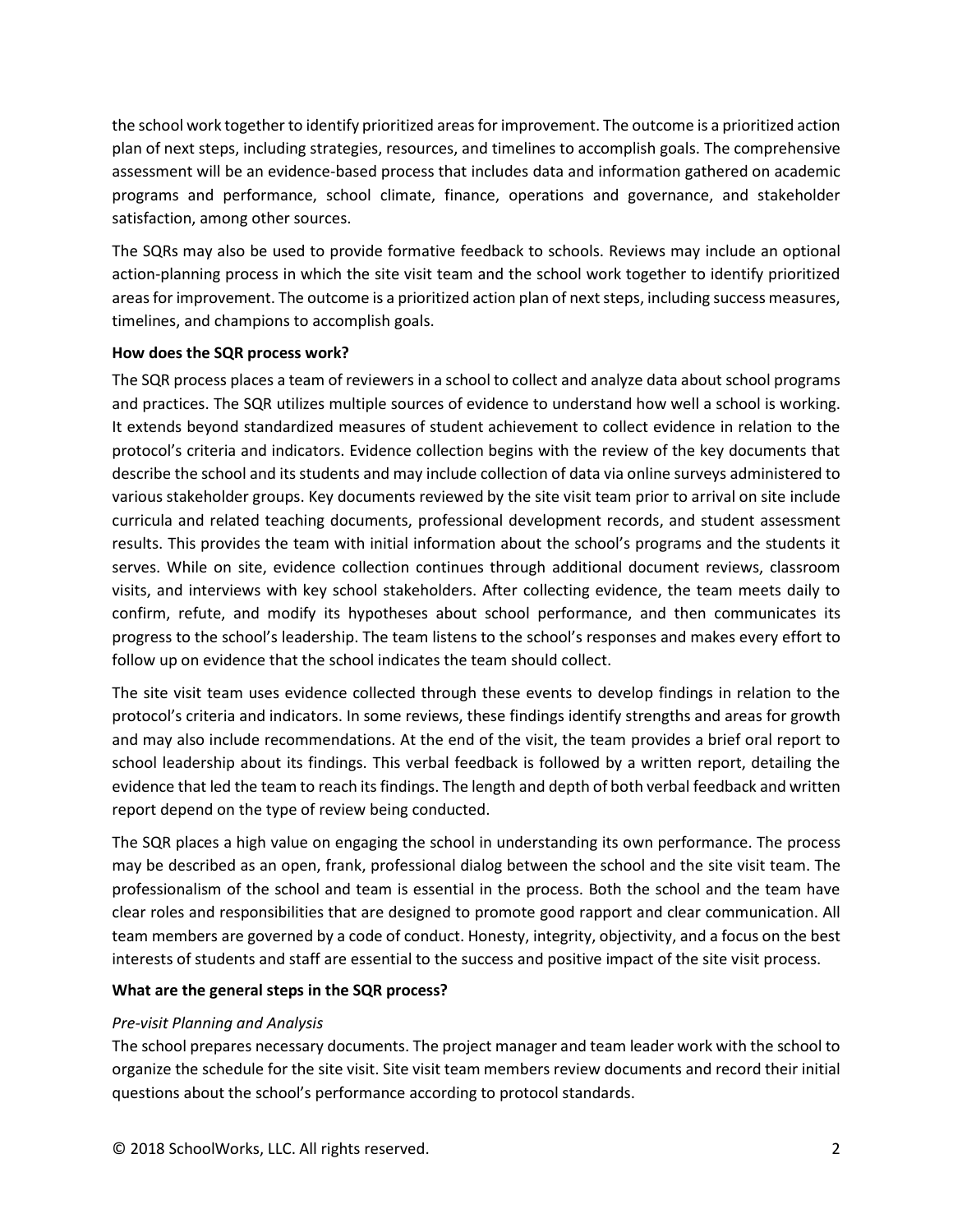#### *Evidence Gathering On Site*

On site, the site visit team continues document reviews and conducts classroom visits and interviews with key school stakeholders.

#### *Development of Findings*

The site visit team's primary objective is to develop findings in relation to the SchoolWorks Quality Criteria. To come to consensus on a set of findings, the team works together to collate and discuss available evidence collected throughout the SQR process. In some cases, findings are organized as strengths and areas for growth, and may include recommendations.

#### *Feedback to the School*

While on site, the site visit team leader communicates with school leadership to keep the school informed of the team's progress and to seek the school's input on that progress. At the end of the SQR, the team provides an oral report of findings to the school.

# *Prioritization Session (see Appendix D)*

As an option selected by the school leaders (at a time determined by the school and site visit team), the site visit team and school leaders engage in an action- planning process, examining the school's strengths and areas for growth. The outcome is a prioritized action plan of next steps, including strategies, success measures, and timelines to accomplish goals.

#### *Written Report*

After the site visit, the school will receive a written report that formalizes the findings discussed on site.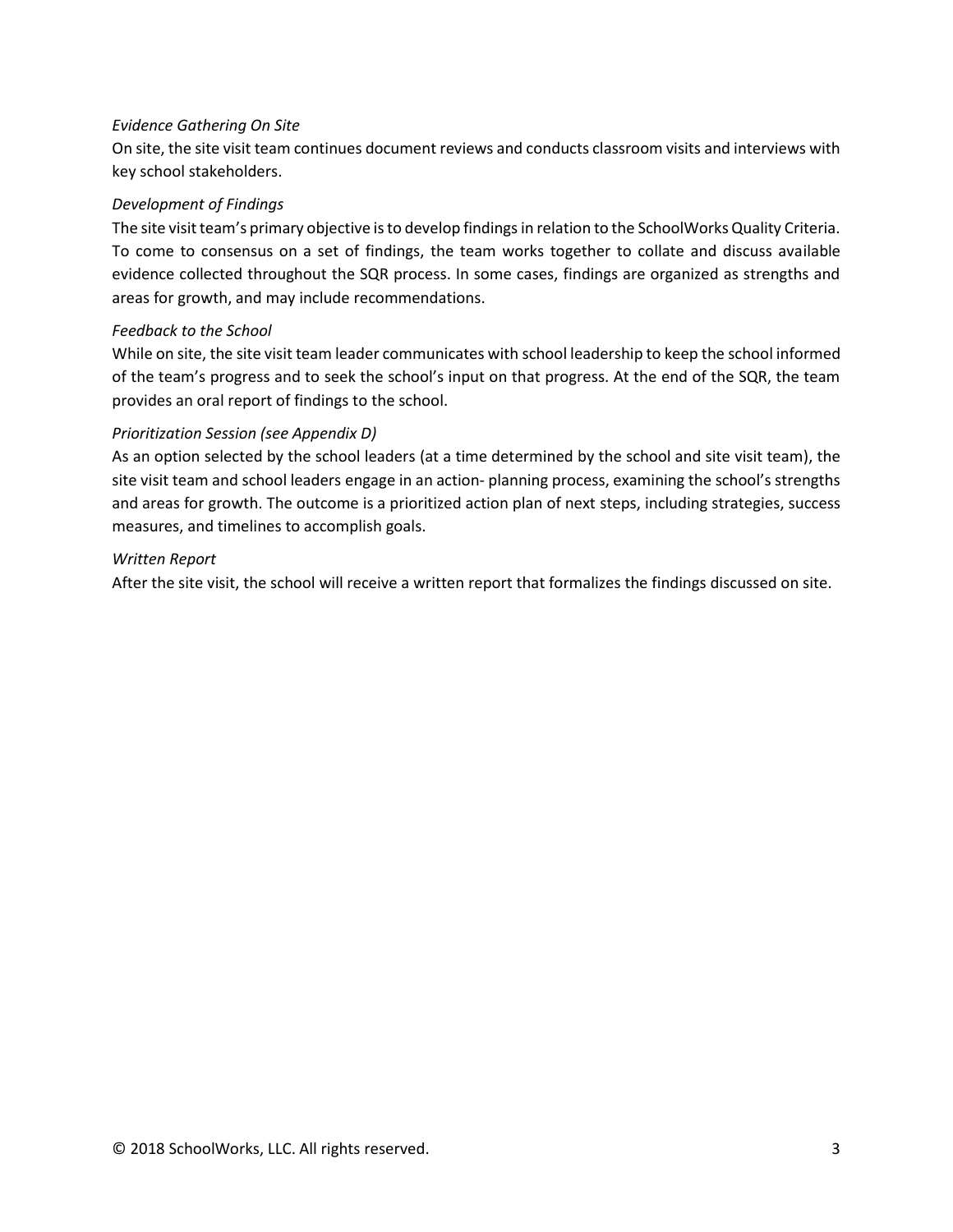| NOTES<br><u> 1980 - Andrea Brand, amerikansk politik (</u> |  |
|------------------------------------------------------------|--|
|                                                            |  |
|                                                            |  |
|                                                            |  |
|                                                            |  |
|                                                            |  |
|                                                            |  |
|                                                            |  |
|                                                            |  |
|                                                            |  |
|                                                            |  |
|                                                            |  |
|                                                            |  |
|                                                            |  |
|                                                            |  |
|                                                            |  |
|                                                            |  |
|                                                            |  |
|                                                            |  |
|                                                            |  |
|                                                            |  |
|                                                            |  |
|                                                            |  |
|                                                            |  |
|                                                            |  |
|                                                            |  |
|                                                            |  |
|                                                            |  |
|                                                            |  |
|                                                            |  |
|                                                            |  |
|                                                            |  |
|                                                            |  |
|                                                            |  |
|                                                            |  |
|                                                            |  |
|                                                            |  |
|                                                            |  |
|                                                            |  |
|                                                            |  |
|                                                            |  |
|                                                            |  |
|                                                            |  |
|                                                            |  |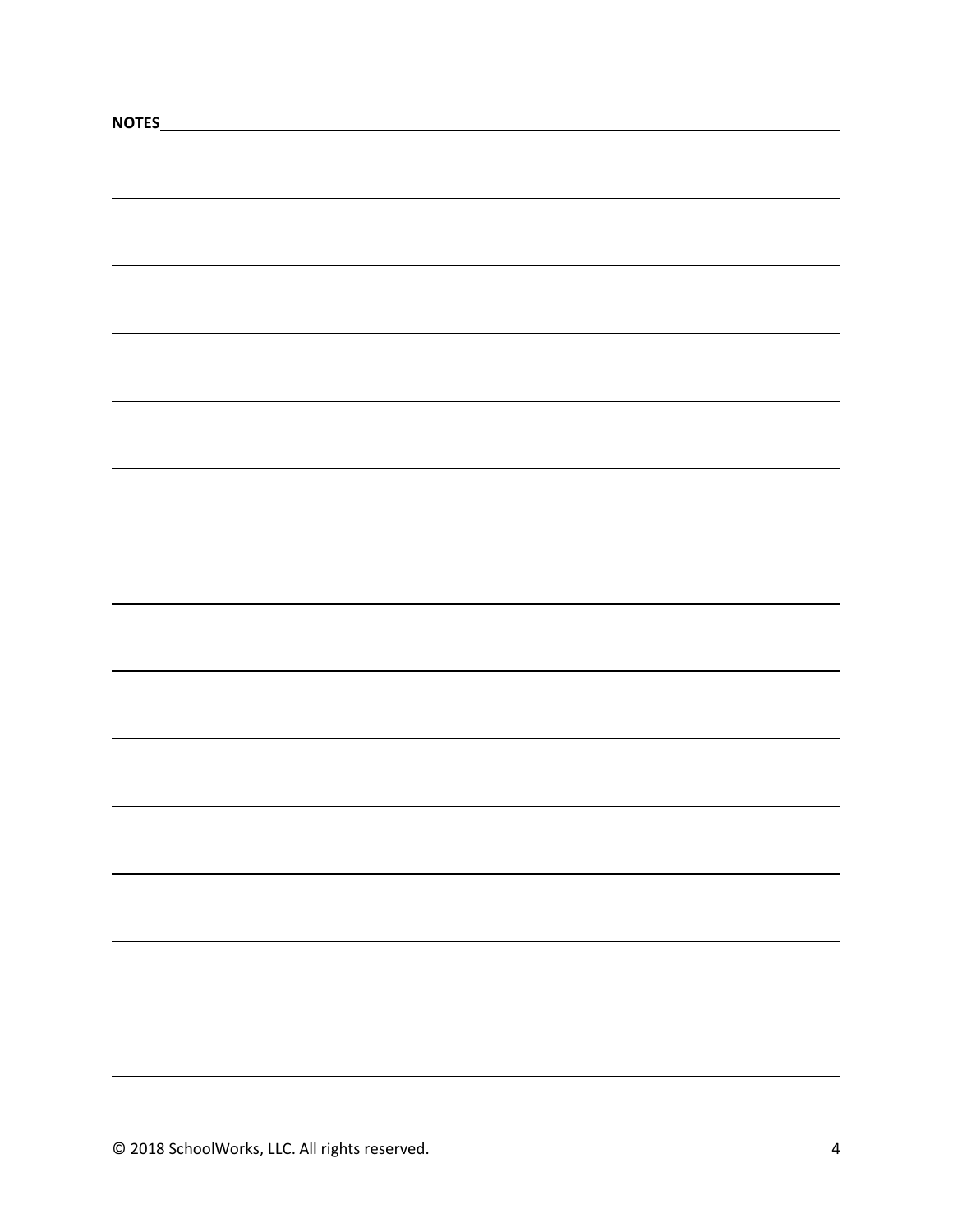# **Part II: Process and Results**

### **How does the site visit team go about its work?**

The site visit team is guided in its work by a code of conduct. Adherence to the code of conduct improves the quality of the site visit; schools do not provide reliable evidence under unnecessary stress. Adherence to the code of conduct also creates a frank, professional tone in which the site visit team and the school may discuss key strengths and areas for improvement.

### **CODE OF CONDUCT FOR REVIEWERS\***

#### **1. Carry out work with integrity**.

- a. Treat all those you meet with courtesy and sensitivity. Try to minimize stress.
- b. Allay anxiety through mutual respect and valuing opinions. Show an interest in what is said.
- c. Focus attention and questions on topics that will reveal how well students are learning.
- d. Assure confidentiality.

#### **2. Act in the best interests of students and staff.**

- a. Do not put students or staff in a position where they may have conflicting loyalties.
- b. Emphasize that students come first and are at the center of the review.
- c. Wherever possible, work to others' convenience.
- d. Be supportive and enabling. Evidence given under undue stress is unreliable.
- e. Under no circumstances, criticize the work of a teacher or anyone else involved with the school.
- f. Classroom visits are confidential. Classroom visits are not evaluations. Individual teachers will not be provided feedback and information will not be shared with any school personnel.
- g. Teacher interviews and focus groups are confidential. Any information reported to the site visit team will remain anonymous in both oral and written reports.
- h. Try to understand what teachers are doing and why. Be supportive.
- **3. Be objective; base findings on evidence, not opinion.**
	- a. An individual's perception can be evidence, especially if supported by others' observations.
	- b. Findings must be robust, fully supported by evidence, defensible, and must inform the key questions.
	- c. Findings must be reliable in that others would make the same finding from the same evidence.
	- d. Be prepared to ask questions to establish whether a view is based on opinion or evidence. This applies, as well, to site visit team members' findings.
	- e. Discussion with staff and site visit team members is part of the process to create a fair and secure evidence base from which corporate findings are made.
	- f. If a given piece of evidence is not affecting students' learning or experience, it is then irrelevant.

*\*Acknowledgement of Massachusetts Charter School Office Site Visit Protocol and the OFSTED code of conduct.*

© 2018 SchoolWorks, LLC. All rights reserved. 5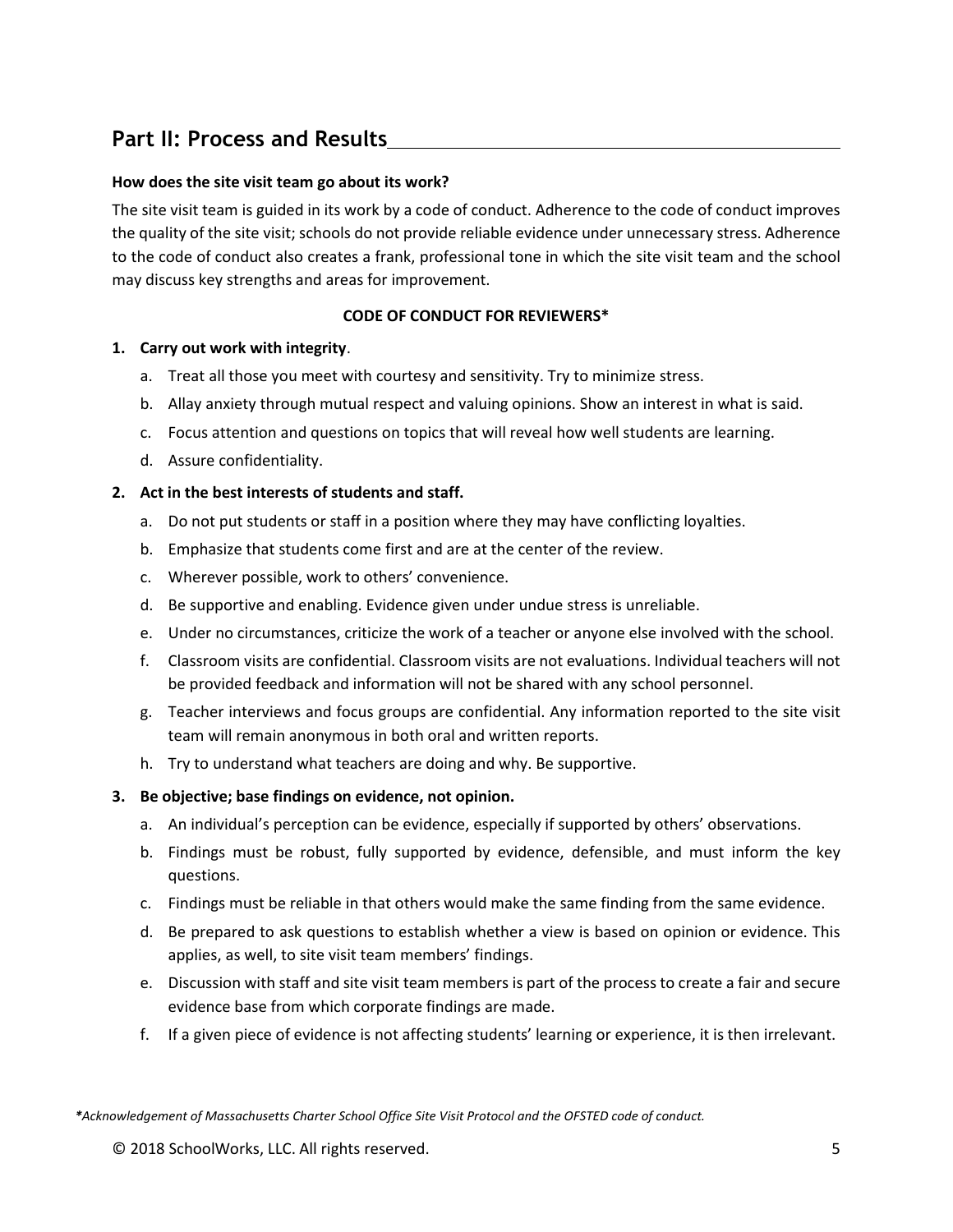# **How does the site visit team come to consensus findings based on a collection of documents, interviews, and classroom visits?**

The SQR process is built on four core components that drive the work of the site visit team throughout the site visit.

• *The process is criterion-driven***.** The SQR process is built on a set of research-based criterion and indicators. Throughout the site visit, the site visit team collects evidence through document reviews, interviews, and classroom visits in relation to each of the criterion and indicators to come to findings on how well school programs and practices are serving students. The team uses the criterion and indicators during team meetings to identify trends that emerge from the evidence and to come to findings, including identification of strengths and areas for growth, if appropriate. A criterion-driven process ensures that the work of the team is grounded in research-based standards for effective practice. The protocol's criteria also serve as a basis for professional dialogue and reporting.



**Figure 1: Criterion-driven**

• *The process is an evidence-based system.* The findings of the site visit team – which come from document reviews, classroom visits, and interviews – are based on evidence collected during the process. The team builds a base of evidence for each of its findings that would reasonably lead any set of individuals to come to similar conclusions about the school's programs and practices. Moving from evidence to findings is a cyclical process that depends on an open exchange of information between the team and the school. While the team is required to address the protocol standards and base all findings on evidence, the process is not mechanical and requires some professional judgment by the site visit team.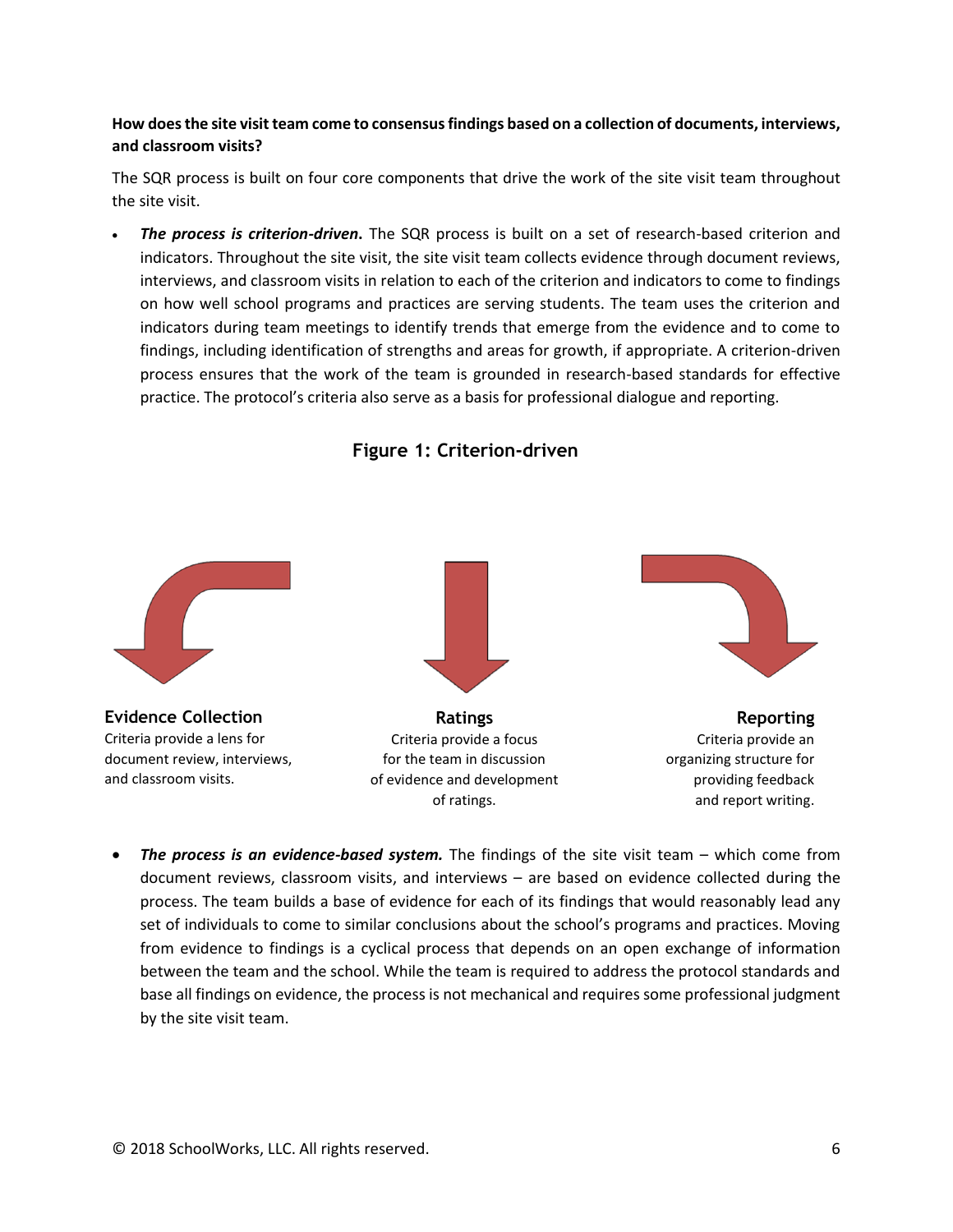• *The process is iterative, repeatedly checking on and testing the quality of the findings and the evidence that supports them.* Site visit team members use a four-step process to move from pieces of evidence to findings about the school. First, the team records *evidence* by reviewing documents, conducting interviews, and visiting classrooms. The team reviews evidence to identify initial *trends* in the evidence. For example, the team would note a trend if teachers all describe the curriculum in similar ways and if this description matched the documents reviewed by the site visit team. Continuing from the example, if the team continues to collect *evidence* that supports the *trend,* a *finding* might be that teachers have a clear understanding of the school's curriculum*.* When possible, the team presents preliminary trends and findings to school leadership during the visit so that the school can support and/or challenge the team's analysis by presenting additional evidence. This ensures that the school has an opportunity to present additional evidence before findings are finalized. This iterative process is represented in Figure 2.



#### **Figure 2: An iterative process**

**3. Feedback**: **Trends** provided to the school for comment and redirection and, eventually, **findings** reported orally to the school and documented in a written report.

**2. Trends**: Developing themes, based on **evidence** that is collected. Trends are based on criteria and indicators in the protocol.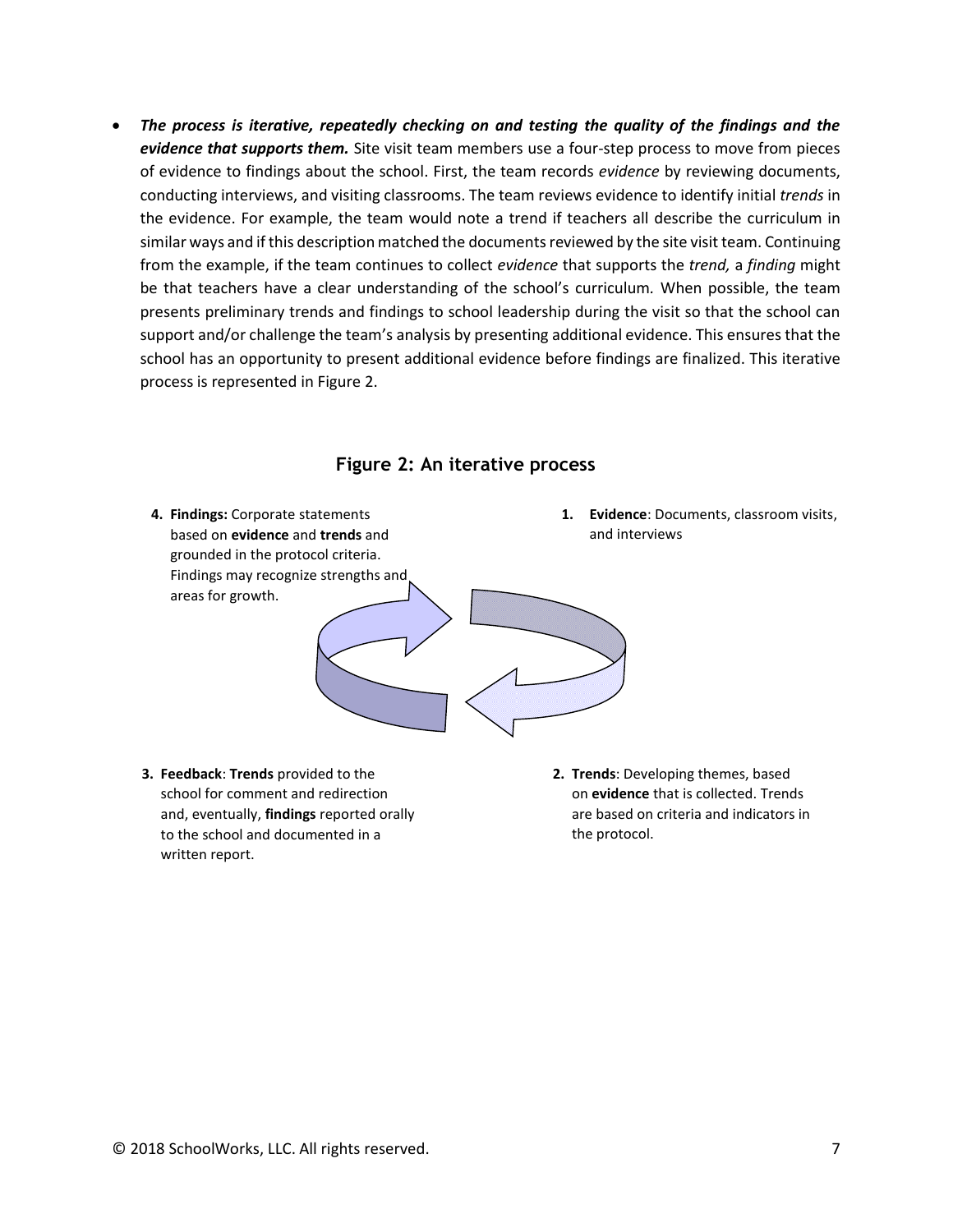• *The site visit team uses its professional judgment to come to consensus on key findings.* To be useful, the team must produce a focused report. Focusing on key strengths and areas for improvement requires discerning only what is important and merits comment. This process is called "data reduction." Within the protocol, team members use their professional judgment in a process called moderation to distill the key factors that deserve comment from the wealth of evidence available to them. This use of professional judgment is represented in Figure 3.



**Figure 3: Moving from evidence to findings**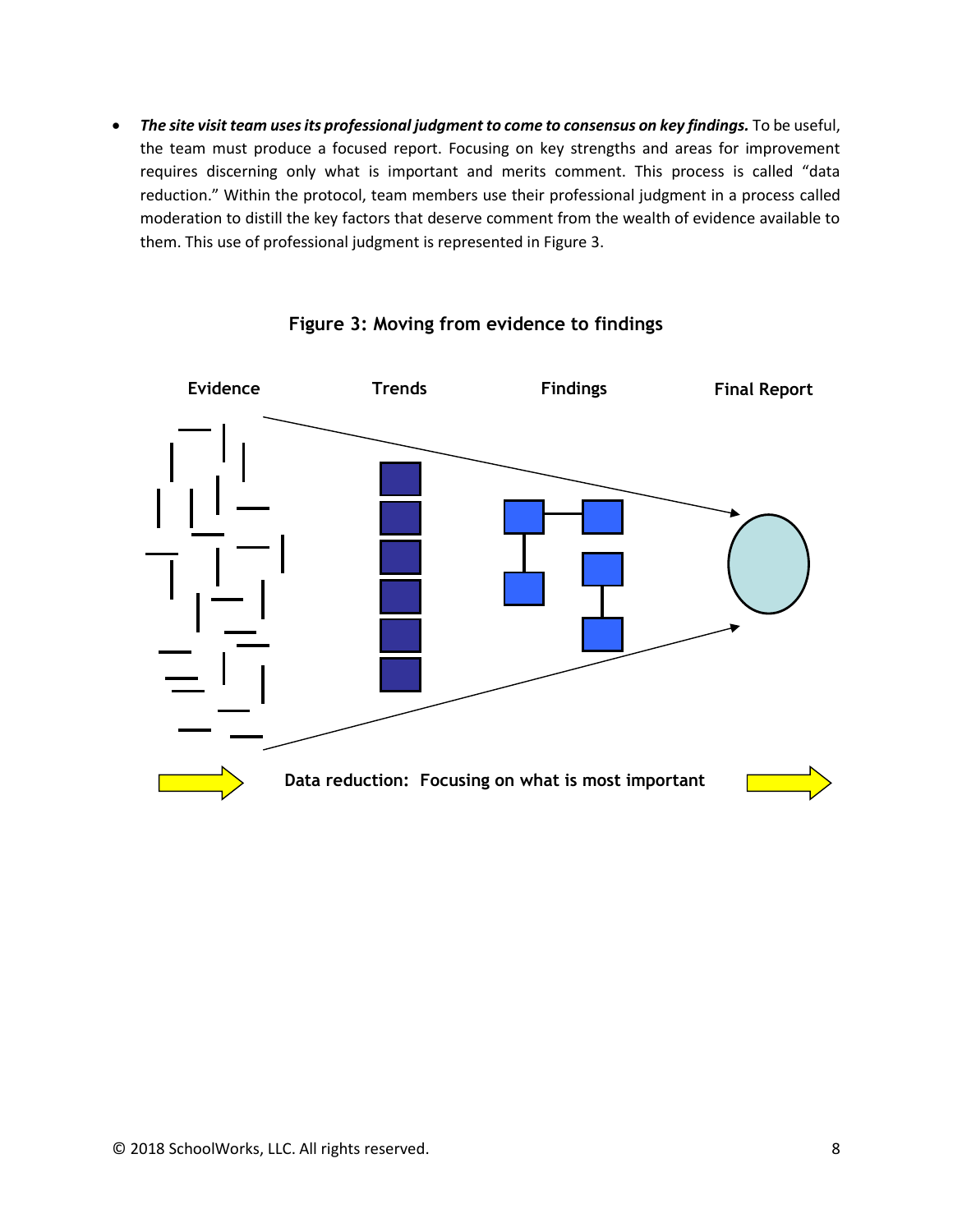# **DETAILED STEPS IN THE PROCESS**

#### **How does the site visit team and the school prepare for the site visit?**

Below is an overview of the responsibilities of each party. A detailed explanation is available in the following section, Roles and Responsibilities.

- 1. The site visit team leader (as determined by MCPSC) communicates with the school to determine site visit dates and introduces school leadership to the SQR protocol.
- 2. The site visit team leader works with the school to begin establishing a specific schedule for the site visit. The team leader remains available to answer any questions and to work with the school to ensure that documents needed for the SQR are available in a timely manner and that, if applicable, surveys are administered to stakeholders.
- 3. The site visit team leader creates a draft schedule of interviews and classroom visits, finalizes the schedule with the school's input and sends a copy of the schedule to the school and members of the team.
- 4. The school uses the School Task Checklist (see Appendix A) to ensure that all preparation has been completed prior to the site visit.
- 5. The site visit team leader sends a copy of the protocol, the schedule, classroom visit tool, interview questions, and documents for pre-visit analysis to the other team members.

#### **What does the process look like when the site visit team is on site?**

Time on site moves from a fixed structure designed to ensure good coverage of the school to a more flexible schedule that allows the team to follow up on emerging trends and findings. Since it is not possible to predict what will emerge from the evidence collected, the team requires flexibility to move about the school and observe any aspect of the school without notice. However, as a matter of courtesy and in the spirit of developing and maintaining a good working relationship, the team leader works with the school to define as much of the schedule as possible without restricting the team's ability to pursue important evidence.

#### **On-site review and feedback**

- 1. The site visit team reviews documents and conducts interviews and classroom visits in accordance with the visit schedule. The team meets regularly during the visit to share evidence.
- 2. The site visit team leader keeps the school's leadership informed of the team's progress throughout the visit, providing updates on the team's findings as they develop. This ensures that the school has every opportunity to present evidence to address the team's questions.
- 3. The site visit team will formulate consensus findings that respond to the key questions, criteria, and indicators in the SQR protocol*.* This is based on evidence provided to the team during interviews, classroom visits, and document reviews while on site.
- 4. At the end of the visit, a brief report of the site visit team's findings is presented verbally to school leadership. This report may be organized into strengths and areas of growth and may include recommendations or ratings, depending on the nature of the SQR.
- 5. On a date to be selected by the school leaders and the site visit team, the team may choose to meet with school leadership to engage in an action planning process, examining the school's strengths and areas for growth. The outcome is a prioritized action plan of next steps, including strategies, success measures, and timelines to accomplish goals.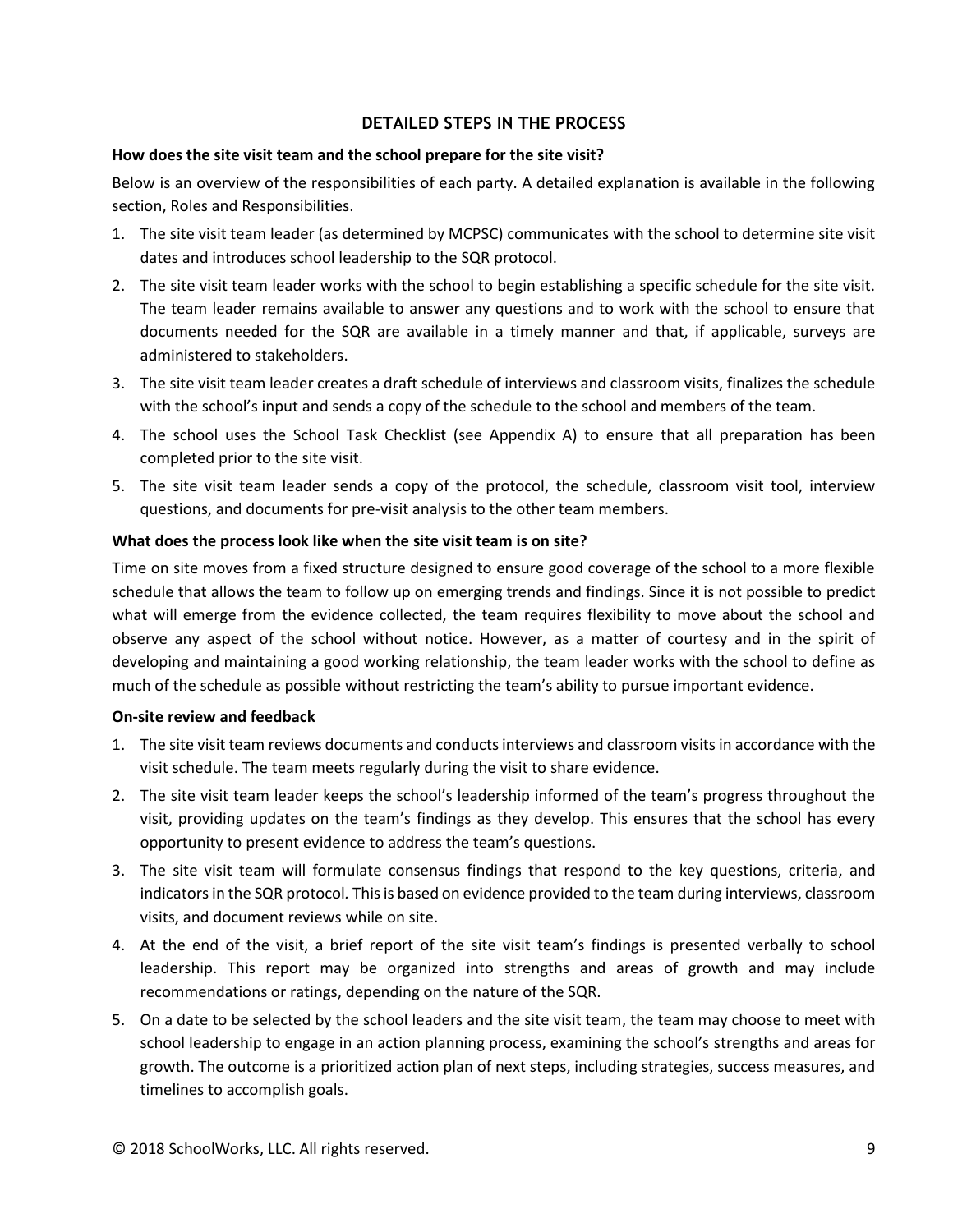#### **Sample Daily Site Visit Schedule**

Below is a sample visit schedule for the full visit, as well as a detail of a single day. Schedules will vary from school to school, depending on the size of the school and the number of site visit team members. The team leader will work to construct a daily schedule for the site visit, based on schedule documents and guidance provided by school leadership.

For multi-day site visits, feedback sessions with school leadership will be scheduled each morning to provide opportunity for discussion and redirection. SQRs for the MCPSC will be two days, with evidence collection scheduled throughout the day and feedback sessions with school leadership scheduled each morning to provide opportunity for discussion and redirection. There will be a verbal report out to school leadership at the end of the second day.

| <b>Sample 2 Day Site Visit Schedule</b> |                                                    |                                            |  |
|-----------------------------------------|----------------------------------------------------|--------------------------------------------|--|
| Time                                    | Day 1<br>Day 2                                     |                                            |  |
| 7:00-8:00 AM                            | Team arrives at school and morning meeting         |                                            |  |
| $8:00 - 9:00$ AM                        | Interview with<br>School Leadership                | Interview with<br>School Leadership        |  |
| $9:00 - 11:30$ AM                       | Classroom visits & teacher<br>focus groups         | Classroom visits & teacher<br>focus groups |  |
| 11:30-12:00 PM                          | Document review                                    | Focus group with students                  |  |
| 12:00-1:00 PM                           | Lunch; Mid-day meeting and site visit team debrief |                                            |  |
| $1:00 - 2:30$ PM                        | Teacher<br>focus group                             | Interview school<br>administrators         |  |
| 2:30-3:00 PM                            | Focus group with parents                           | Teacher focus group                        |  |
| $3:00 - 5:00$ PM                        | Evidence sorting and<br>team discussion            | Team deliberations                         |  |
| 5:30-6:00                               | Check-in with<br>School Leadership                 | Report out to<br>School Leadership         |  |
| 6:00 PM                                 | Team departs                                       | Team departs                               |  |

| <b>Sample Daily Site Visit Schedule</b> |                                                    |                          |                                            |                                            |
|-----------------------------------------|----------------------------------------------------|--------------------------|--------------------------------------------|--------------------------------------------|
| Time                                    | <b>Team Leader</b>                                 | Team Member #1           | Team Member #2                             | Team Member #3                             |
| $7:00 - 8:00$ AM                        | Team arrives at school and morning meeting         |                          |                                            |                                            |
| $8:00 - 9:00$ AM                        | Interview with school leadership                   |                          | Classroom visits &<br>teacher focus groups |                                            |
| $9:00 - 11:30$ AM                       | Classroom visits                                   |                          |                                            |                                            |
| 11:30-12:00 PM                          | Document review                                    | Teacher<br>focus group   | Focus group with students                  |                                            |
| 12:00-1:00 PM                           | Lunch; Mid-day meeting and site visit team debrief |                          |                                            |                                            |
| $1:00 - 2:30$ PM                        | Classroom visits and teacher focus groups          |                          |                                            |                                            |
| $2:30 - 3:00$ PM                        | Interview with<br>school<br>administrators         | Focus group with parents |                                            | Interview with<br>school<br>administrators |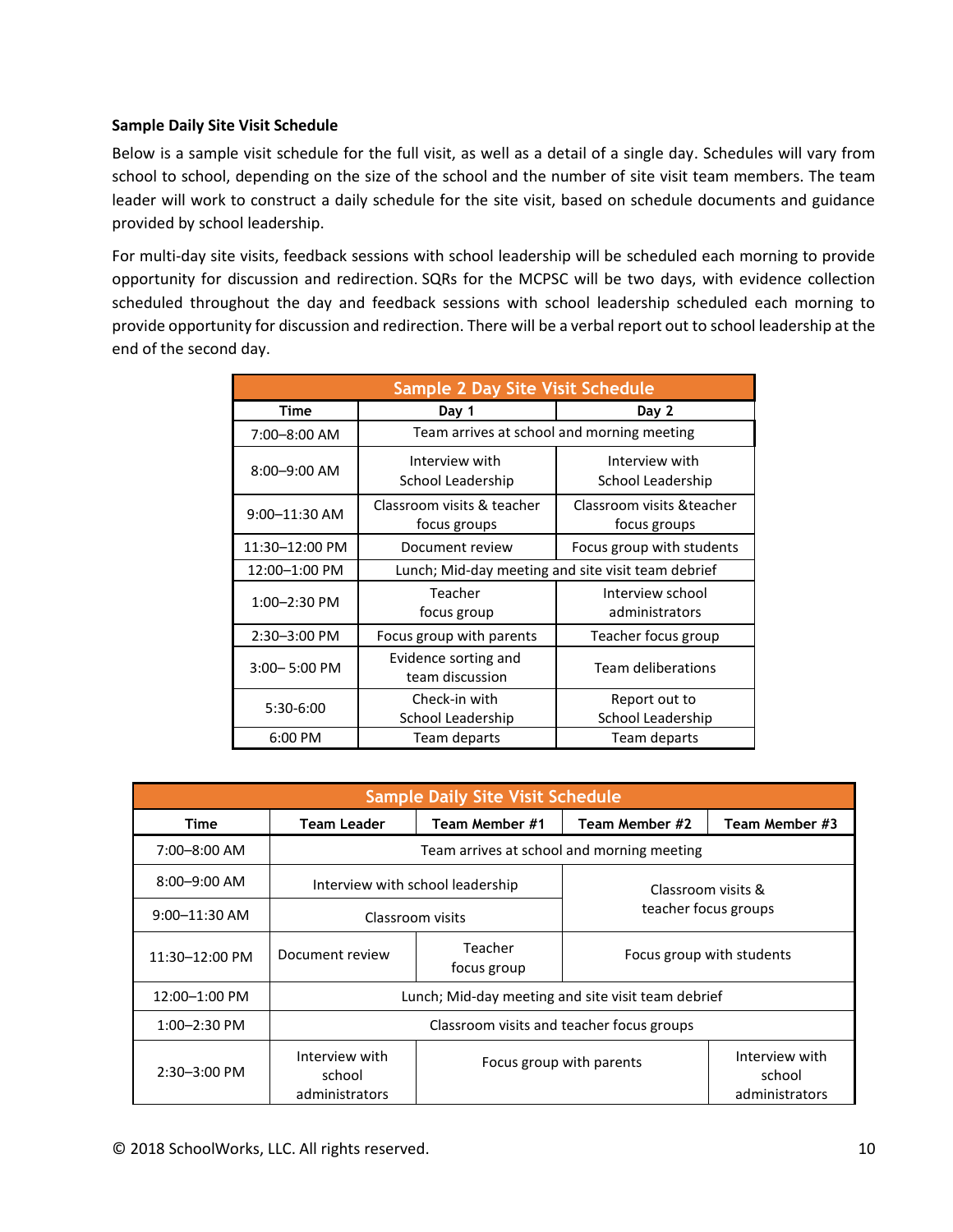| $3:00 - 5:00$ PM  | Team debrief and moderation; evidence sorting                           |
|-------------------|-------------------------------------------------------------------------|
| 5:30-6:00         | Report of consensus findings (and recommendations) to school leadership |
| $6:00 \text{ PM}$ | Site visit team departs                                                 |

#### **Prioritization Process (Optional)**

At a later date (as determined by the school leaders and site visit team), the site visit team and school may work together to review the findings, explore the root causes, and prioritize the school's next steps. The purpose of the prioritization process is to assist school leaders in thinking through areas for improvement that are most important/most likely to impact student achievement and outcomes. There are several steps that are addressed during prioritization. These steps are described in further detail in Appendix D.

| <b>Sample Prioritization Day Schedule</b> |                                                                      |  |
|-------------------------------------------|----------------------------------------------------------------------|--|
| Time                                      | <b>Site Visit Team Members</b>                                       |  |
| 7:00-8:30 AM                              | Site visit team meeting                                              |  |
| 8:30 AM-11:30 AM                          | Prioritization session with<br>site visit team and school leadership |  |
| 12:00 p.m.                                | Site visit team departs                                              |  |

#### **Written Report**

- 1. The site visit team leader or team member responsible for completing the written report gathers all notes and other key evidence that have been collected by the team during the SQR to use in drafting the report.
- 2. The writer develops a draft report that documents the evidence for the findings. This report provides a written record of the findings reported to school leadership orally at the end of the site visit.
- 3. Before it is sent to the school, all team members provide comments on the draft written report according to pre-established timelines.
- 4. The school reviews the draft for factual errors.
- 5. The report is finalized and submitted to the school.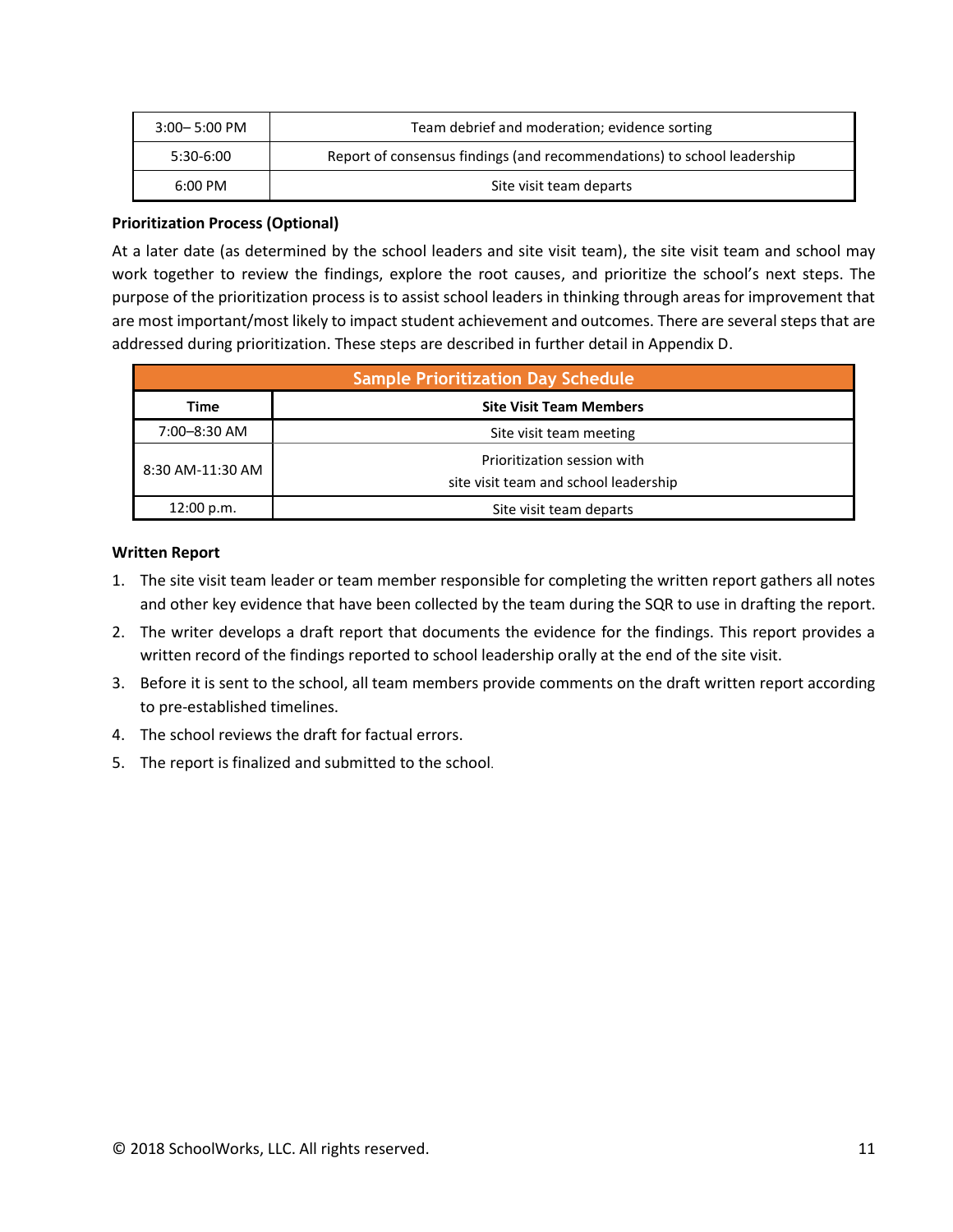| NOTES_ |  |  |
|--------|--|--|
|        |  |  |
|        |  |  |
|        |  |  |
|        |  |  |
|        |  |  |
|        |  |  |
|        |  |  |
|        |  |  |
|        |  |  |
|        |  |  |
|        |  |  |
|        |  |  |
|        |  |  |
|        |  |  |
|        |  |  |
|        |  |  |
|        |  |  |
|        |  |  |
|        |  |  |
|        |  |  |
|        |  |  |
|        |  |  |
|        |  |  |
|        |  |  |
|        |  |  |
|        |  |  |
|        |  |  |
|        |  |  |
|        |  |  |
|        |  |  |
|        |  |  |
|        |  |  |
|        |  |  |
|        |  |  |
|        |  |  |
|        |  |  |
|        |  |  |
|        |  |  |
|        |  |  |
|        |  |  |
|        |  |  |
|        |  |  |
|        |  |  |
|        |  |  |
|        |  |  |
|        |  |  |
|        |  |  |
|        |  |  |
|        |  |  |
|        |  |  |
|        |  |  |
|        |  |  |
|        |  |  |
|        |  |  |
|        |  |  |
|        |  |  |
|        |  |  |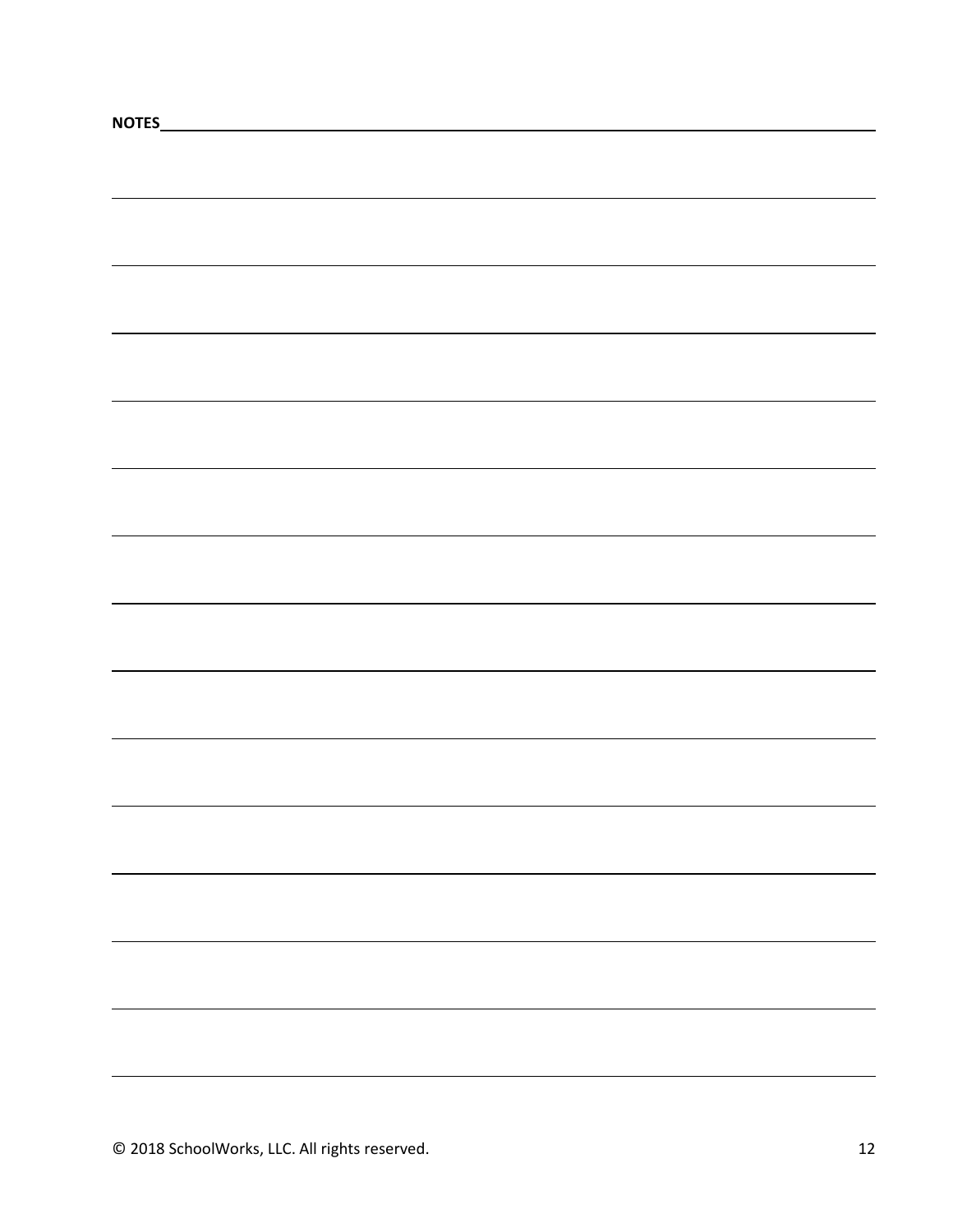# **Part III: Roles and Responsibilities**

In order to develop an accurate portrait of a school, all participants have key roles in preparing for, and conducting, the SQR. This section explains the roles and responsibilities of the project manager and/or site visit team leader, team members and the school. Participants should read this section carefully to learn how to prepare for the site visit.

# **Project Manager and/or Site Visit Team Leader**

Roles and responsibilities for the project manager and/or team leader include:

- 1. *Modeling and enforcing the code of conduct*
	- Site visit team leaders should exhibit the highest professional standards and are responsible for ensuring that their team does so, as well.
- 2. *Coordination with the school*
	- Before the visit, the site visit team leader contacts the school to ensure that documents are made available in a timely manner.
	- The school is likely to have questions about the process. The team leader should serve as the school's contact person to address these questions.
	- The team leader ensures that the school has secured adequate meeting space for the team.
	- The team leader ensures that lunch will be provided (at the team's expense) each day.
- 3. *Coordination of materials and assignment of site visit team members*
	- Before the site visit, site visit team members are selected and provided with materials (e.g., SQR protocol, school documents) to review.
	- Once the site visit schedule has been established, the team leader assigns team members to conduct interviews and classroom visits.
- 4. *Facilitation and management of logistics for the site visit days*
	- Once on site, the site visit team leader is responsible for facilitating all team meetings.
	- The team leader ensures that all interviews and focus groups are attended and go smoothly and conducts a daily review of the interview schedule with school leadership and the team.
- 5. *Communication with the school while on site*
	- The site visit team leader is responsible for maintaining good channels of communication with the school at all times.
	- The team leader provides verbal reports to the school leadership about the team's developing findings throughout the visit.
	- The team leader takes appropriate actions to follow up on any responses to the team's findings.
	- At the end of the visit, the team leader will verbally present the team's findings to school leadership.
- 6. *Reporting*
	- The site visit team leader writes and/or oversees the writing of the site visit report, ensuring that the report contains sufficient evidence and reflects the consensus of the team.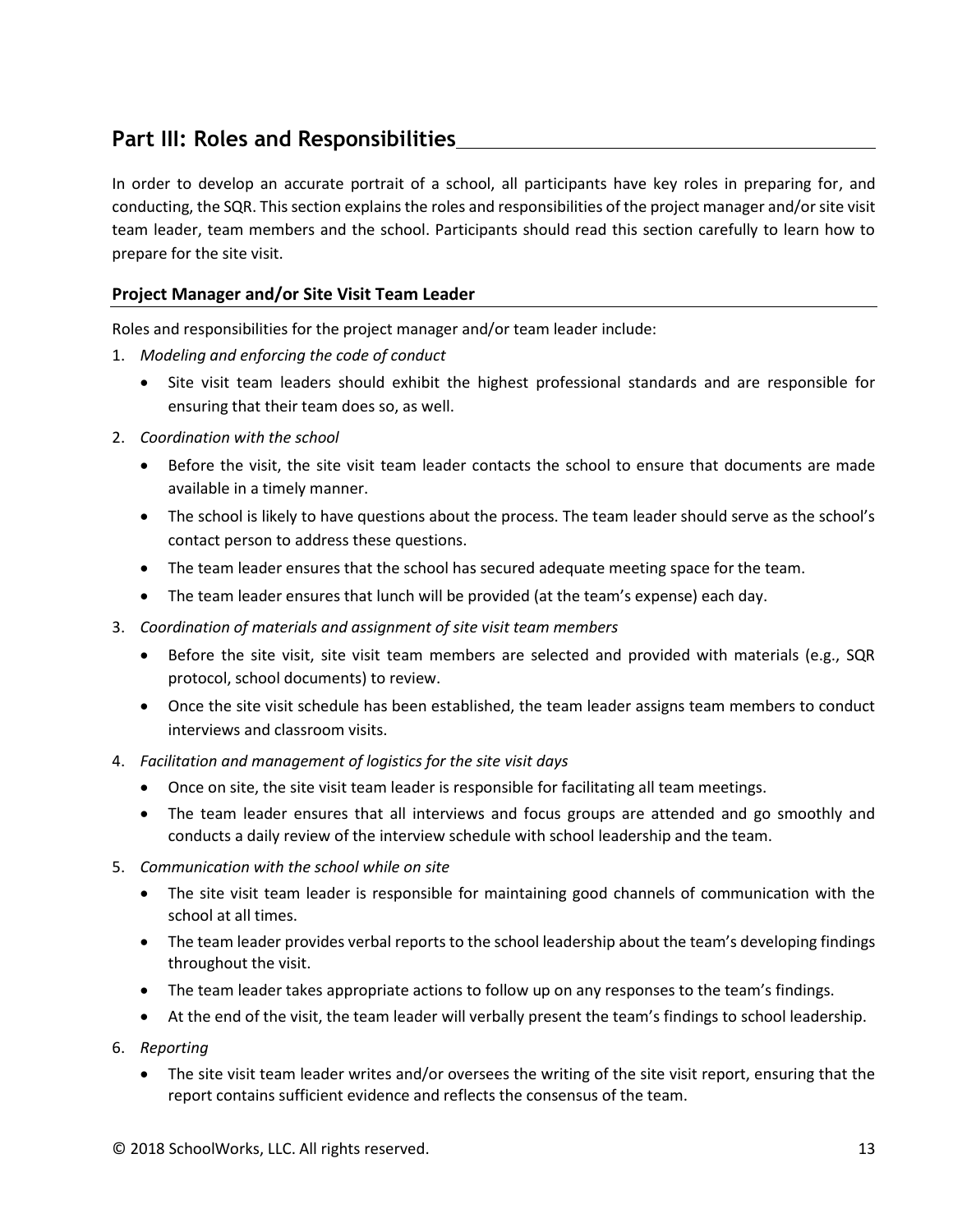#### **Site Visit Team Members**

Success of the visit relies heavily on site visit team members':

- 1. *Adherence to the code of conduct*
	- Classroom observations are not evaluations. Individual teachers will not be provided feedback and information will not be shared with any school personnel.
	- Teacher interviews and focus groups are confidential. Any information reported to the team will remain anonymous.
- 2. *Preparation for the site visit*
	- Site visit team members review the SQR protocol in its entirety. This is critical because the protocol guides all activities while on site.
	- Team members review documents and formulate questions for the initial team meeting prior to arriving on site.
- 3. *Collection of evidence*
	- Site visit team members complete the site visit schedule according to the SQR protocol and under the direction of the team leader.
	- Team members secure their evidence in notes and provide all necessary data to the team leader at each team meeting:
		- o Notes and classroom visit forms are completed and organized for end-of-day meetings.
		- o All notes are in order and completed in a timely manner for all meetings.
- 4. *Collaborating with others under the site visit team leader's direction*
	- Team members support and take direction from their team leader. They recognize that the team leader has to make executive decisions and trusts in his/her judgment.
	- Team members actively participate in team meetings and support others' efforts to reach unified findings based on evidence.
- 5. *Reporting*
	- Site visit team members provide feedback on the draft of the site visit report in accordance with preestablished timelines, ensuring that the report contains sufficient evidence and reflects the consensus of the team.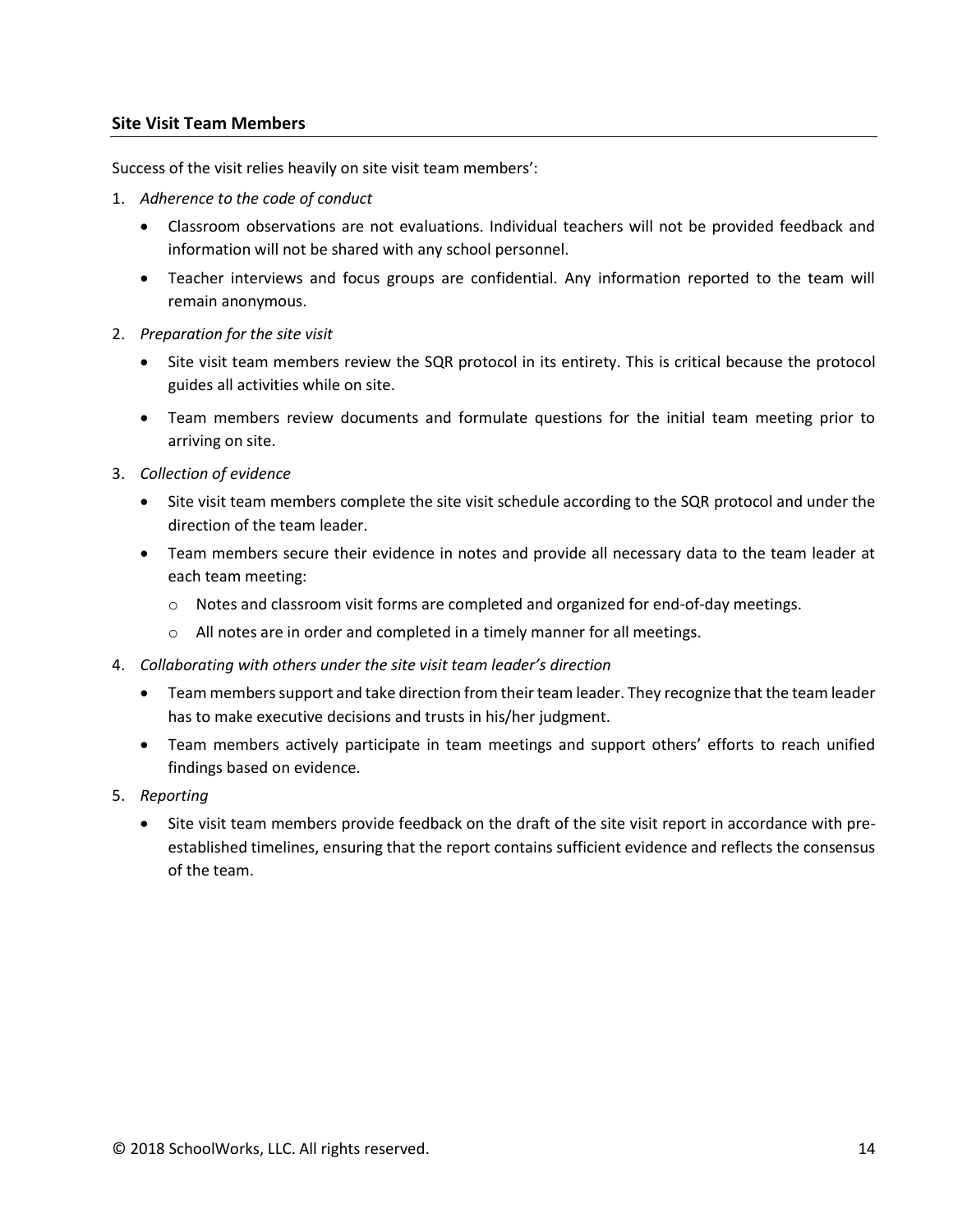### **School and Other Supporting Organizations**

To be an effective partner in the process, the school:

- 1. *Acts as an essential partner in the site visit process*
	- The school makes the purpose and process of the site visit team's visit clear to all faculty and staff.
	- The school welcomes the site visit team and recognizes its efforts on behalf of the school and its students.
	- The school works with the team to ensure that the visit runs smoothly.
	- The school engages faculty and other stakeholders to reflect on the school's performance.
- 2. *Designates a meeting room*
	- The site visit team will need a meeting space during the day. The space should allow for confidential meetings and should be available to team members for the full visit.
	- To the extent possible, interviews should not be scheduled in this space but planned for elsewhere in the building.
- 3. *Communicates with the site visit team*
	- School leadership works collaboratively with the team leader prior to the site visit to ensure that documents are provided in a timely manner and that school staff are aware of the visit and its purposes (See Appendix A).
	- School leadership works collaboratively with the team leader during the site visit to provide any additional documents requested and to ensure the completion of surveys, if applicable.
	- School leadership maintains good communication with the team leader throughout the process, honestly expressing concerns and feedback from staff.
- 4. *Report feedback and review*
	- School leadership responds honestly and frankly to the site visit team's developing findings by stating the school's position and making available additional evidence to support its position, should it differ from other members of the team.
	- School leadership completes a factual review of the draft site visit report and, in accordance with preestablished timelines, provides factual feedback to the team leader.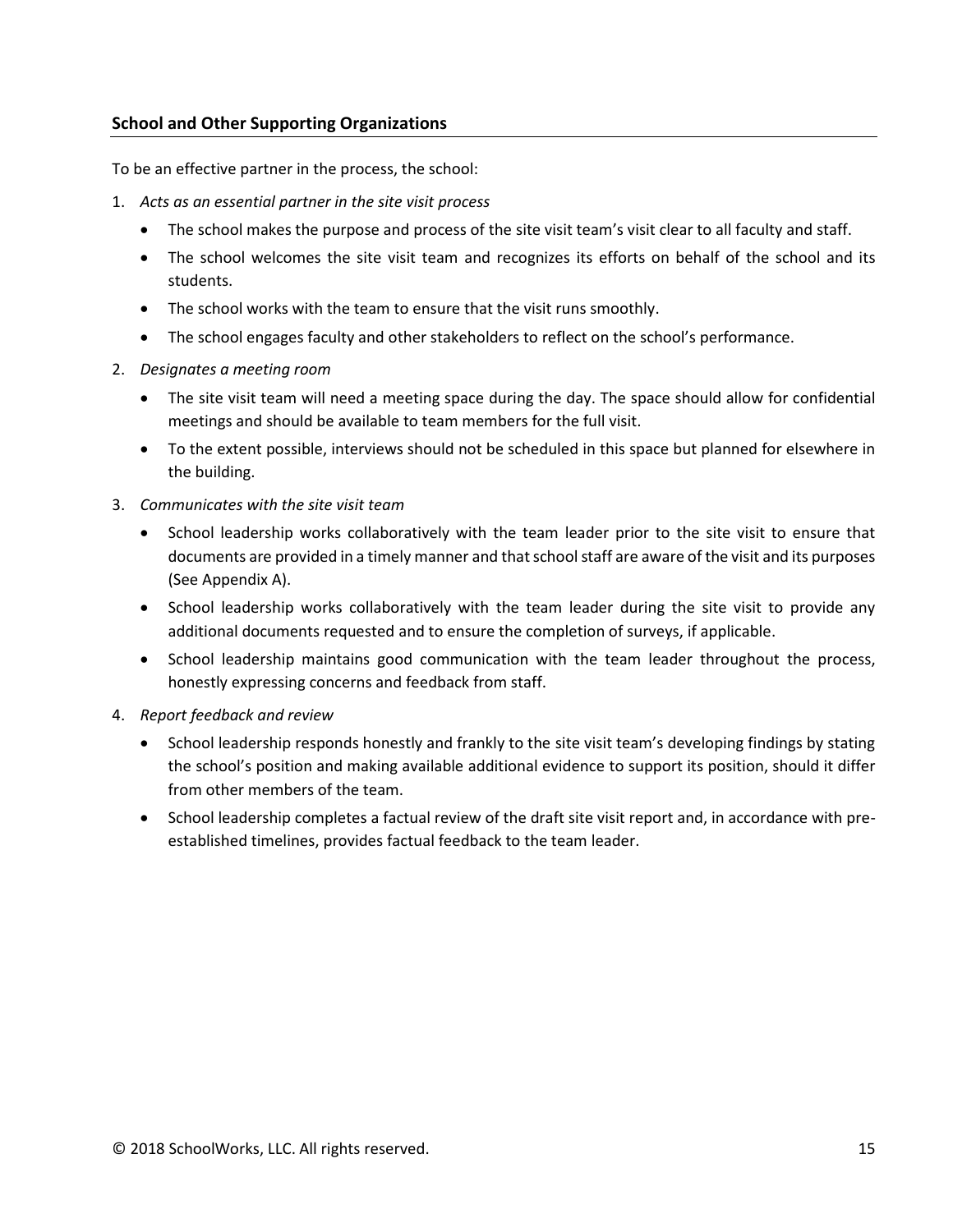| NOTES_ |  |  |
|--------|--|--|
|        |  |  |
|        |  |  |
|        |  |  |
|        |  |  |
|        |  |  |
|        |  |  |
|        |  |  |
|        |  |  |
|        |  |  |
|        |  |  |
|        |  |  |
|        |  |  |
|        |  |  |
|        |  |  |
|        |  |  |
|        |  |  |
|        |  |  |
|        |  |  |
|        |  |  |
|        |  |  |
|        |  |  |
|        |  |  |
|        |  |  |
|        |  |  |
|        |  |  |
|        |  |  |
|        |  |  |
|        |  |  |
|        |  |  |
|        |  |  |
|        |  |  |
|        |  |  |
|        |  |  |
|        |  |  |
|        |  |  |
|        |  |  |
|        |  |  |
|        |  |  |
|        |  |  |
|        |  |  |
|        |  |  |
|        |  |  |
|        |  |  |
|        |  |  |
|        |  |  |
|        |  |  |
|        |  |  |
|        |  |  |
|        |  |  |
|        |  |  |
|        |  |  |
|        |  |  |
|        |  |  |
|        |  |  |
|        |  |  |
|        |  |  |
|        |  |  |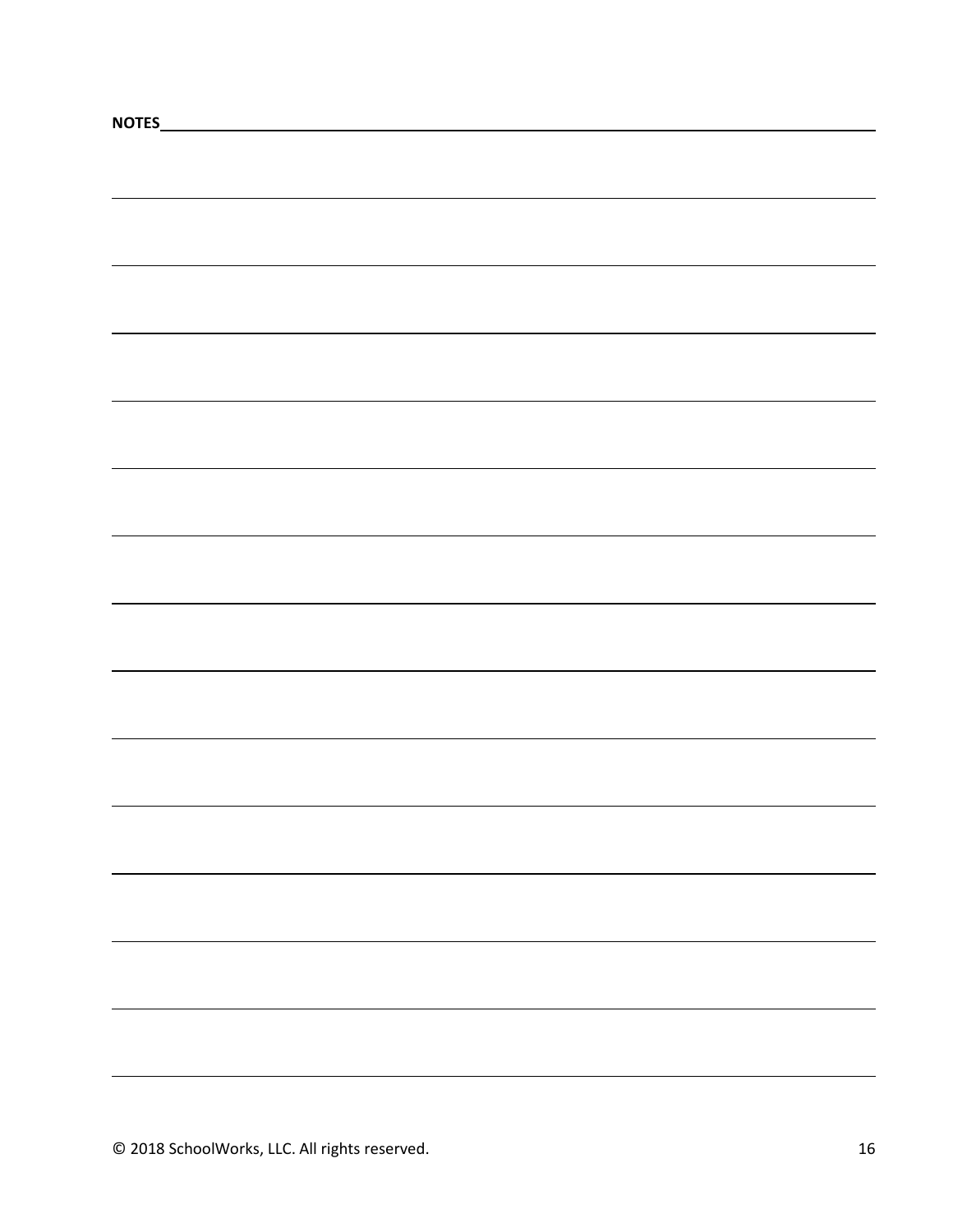# **Part IV: Domains and Key Questions**

The following key questions guide the site visit team's work in the school. All evidence is collected in response to these key questions and their respective standards. The complete list of corresponding criteria and indicators for each key question can be found in the next section, Part V.

#### **Domain 1: Instruction**

- *1. Do classroom interactions and organization ensure a classroom climate conducive to learning?*
- *2. Is classroom instruction intentional, engaging, and challenging for all students?*
- *3. Do teachers regularly assess students' progress toward mastery of key skills and concepts, and utilize assessment data to provide feedback to students during the lesson?*

**Domain 2: Students' Opportunities to Learn**

- *4. Does the school identify and support students with a full range of needs?*
- *5. Does the school have a safe, supportive learning environment that reflects high expectations for all students?*

**Domain 3: Educators' Opportunities to Learn**

- *6. Does the school design professional development and collaborative systems to sustain a focus on instructional improvement?*
- *7. Does the school's culture indicate high levels of collective responsibility, trust, and efficacy?*

**Domain 4: Leadership and Governance**

- *8. Do school leaders guide and participate with instructional staff in the central processes of improving teaching and learning?*
- *9. Do school leaders executive effectively orchestrate the school's operations?*
- *10. Does the Board provide competent stewardship and oversight of the school?*

**Domain 5: Financial Performance**

*11. Does the school maintain a sound and sustainable financial condition?*

**Domain 6: Organizational Performance**

12. *Does the school have effective operational systems and structures in place?*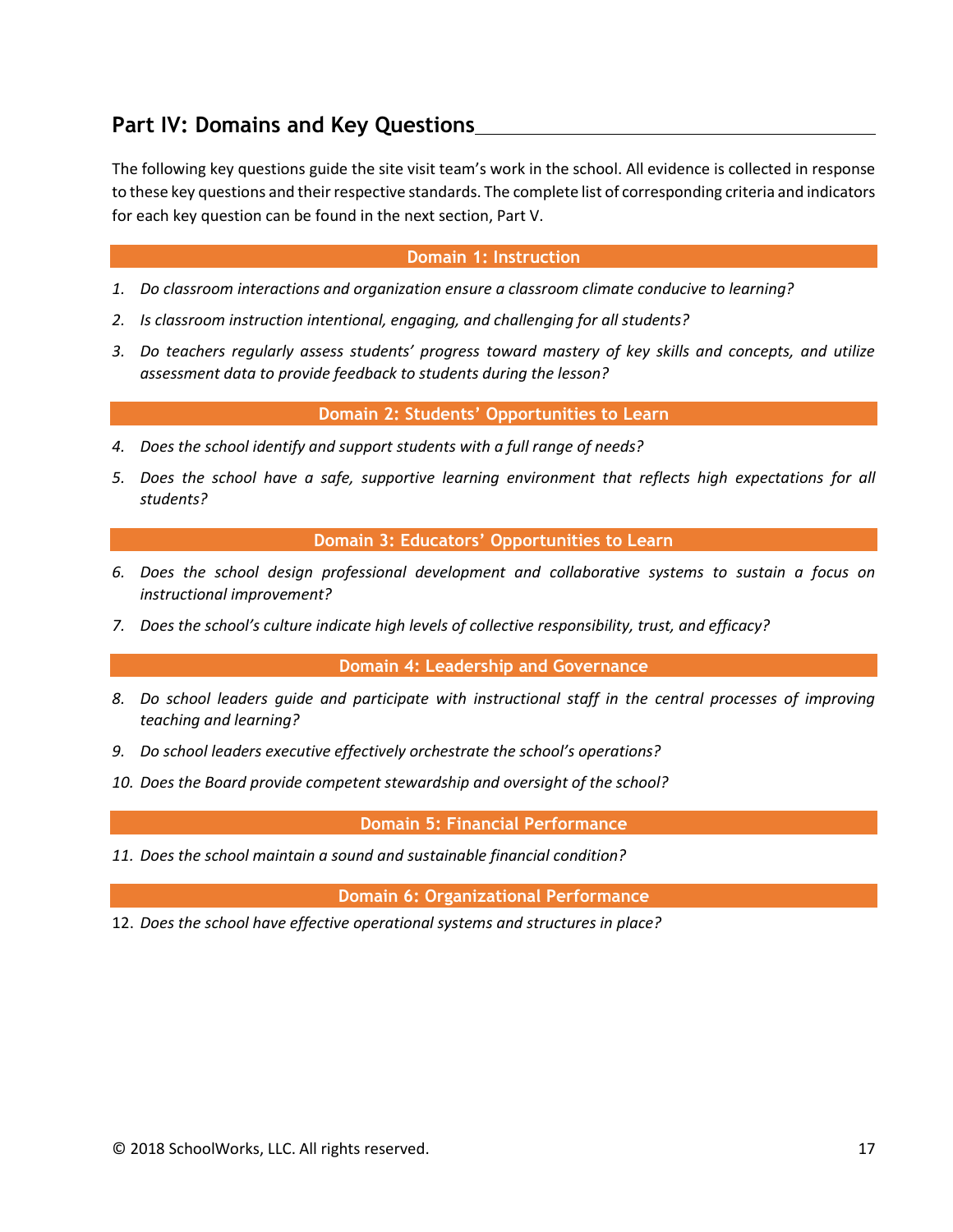| NOTES_ |  |  |
|--------|--|--|
|        |  |  |
|        |  |  |
|        |  |  |
|        |  |  |
|        |  |  |
|        |  |  |
|        |  |  |
|        |  |  |
|        |  |  |
|        |  |  |
|        |  |  |
|        |  |  |
|        |  |  |
|        |  |  |
|        |  |  |
|        |  |  |
|        |  |  |
|        |  |  |
|        |  |  |
|        |  |  |
|        |  |  |
|        |  |  |
|        |  |  |
|        |  |  |
|        |  |  |
|        |  |  |
|        |  |  |
|        |  |  |
|        |  |  |
|        |  |  |
|        |  |  |
|        |  |  |
|        |  |  |
|        |  |  |
|        |  |  |
|        |  |  |
|        |  |  |
|        |  |  |
|        |  |  |
|        |  |  |
|        |  |  |
|        |  |  |
|        |  |  |
|        |  |  |
|        |  |  |
|        |  |  |
|        |  |  |
|        |  |  |
|        |  |  |
|        |  |  |
|        |  |  |
|        |  |  |
|        |  |  |
|        |  |  |
|        |  |  |
|        |  |  |
|        |  |  |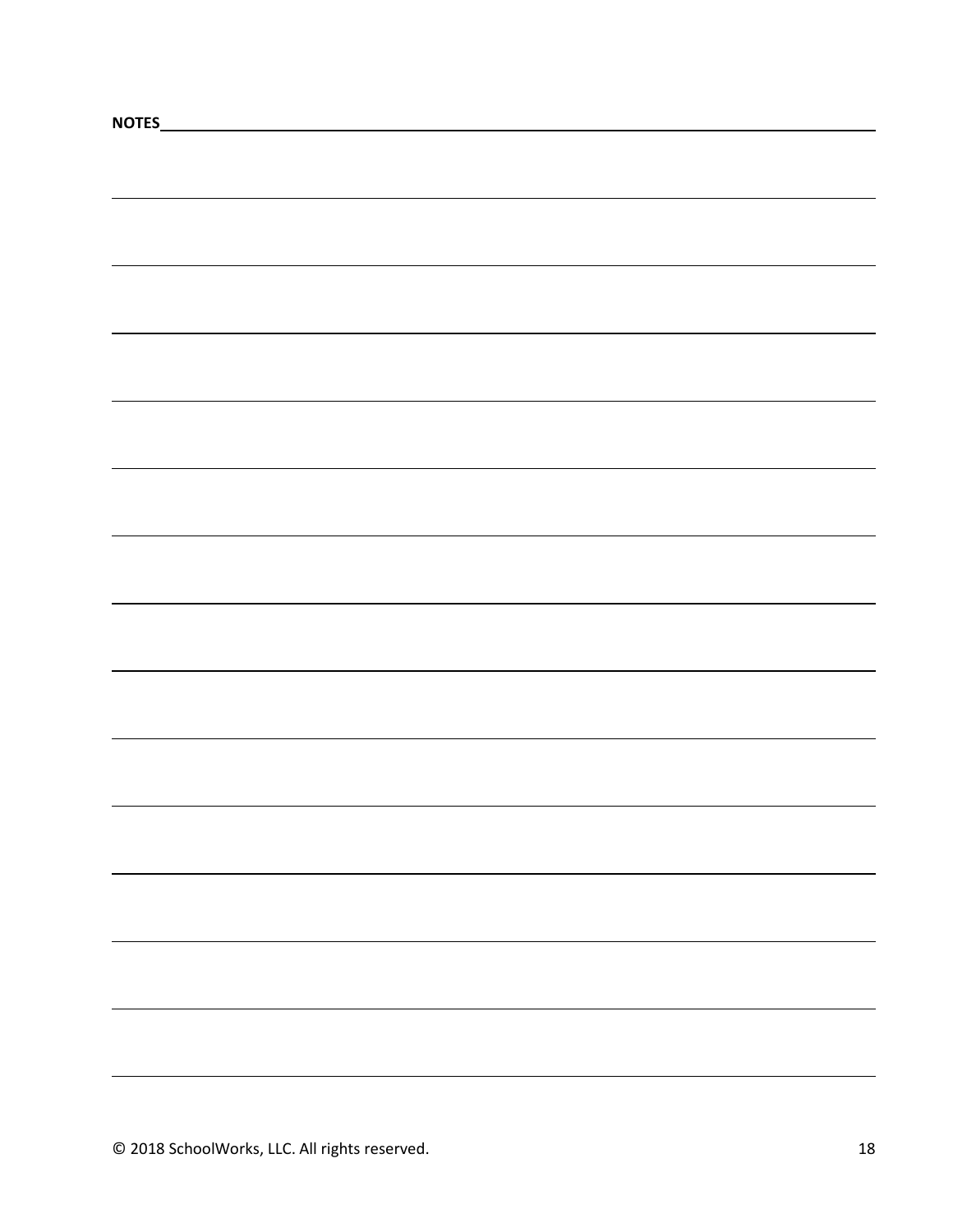# **Part V: SQR Criteria and Indicators**

This section contains the complete list of the SchoolWorks Criteria and Indicators (SQC),  $4<sup>th</sup>$  Edition. These criteria and indicators are used to guide evidence collection, team deliberation, and development of findings during the site visit.

#### **Domain 1: Instruction**

#### **Dimension 1.1: Classroom Climate**

*Note: All indicators marked by an asterisk (\*) are also supported by special education research.*

#### *Do classroom interactions and organization ensure a classroom climate conducive to learning?*

#### **Criterion 1.1.1: Behavioral expectations are clear and understood by students.**

- o Behavioral expectations, class rules, and procedures are clearly communicated to students (e.g., visuals, verbal/physical cues, written).
- o Teachers provide consistent rewards for positive behavior and direct, concrete consequences for misbehavior.\*
- o Teachers anticipate and redirect misbehavior.\*
- $\circ$  Students behave according to rules and expectations; disruptive behavior is minimal and does not interfere with other students' learning.\*
- $\circ$  Classroom norms and routines support students sharing their learning and understandings, as well as making, then building from, mistakes in front of their peers.\*
- o The school's approach to discipline is consistent with its charter and mission.

# **Criterion 1.1.2: The learning environment is highly structured, and learning time is maximized through effective planning and guidance.**

- o Teachers are prepared for their lessons and materials are readily available.
- o Teachers maximize learning time and minimize transition time.
- $\circ$  Teachers share an agenda of the day's class activities and/or lesson with students.
- $\circ$  Teachers explain task and behavioral instructions clearly and provide choices for when tasks are complete.

#### **Criterion 1.1.3: Classroom interactions are cooperative and conducive to learning.**

- $\circ$  Teachers are aware of, and responsive to, students' learning and emotional needs.
- o Interactions between teachers and students, as well as among students, are respectful, caring, and supportive.
- $\circ$  Students engaged in partner or group work are collaborative and focused on learning.
- o Students are held accountable for contributions to partner or group work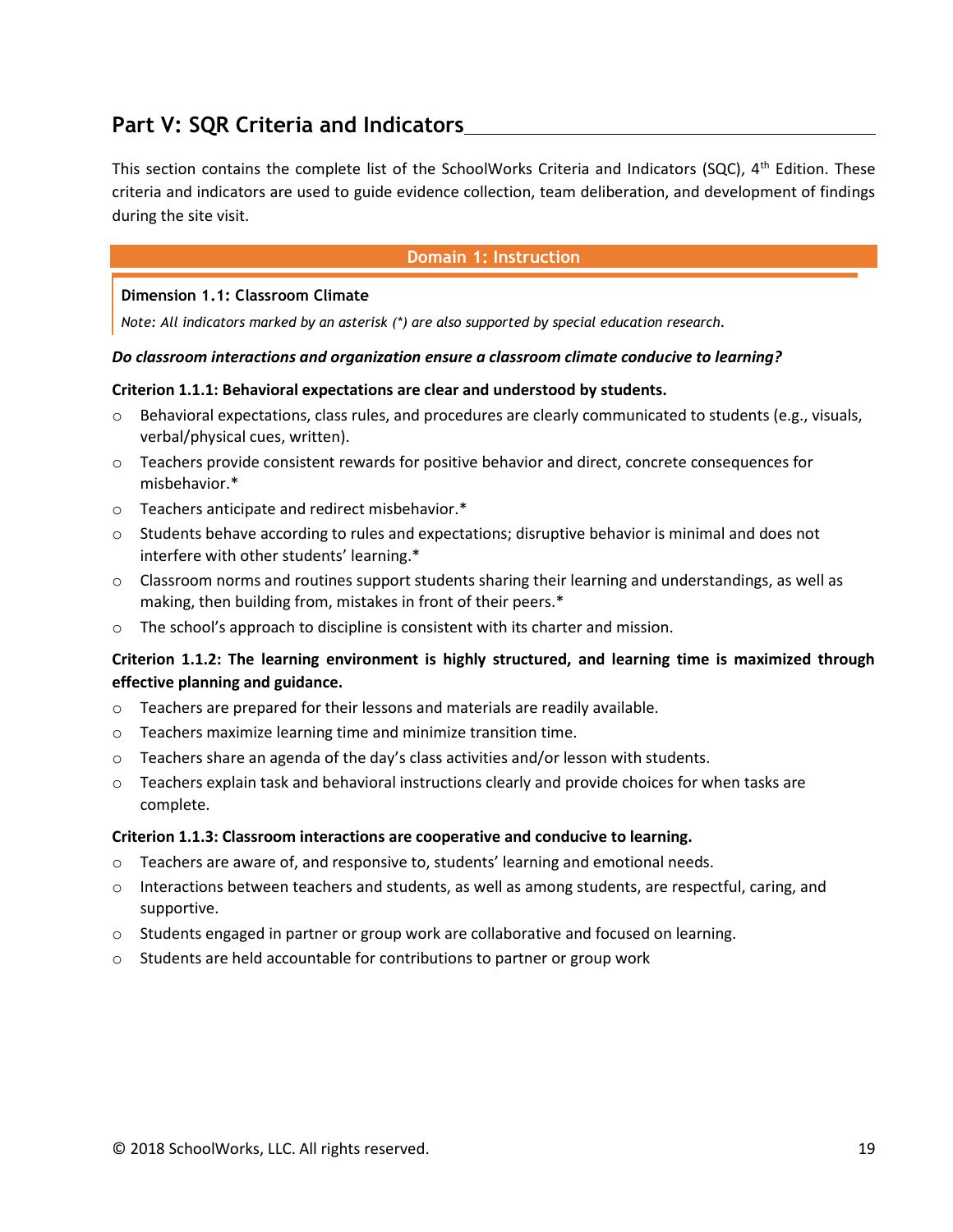### **Dimension 1.2: Purposeful Teaching**

*Note: All indicators marked by an asterisk (\*) are also supported by special education research.*

#### *Is classroom instruction intentional, engaging, and challenging for all students?*

#### **Criterion 1.2.1: Teachers provide students with clear learning goals and focused, purposeful instruction.\***

- o Teachers clearly communicate learning objectives aligned with the Missouri Leaning Standards.
- $\circ$  Teachers tie learning objectives to real-life application, larger concepts, and/or key questions.
- o Learning objectives drive lesson activities.
- o All students know the purpose of, and expectations for, the lesson.
- $\circ$  Teachers demonstrate high expectations and hold students accountable for achieving learning goals.
- $\circ$  Teachers communicate academic content, concepts, and procedures with depth, clarity, and accuracy.\*
- $\circ$  Teachers make explicit how and when to use given content or procedures.\*

#### **Criterion 1.2.2: A variety of instructional strategies and materials support students' diverse needs.\***

- Teachers utilize instructional methodologies that align with the educational model described in the charter.
- All students can access grade level content through multi-sensory materials and modalities (e.g., visual, auditory, kinesthetic).\*
- $\circ$  Students develop graphic organizers and other non-linguistic representation of academic content\* (e.g., mental images, physical models, role plays, concept maps, pictographs, charts).
- Learning tasks provide students with choices and opportunities for self-directed learning.\*
- Teachers utilize varied groupings (whole-class, groups, partners, 1:1) to address students' learning needs.

#### **Criterion 1.2.3: All students are cognitively engaged in learning.\***

- Students engage with teachers and peers in extended, content-focused discussions.
- Students engage with teachers and peers, or work independently, to complete the lesson activity.
- $\circ$  Students persevere and demonstrate stamina while engaged in the work of the lesson.
- The majority of students rather than just the teacher and/or a few students are engaged in the work of the lesson.

# **Criterion 1.2.4: Instruction requires all students to use and develop higher-order thinking skills, including problem solving and critical thinking.\***

- Students are engaged in rigorous, challenging tasks that require skills such as analysis, interpretation, application, and synthesis – not just summary or recall.
- Students apply new knowledge and skills to investigate open-ended problems and situations.
- Students identify essential information from a larger body and share that information verbally or in writing.
- Teacher questions require students to look beyond what is explicitly stated in source material for answers.
- Students ask meaningful questions related to the lesson's objective and/or content.
- $\circ$  The majority of students rather than just the teacher and/or a few students are engaged in higherorder thinking.
- Students explain their thinking and build on their own and others' thoughts.
- Students evaluate and reflect on their own thinking, progress, performance, and learning approach.\*
- © 2018 SchoolWorks, LLC. All rights reserved. 20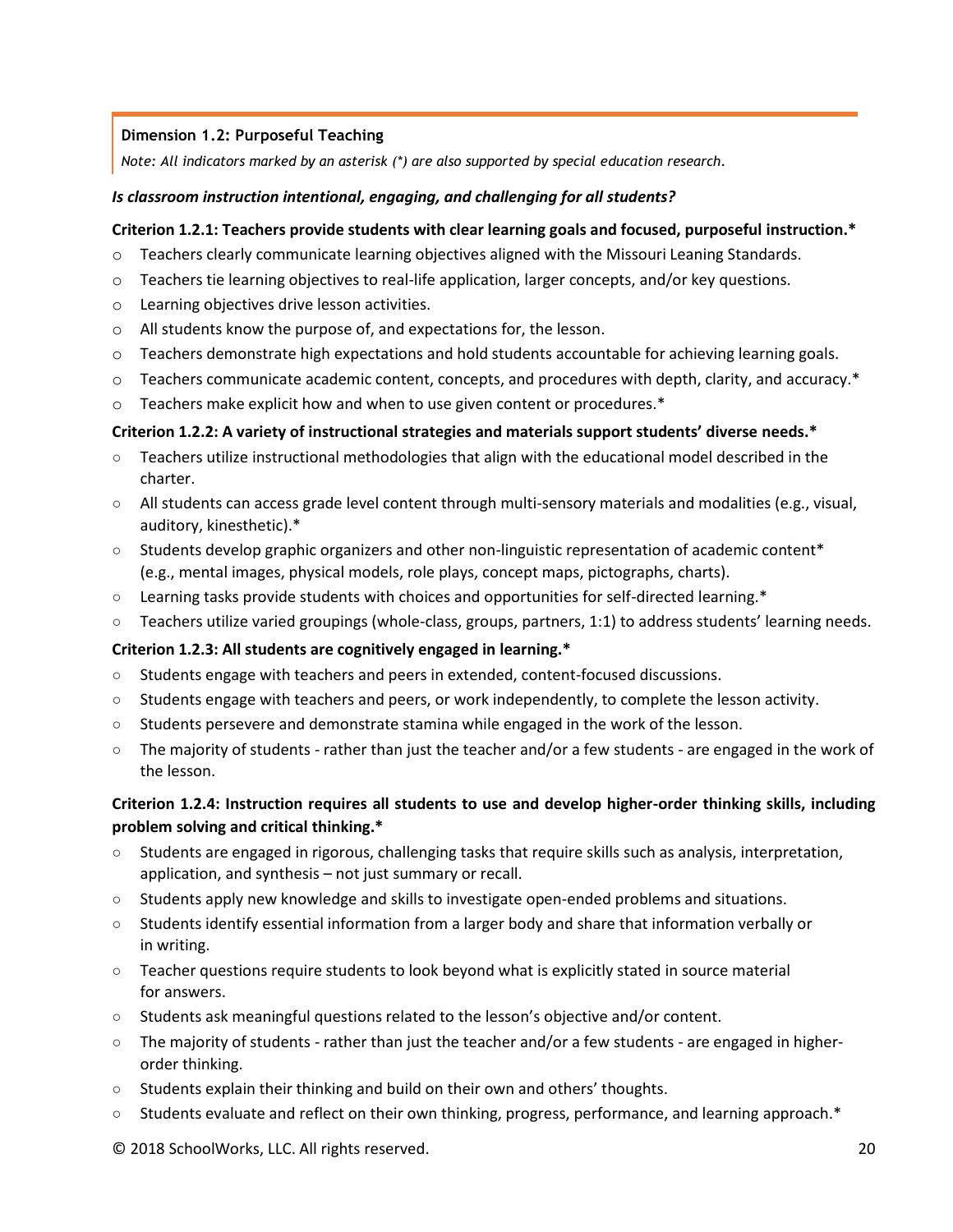#### **Dimension 1.3: In-class Assessment & Feedback**

*Note: All indicators marked by an asterisk (\*) are also supported by special education research.*

# *Do teachers regularly assess students' progress toward mastery of key skills and concepts, and utilize assessment data to provide feedback to students during the lesson?*

#### **Criterion 1.3.1: In-class assessment strategies reveal students' thinking about learning goals.**

- Teachers use informal assessment to gauge the majority of students' prior knowledge and understandings.
- Teachers use formative assessments to gauge the majority of students' progress toward clear lesson, unit, and standards-based learning goals, not directions or procedures.
- Students explain, write, or illustrate their thinking and understandings using evidence (i.e., from text, experiments, drawings, diagrams, research, data sets).
- Students receive assessment accommodations that allow them to reveal their understandings.\*

# **Criterion 1.3.2: Timely, frequent, specific feedback is provided throughout the learning process to inform improvement efforts.**

- Teachers give students clear, descriptive, criterion-based feedback to at least several students.
- $\circ$  Feedback tells students where they are in relation to the lesson goal(s), clarifies misunderstandings, and/or provides specific guidance regarding improvement.
- $\circ$  The use of models and assessment tools (e.g., rubrics, worked examples, exemplars) focuses feedback and assessment on essential skills and knowledge.\*
- Students demonstrate awareness of their progress toward learning goals (e.g., what they understand, where confused, when not engaged).
- Students revise their work and correct errors in response to teacher or peer feedback.\*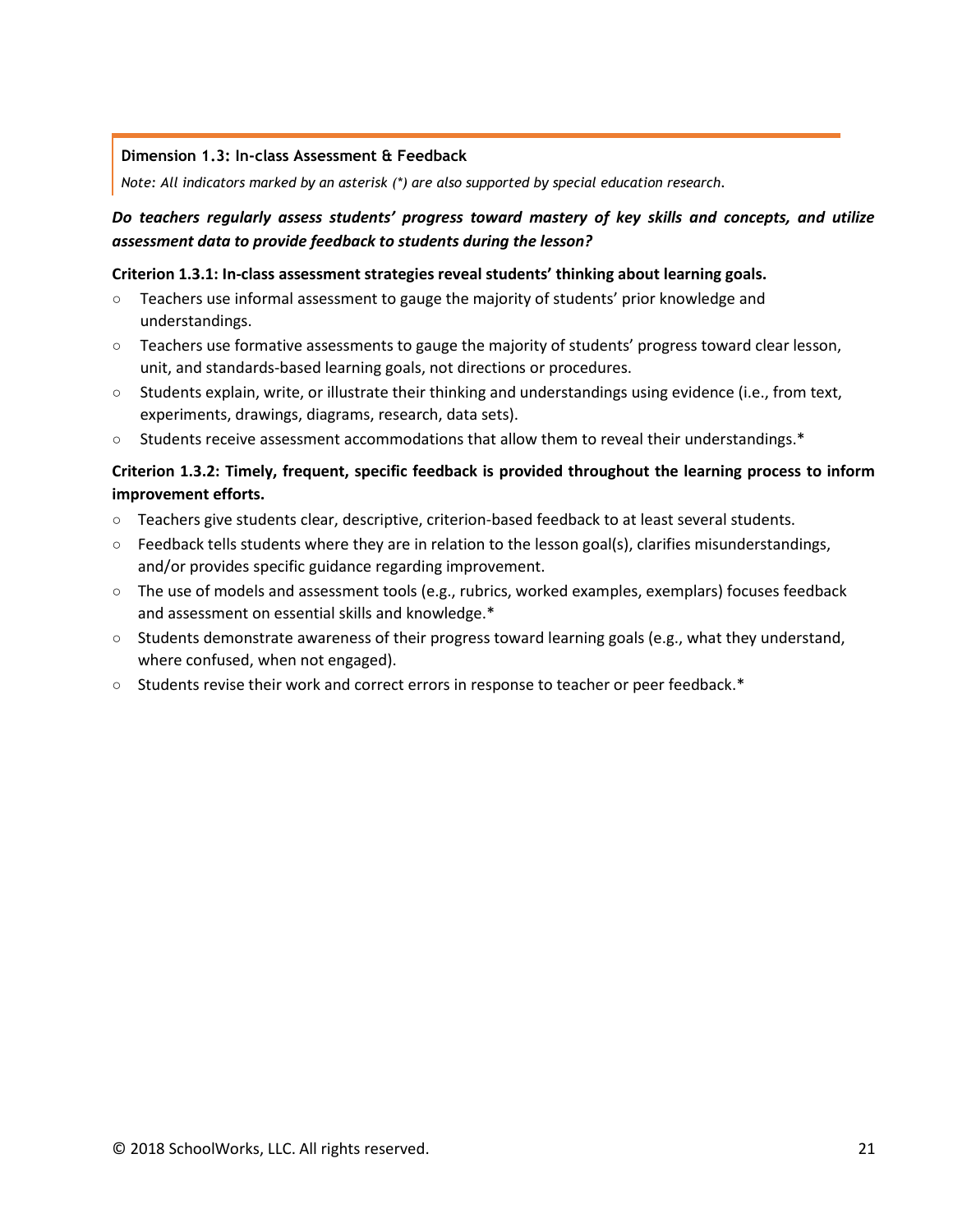| NOTES_ |  |
|--------|--|
|        |  |
|        |  |
|        |  |
|        |  |
|        |  |
|        |  |
|        |  |
|        |  |
|        |  |
|        |  |
|        |  |
|        |  |
|        |  |
|        |  |
|        |  |
|        |  |
|        |  |
|        |  |
|        |  |
|        |  |
|        |  |
|        |  |
|        |  |
|        |  |
|        |  |
|        |  |
|        |  |
|        |  |
|        |  |
|        |  |
|        |  |
|        |  |
|        |  |
|        |  |
|        |  |
|        |  |
|        |  |
|        |  |
|        |  |
|        |  |
|        |  |
|        |  |
|        |  |
|        |  |
|        |  |
|        |  |
|        |  |
|        |  |
|        |  |
|        |  |
|        |  |
|        |  |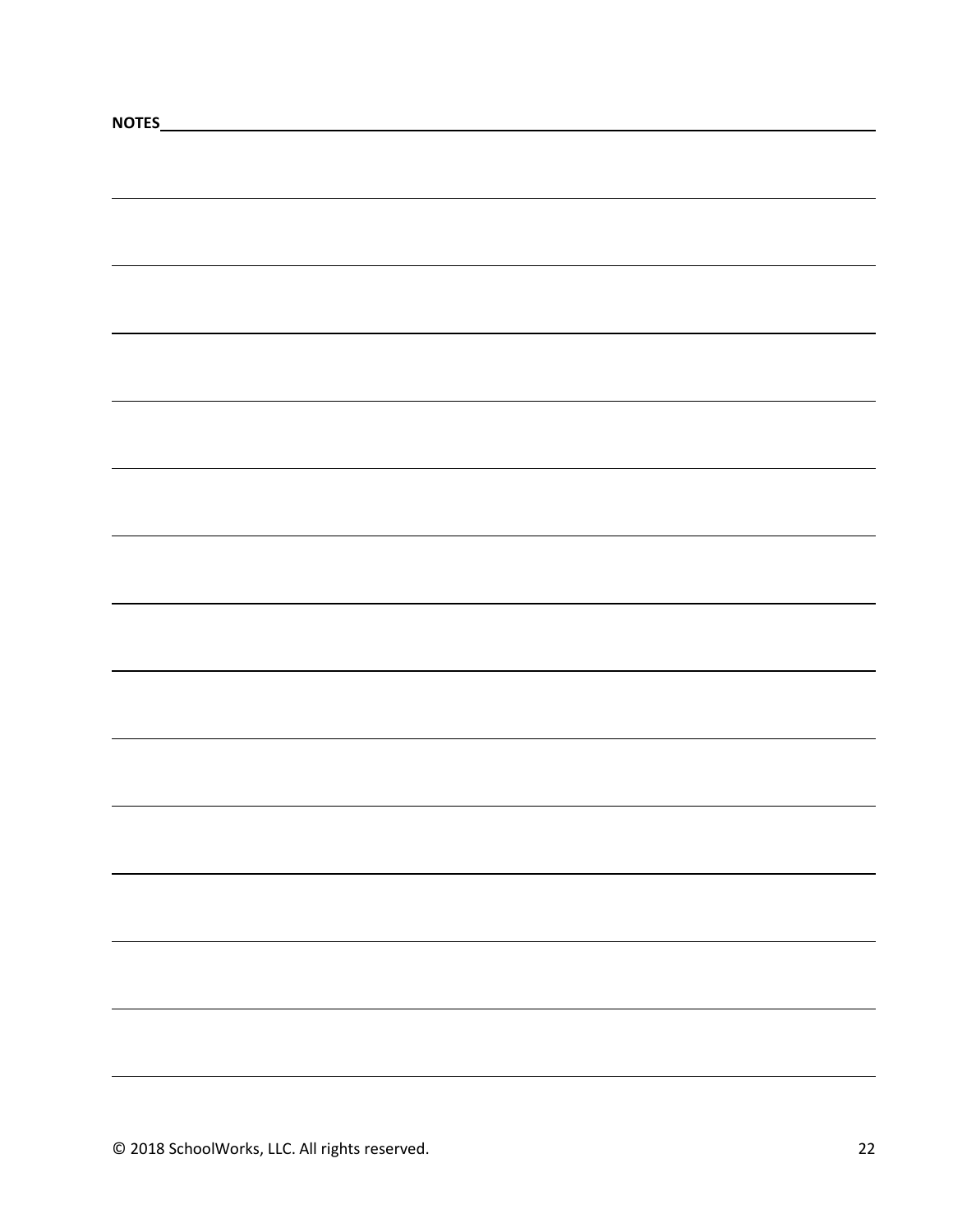# **Domain 2: Students' Opportunities to Learn**

#### **Dimension 2.1: Students' Learning Supports**

#### *Does the school identify and support students with a full range of needs?*

# **Criterion 2.1.1: The school has formalized procedures for identifying students needing additional support and systematically monitors student progress and program effectiveness.**

- $\circ$  The school uses a universal screening system to assess academic and behavioral strengths and challenges of all students and to identify students needing additional support.
- o Educators collaborate to collect and review risk-indicator data to systematically identify students in need of targeted academic supports and plan interventions.
- $\circ$  The school monitors students' progress toward academic goals and uses this feedback to inform the level of students' academic support or intervention.
- o Educators collaborate to collect and review risk-indicator data to identify students in need of targeted behavioral supports and plan interventions.
- o The school monitors students' progress toward behavioral goals and uses this feedback to inform the level of students' behavioral support or intervention.
- o The process for identifying and monitoring progress of diverse learners is transparent and understood by all stakeholders.

# **Criterion 2.1.2: The school's intervention system allows students to move along a continuum of services and change placements according to identified progress or needs.**

- o The school provides basic in-class preventions and supports to ensure academic growth and positive behavior for all students.
- o The school designs or adapts its curriculum and approach to instruction to educate all students, including those with special needs.
- o The school implements specific, targeted academic and behavioral supports or a variety of interventions to meet the academic and behavioral needs of diverse learners in the classroom.
- $\circ$  The school provides struggling students with research-based programming designed to remediate gaps in skill or content knowledge.
- o The school offers students tutoring or other supplemental services provided by the school or external agencies.
- $\circ$  The school offers individual or small group support in test-taking, study habits, or in specific content areas using a curriculum that builds on classroom curriculum and expectations.
- $\circ$  Qualified support staff offer one-on-one individualized support to students over a sustained period of time.
- $\circ$  Students have opportunities for credit recovery and new credits through after-school, weekend, or summer programs.

#### **Criterion 2.1.3: The school provides appropriate supports for students with special needs, particularly those students identified with disabilities and those with limited English proficiency.**

- o Educators collaborate to collect and review risk-indicator data to identify students with special needs and to plan appropriate interventions.
- o The school implements specific, targeted academic and behavioral supports or interventions for identified special education and English language learner (ELL) students.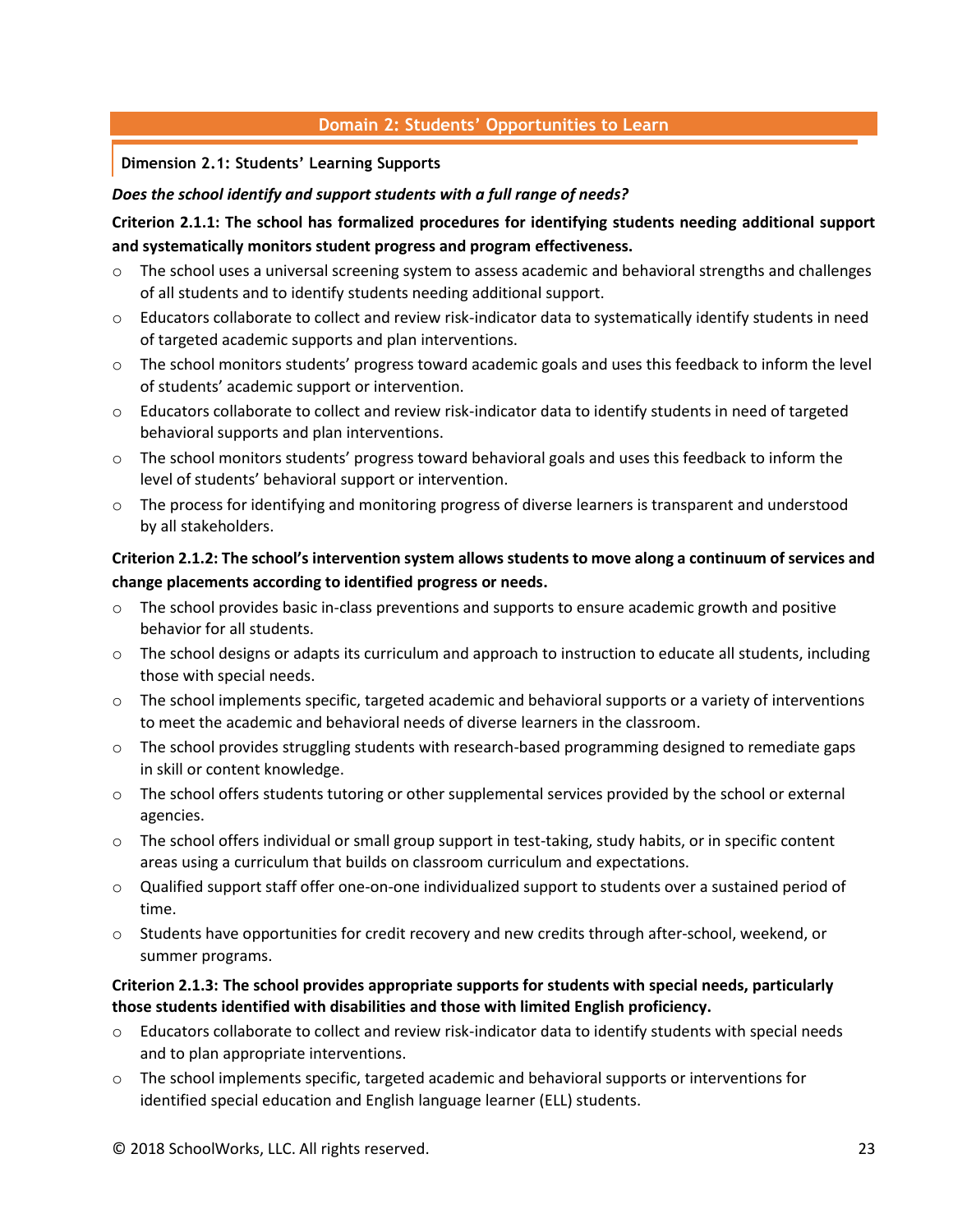- $\circ$  Qualified support staff deliver the supports for ELL students or students with special needs.
- o The school monitors special education and ELL students' progress toward academic and behavioral goals and uses this feedback to inform the level of students' support or intervention.
- o Teachers access external and additional services for students, as necessary, to meet the needs of all students.

#### **Dimension 2.2: School Climate and Culture**

#### *Does the school have a safe, supportive learning environment that reflects high expectations for all students?*

#### **Criterion 2.2.1: The school holds high expectations for academic learning.**

- $\circ$  The school recognizes and celebrates students' academic performance.
- $\circ$  Teachers set high expectations for learning and clearly convey these to students.
- $\circ$  Teachers promote students' responsibility for raising their achievement and encourage their participation in learning.
- o Students report that their teachers expect them to do their best at all times.
- o Students convey that they believe it is important to do well in class.

#### **Criterion 2.2.2: The school provides a safe and orderly learning environment that supports fulfillment of the educational goals.**

- $\circ$  School leaders ensure the school's physical environment is clean, orderly, and is physically and emotionally safe for students.
- o School leaders disperse responsibility for discipline; all staff regularly supervise students in school's public spaces.
- o Students and staff indicate they believe school rules are fairly and consistently enforced for all students.
- $\circ$  The school disaggregates data to identify and address trends among subgroups regarding academics, behavior, and attendance; data are shared with stakeholders to drive decision making that supports measurable progress for all students and to eliminate disparities between subgroups.
- o The school has few reported incidences of physical violence, aggression, bullying, teasing, or harassment.
- $\circ$  Students report that they feel safe from bullying, teasing, and harassment.
- o Students report they have friends and positive relationships with peers at school.

# **Criterion 2.2.3: The school provides opportunities for students to form positive relationships with peers and adults in the school.**

- o Programs and supports develop all students' social and emotional awareness skills.
- o The school provides opportunities for students to seek help from staff for academic or social issues.
- o The school provides opportunities for students to seek help from one another for academic or social issues.
- $\circ$  The school provides opportunities for students to engage in positive social group activities (e.g., extracurricular clubs, sports teams, or community service groups).
- o Staff or community volunteers lead and organize community service activities, extracurricular groups, or other youth activities.
- $\circ$  Students report that adults and peers at the school try to get to know them and care about their learning.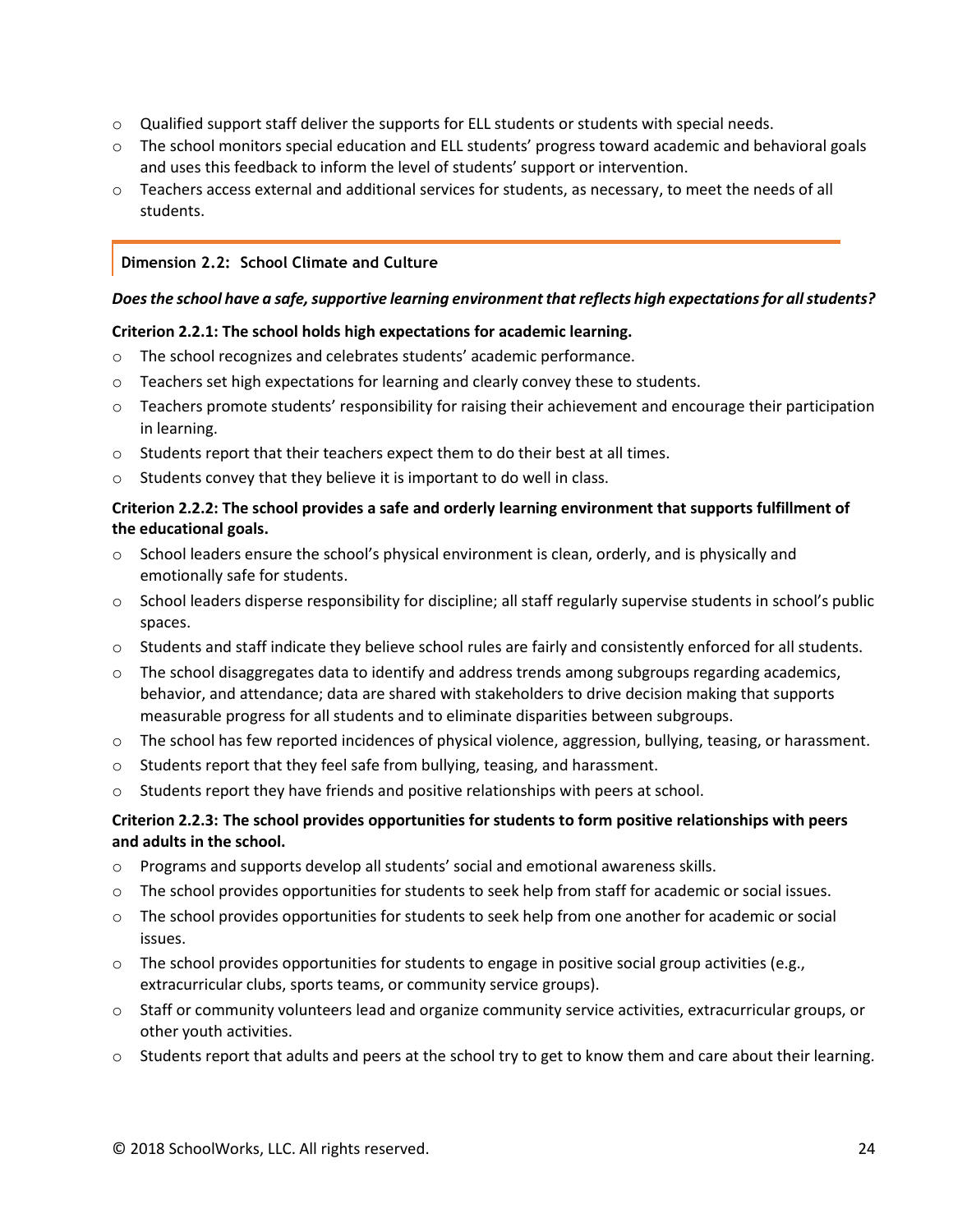### **Criterion 2.2.4: The school engages families in support of students' learning.**

- o The school includes parents/guardians in cultivating a culture of high expectations for students' learning and their consistent support of students' efforts.
- o The school provides opportunities for families to engage with the school (e.g., volunteering in classrooms or on committees; attendance at performances, sports events, organizational meetings) and regularly solicits their input.
- o The school offers workshops and other opportunities for parents/guardians to learn about home practices that support student learning.
- o Educators communicate with parents/guardians about instructional programs and students' academic progress.
- o The school builds parent/guardian understanding and knowledge around assessments and key components of the educational model, their student's performance, the school's performance, as well as their district's academic performance.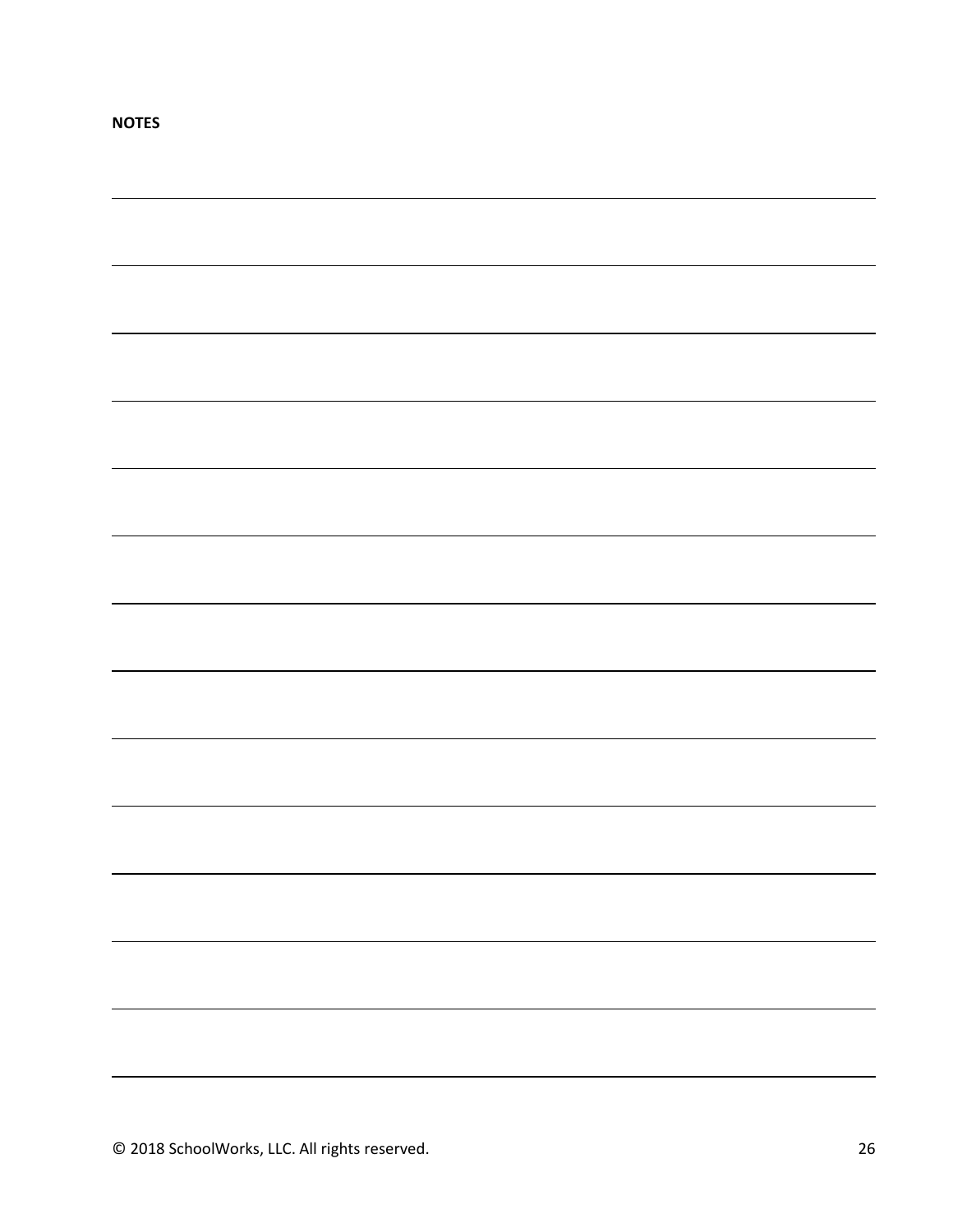# **Domain 3: Educators' Opportunities to Learn**

**Dimension 3.1: Educators' Learning Supports**

*Does the school design professional development and collaborative structures to sustain a focus on instructional improvement?*

# **Criterion 3.1.1: Professional development (PD) is designed to address school priorities, school improvement goals, and/or identified areas of need.**

- $\circ$  PD aligns to state standards, organizational goals, the key design elements outlined in the school's charter, school curriculum, and the school's mission.
- $\circ$  PD is informed by ongoing analysis of student performance, instructional data, and educators' learning needs as informed by the school's educator evaluation system.
- o PD requires teachers to demonstrate their learned competency in a tangible and assessable way.
- o PD supports teachers in the effective use of assessments.
- o PD helps teachers translate student data into instructional changes and plans.
- o PD focuses on specific subject content.
- $\circ$  PD supports teachers in the effective use of instructional materials, resources, and technology.

#### **Criterion 3.1.2: Professional development is active, intensive, and sustained.**

- o PD engages teachers in active learning (e.g., leading instruction, discussing with colleagues, observing other teachers, developing assessments).
- o PD is embedded in teachers' daily work through coaching, collaborative planning, and reflection.
- $\circ$  Trained coaches and/or colleagues with instructional expertise provide coaching and support around instructional planning and lesson design, pedagogy, assessment, and student engagement.
- o PD provides follow-up sessions and ongoing support for teacher's continued learning to ensure PD practices are sustained over time.
- o PD combines workshops, conferences, and trainings with the ongoing work of educators' learning teams.
- $\circ$  The school provides public schools (district and charter) in the region with access to best/promising practices and/or school's innovation.

#### **Criterion 3.1.3: Professional development is evaluated.**

- o The quality of PD delivery is regularly monitored, evaluated, and improved.
- o The effects of PD are assessed using data on teacher instruction and student achievement.

# **Criterion 3.1.4: Educators collaborate regularly to learn about effective instruction and students' academic performance.**

- $\circ$  Educators meet frequently, during regularly scheduled uninterrupted times (e.g., staff, department, grade level meeting times) to collaborate, establish improvement goals, and make data-informed instructional decisions.
- $\circ$  Educators make use of interim assessment data to inform growth projections and to determine if students are on track for meeting academic performance standards, including proficiency on State assessments.
- o Educators' collaborative meetings have a clear and persistent focus on improving student learning and academic outcomes.
- © 2018 SchoolWorks, LLC. All rights reserved. 27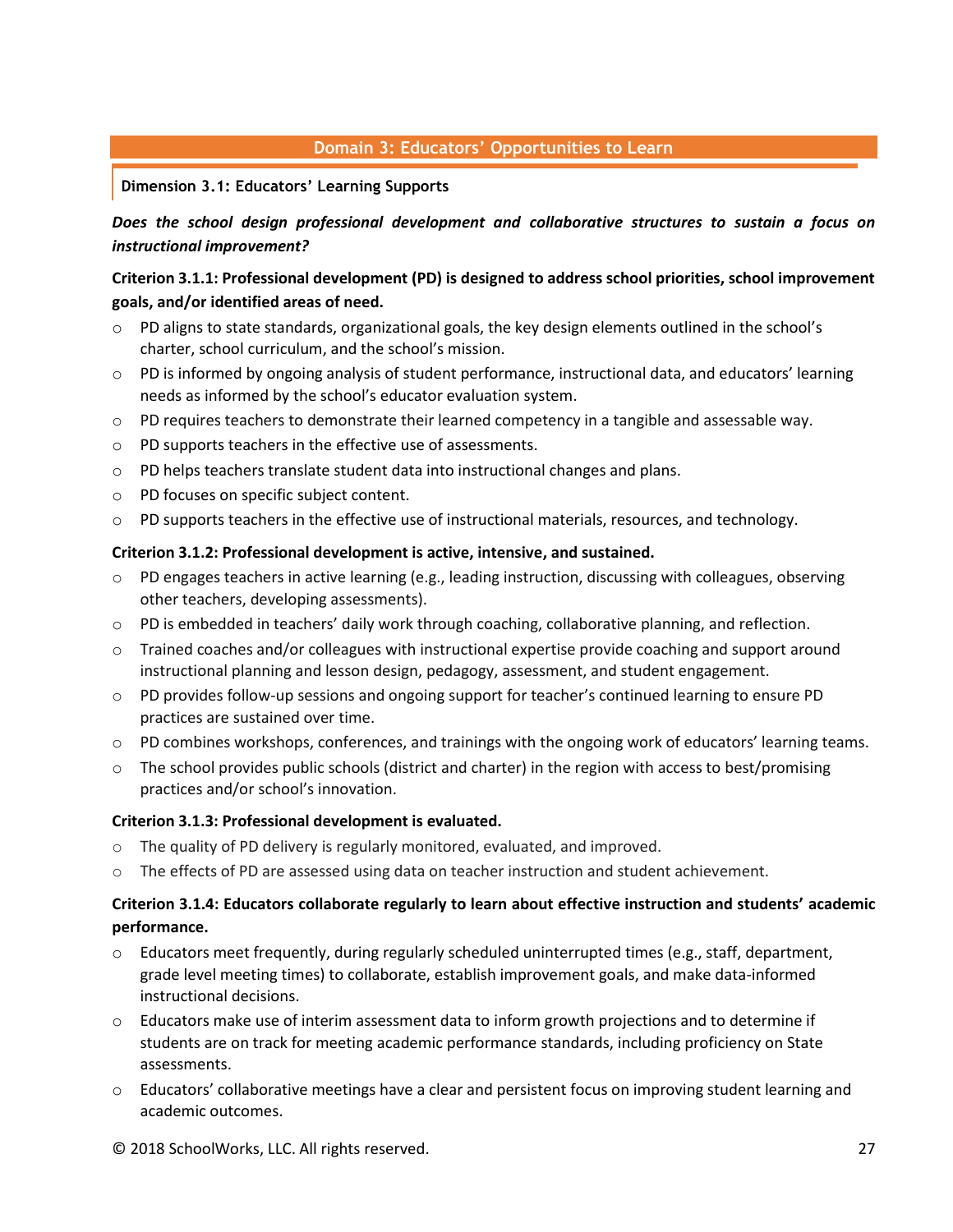- o Educators describe sharing knowledge and expertise among colleagues as essential collaborative activity for job success.
- o Teachers are willing to talk about their own instructional practice, to actively pursue and accept feedback from colleagues, and to try new teaching strategies.

#### **Criterion 3.1.5: Trained mentors provide beginning teachers with sustained, job-embedded induction.**

- o Mentors are carefully selected and trained by induction program leaders.
- o Mentors use data and assessments to provide feedback to beginning teacher about practice.
- o Mentoring interactions are ongoing and frequent with focus on conceptions of high-quality teaching, content-specific curriculum – particularly in core academic areas – and pedagogy, lesson planning, lesson observations, student learning, reflective processes, and problem solving.
- $\circ$  There are structures to provide mentors and teachers with adequate time for mentoring activities during the school day.
- o Mentors' effectiveness is evaluated.

#### **Dimension 3.2: Professional Working Climate**

#### *Does the school's culture indicate high levels of collective responsibility, trust, and efficacy?*

#### **Criterion 3.2.1: Educators' mindsets and beliefs reflect shared commitments to students' learning.**

- $\circ$  Educators convey shared vision and values about teaching and learning; they reference these to guide their instructional decision making.
- $\circ$  Educators convey a shared commitment to the learning of all students in the school.
- o Educators convey a belief that students' learning is their collective responsibility, regardless of students' personal or home situations.
- $\circ$  Educators convey that it is important not to give up on any students, even if it appears that they do not want to learn.
- o Educators convey commitment to, and hold each other accountable for, collaboratively established improvement goals and tasks.

#### **Criterion 3.2.2: The school reflects a safe, trustworthy and growth-oriented professional climate.**

- o Educators describe non-evaluative, "blame-free" norms for sharing data and solving challenging instructional problems.
- o Educators' concerns and decisions focus on students' learning and well-being (rather than on staff members' individual or competing preferences).
- $\circ$  Educators convey that they are willing to share and discuss their own instructional practice, seek and accept feedback, and collectively experiment with new teaching strategies.
- o Educators describe colleagues and administrators as open, honest, competent, well-intentioned, caring, and reliable.

#### **Criterion 3.2.3: School leaders create conditions that support educators' learning culture.**

- $\circ$  School leaders model and convey well-defined beliefs about teaching and learning, and convey value for innovation, learning from mistakes, and risk-taking.
- o School leaders ensure that staff and team meeting discussions are structured and facilitated to support the staff's reflective dialogue around data and instruction (e.g., attend to explicit group norms, use protocols).

© 2018 SchoolWorks, LLC. All rights reserved. 28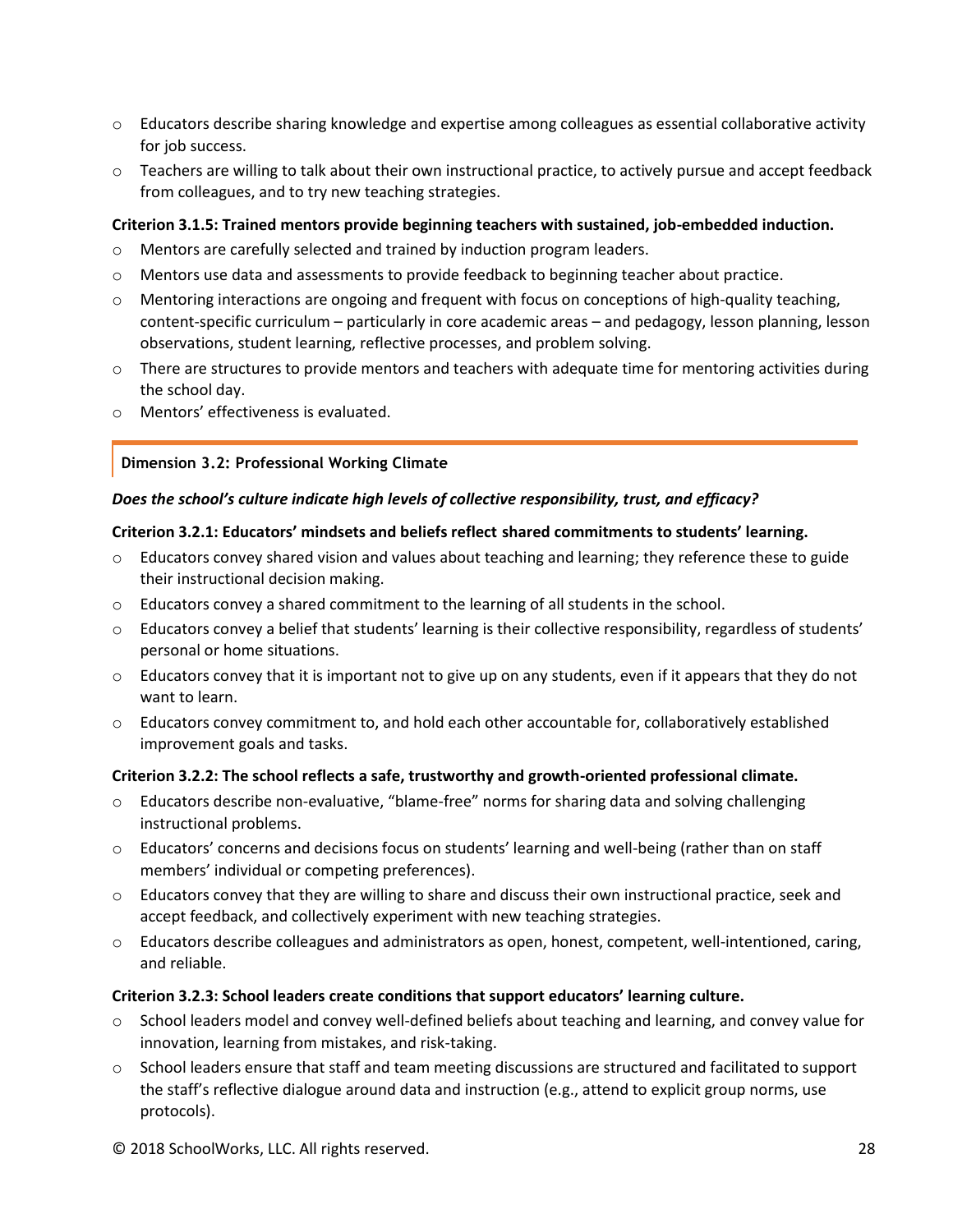- o School leaders provide guidance to teacher teams (e.g., help to establish meeting routines; model and promote use of discussion protocols; ensure systematic monitoring of student progress; create focus on linking results to instruction) and ensures that teachers utilize tools and time well.
- o School leaders participate in formal and informal professional learning, including their own leadership development about how to improve curriculum and instruction in a leadership context (i.e., elementary or secondary; high- or low-poverty; large or small schools).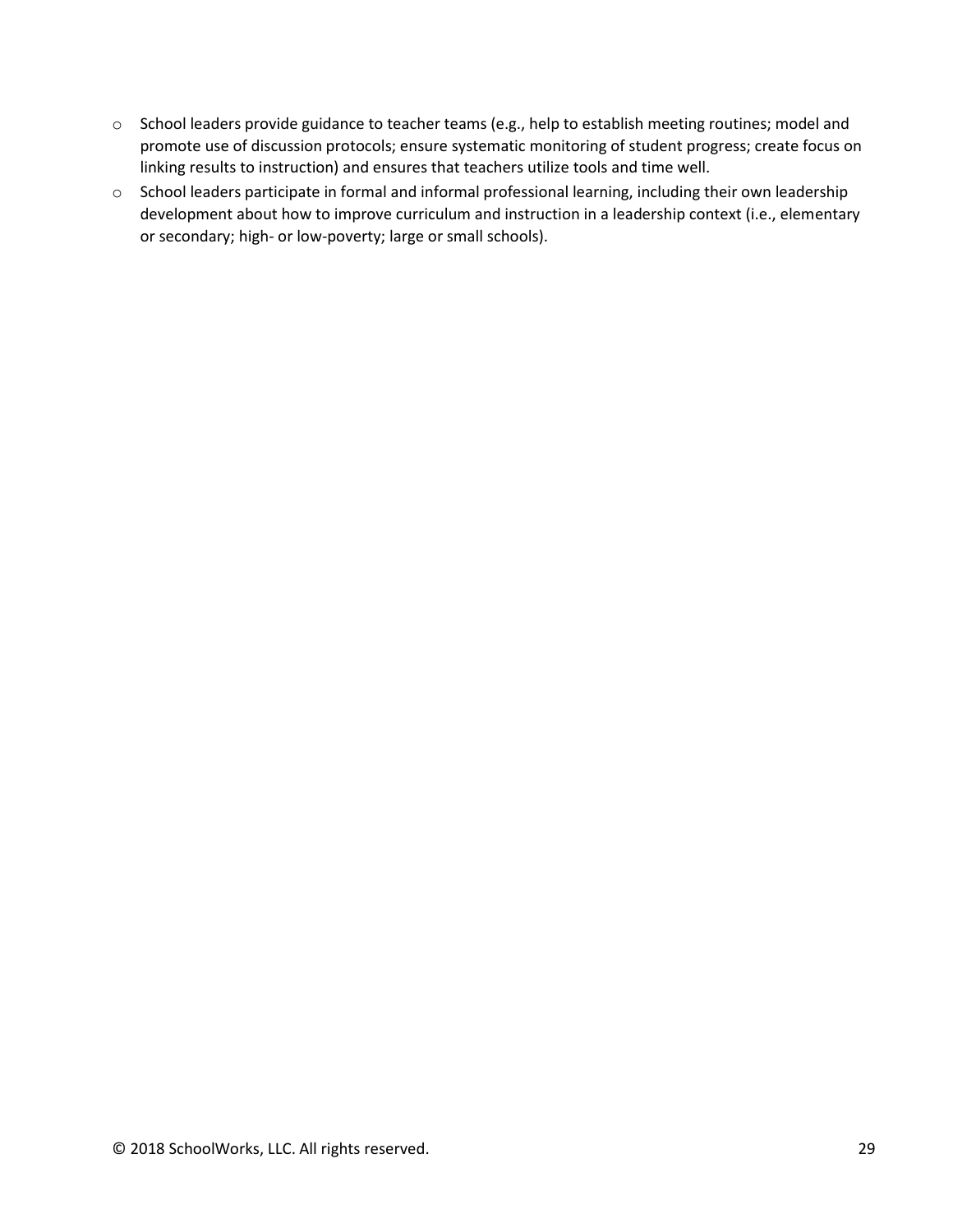| NOTES_ |  |  |
|--------|--|--|
|        |  |  |
|        |  |  |
|        |  |  |
|        |  |  |
|        |  |  |
|        |  |  |
|        |  |  |
|        |  |  |
|        |  |  |
|        |  |  |
|        |  |  |
|        |  |  |
|        |  |  |
|        |  |  |
|        |  |  |
|        |  |  |
|        |  |  |
|        |  |  |
|        |  |  |
|        |  |  |
|        |  |  |
|        |  |  |
|        |  |  |
|        |  |  |
|        |  |  |
|        |  |  |
|        |  |  |
|        |  |  |
|        |  |  |
|        |  |  |
|        |  |  |
|        |  |  |
|        |  |  |
|        |  |  |
|        |  |  |
|        |  |  |
|        |  |  |
|        |  |  |
|        |  |  |
|        |  |  |
|        |  |  |
|        |  |  |
|        |  |  |
|        |  |  |
|        |  |  |
|        |  |  |
|        |  |  |
|        |  |  |
|        |  |  |
|        |  |  |
|        |  |  |
|        |  |  |
|        |  |  |
|        |  |  |
|        |  |  |
|        |  |  |
|        |  |  |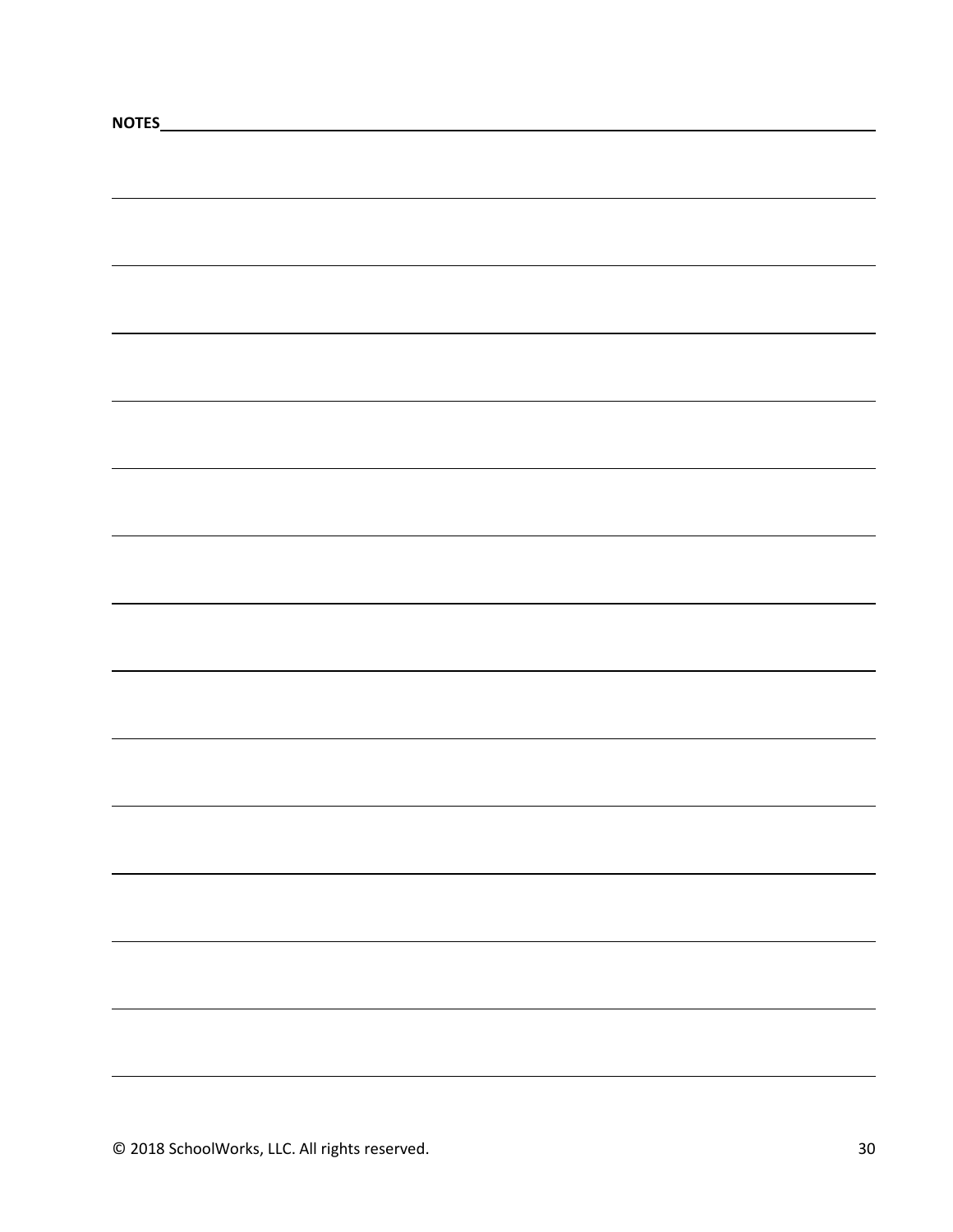# **Domain 4: Leadership & Governance**

### **Dimension 4.1: Instructional Leadership**

# *Do school leaders guide and participate with instructional staff in the central processes of improving teaching and learning?*

# **Criterion 4.1.1: School leaders establish a vision aligned to students' long-term success and set clear goals to meet that vision.**

- $\circ$  School leaders establish an academic vision with a relentless commitment to closing the achievement gap and preparing all students for success in college, other post-secondary training, and careers.
- o School leaders convey clear, high expectations for all stakeholders.
- $\circ$  School leaders set and communicate clear, measurable academic goals that are aligned across the school's improvement efforts (e.g., school program, staff development, and curriculum implementation).
- o School leaders ensure that the school-wide focus remains on established academic goals and school priorities.
- $\circ$  School leaders regularly evaluate the academic program using data to monitor progress toward goals.

# **Criterion 4.1.2: School leaders ensure that the school has a coherent, comprehensive, and aligned curriculum.**

- $\circ$  School leaders ensure that the curriculum includes essential content and skills for all students to learn at each grade level and is mapped across the year with adequate instructional time allocated to teach it.
- $\circ$  School leaders ensure that administered assessments are high-quality and aligned to both State standards and the school's educational model.
- $\circ$  School leaders ensure that curriculum, instruction, and assessments are aligned with State standards, aligned with each other, and are aligned vertically between grades and horizontally across classrooms at the same grade level.
- $\circ$  School leaders monitor instructional plans for alignment with curriculum program (e.g., periodic review of curriculum maps, unit/lesson plans, formative assessments, classroom observations).
- $\circ$  School leaders ensure plans are informed by students' prior knowledge, current skills, and learning needs.
- $\circ$  School leaders ensure that instructional materials are selected and/or developed in accordance with a school-wide instructional framework and aligned with established curriculum standards.
- $\circ$  School leaders ensure the curriculum is regularly reviewed and revisions are made to ensure quality and effectiveness.
- $\circ$  School leaders provide meaningful feedback on the quality of lesson and/or unit plans.

#### **Criterion 4.1.3: School leaders ensure that teachers deliver high-quality instruction.**

- $\circ$  School leaders ensure that school staff have a common understanding of high-quality instruction for all students.
- o School leaders regularly observe the quality of instruction to ensure that instruction mirror the school's common practices for high-quality instruction for all students.
- $\circ$  School leaders provide regular, meaningful, and timely feedback that helps teachers improve their instructional practice.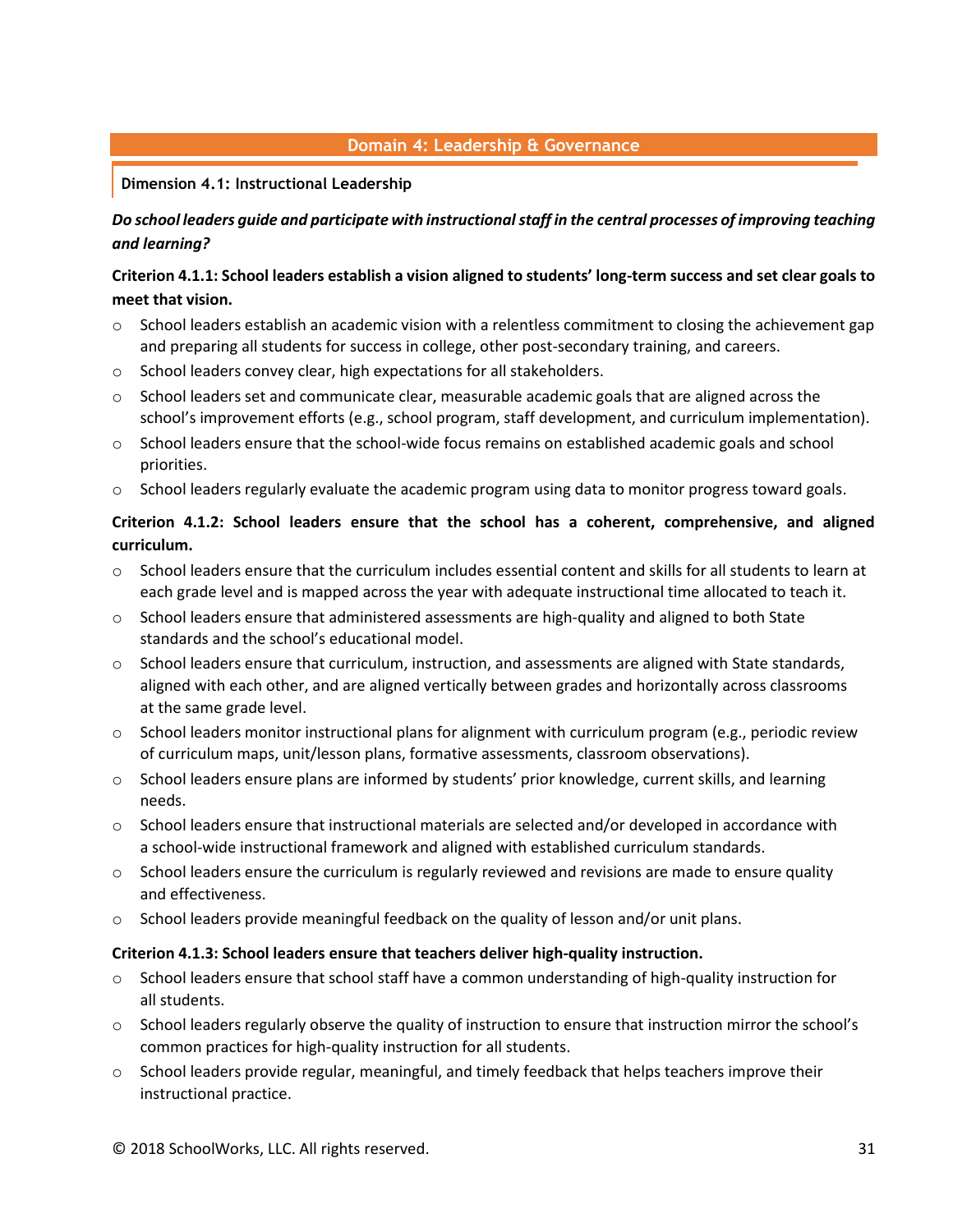- $\circ$  School leaders hold teachers accountable for applying feedback to their practice.
- o Educators indicate that school leaders model high-quality instruction.
- $\circ$  Educators convey that school leaders have sufficient knowledge of content/subjects and how they are taught effectively.

### **Criterion 4.1.4: School leaders provide conditions that support a school-wide data culture.**

- o Teachers have easy access to current and accurate student and instructional data from multiple sources, including (but not limited to) State assessment data.
- o School leaders ensure that teachers employ a regular cycle of interim assessments to gather data on student performance.
- o Teachers are provided time to collect, enter, query, analyze, and represent student data and use tools that help them act on results.
- o School leaders ensure that all teachers receive PD in data use (e.g., how to access, read, and interpret a range of data reports; frame questions for inquiry; analyze data, assessment literacy, and use data tools and resources).
- o Teachers use results from interim or summative assessments to adjust the organization of students in the classroom, pace of instruction, or content being taught.
- o Teachers use results from interim or summative assessments to identify students in need of remediation or acceleration and assign students to appropriate supports.
- $\circ$  The school uses the results of a data-based program or self-evaluation to inform the special education and English language learner programs to improve instructional strategies and ensure that the needs of students are met.

# **Dimension 4.2: Organizational Leadership**

#### *Do the school leaders effectively orchestrate the school's operations?*

# **Criterion 4.2.1: School leaders lead intentional, strategic efforts to ensure the effectiveness of the school's program and the sustainability of the organization.**

- o Clear systems, structures, and procedures guide daily routines and school programs.
- o Systems, structures, and procedures are aligned to a clearly-defined mission, organizational vision, and set of goals, are continually monitored, and are adjusted to ensure effectiveness.
- $\circ$  School leaders target resources (e.g., funding, materials, time, staff) toward the school's instructional framework and goals, with adjustments made in accordance with needs of student population; treat resources flexibly; avoid diffuse, scattered allocation of resources for improvement.
- o School leaders diagnose problems before implementing solutions.
- $\circ$  School leaders distribute leadership responsibilities to appropriate individuals or groups.
- $\circ$  School leaders ensure ongoing leadership development for emerging and current school leaders and has developed a plan for leadership succession.

# **Criterion 4.2.2: School leaders ensure effective communication and inclusive, transparent decision making across the organization.**

- $\circ$  Communications among all stakeholder groups are constructive, supportive, and respectful.
- o Communications between leadership and staff are fluid, frequent, and open.
- $\circ$  The school leader involves faculty and staff in planning and implementation of school policies.

© 2018 SchoolWorks, LLC. All rights reserved. 32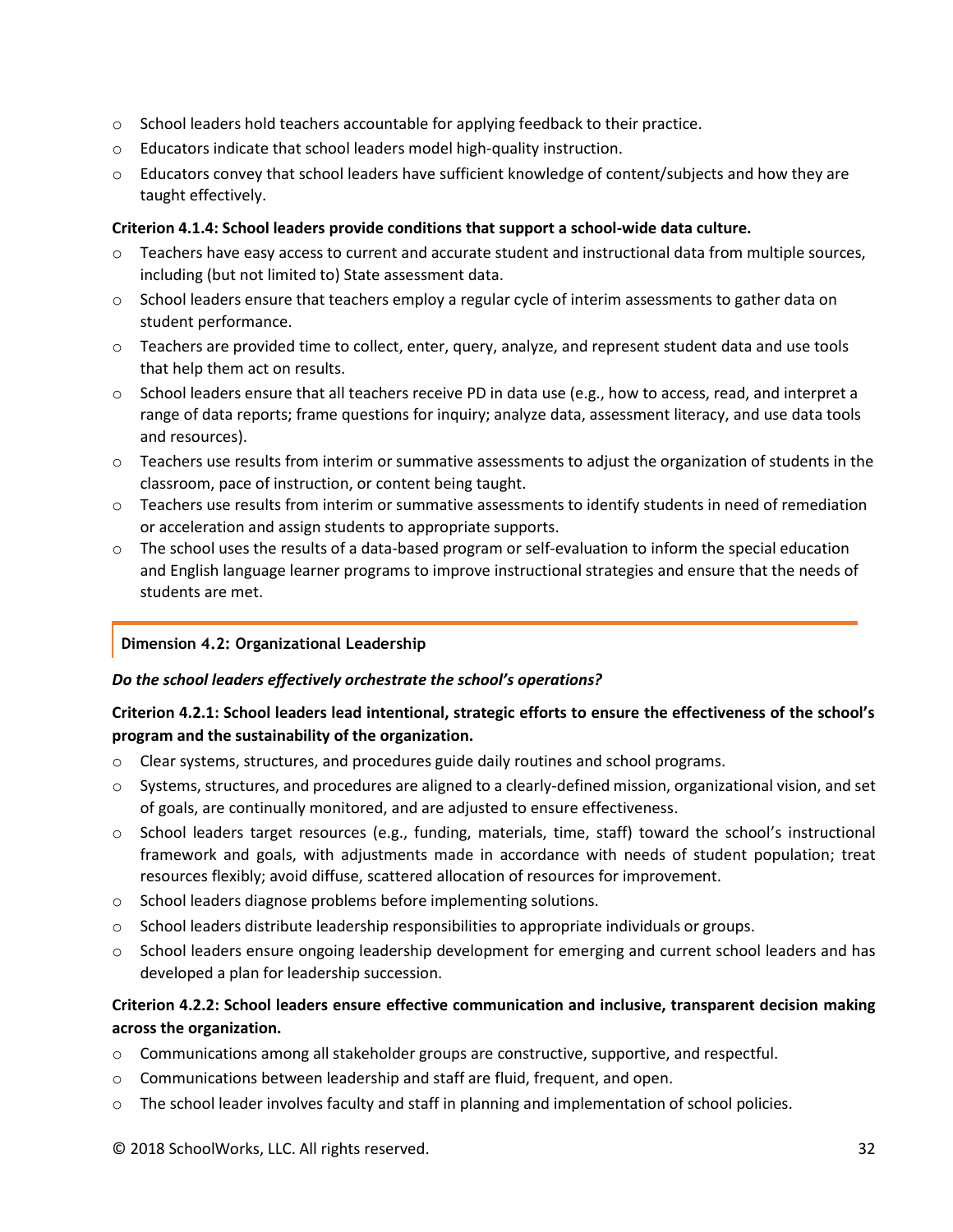o The school leader provides opportunities for faculty and staff to make, or provide input on, important decisions.

# **Criterion 4.2.3: School leaders create and implement systems to recruit and retain effective teachers and staff who can drive dramatic student gains.**

- $\circ$  School leaders leverage a pipeline for teacher recruitment that includes partnerships with higher education institutions and nonprofit organizations (as well as other sources) to identify a diverse set of candidates.
- $\circ$  School leaders recruit and hire teachers with commitment to, and competence in, the school's philosophy, design, and instructional framework (e.g., trained and experienced with curriculum, certified/ licensed to teach, qualified to teach a subject area).
- $\circ$  School leaders use multiple measures to assess each candidate's alignment with the skills required for the position, as well as core beliefs held by the school community.
- o School leaders acknowledge and celebrate the accomplishments of teachers and other staff members.
- o The school implements strategies to promote teacher retention and development.
- $\circ$  The school has a succession plan and structures to recruit and retain high-quality talent in a competitive environment.
- o The school has strategies and career pathways to keep effective teachers engaged in, and committed to, their work.

# **Criterion 4.2.4: School leaders evaluate all staff and dismiss those who do not meet professional standards and expectations.**

- $\circ$  School leaders develop and implement a formal process of teacher evaluation and ensure the evaluation of all staff members.
- $\circ$  School leaders conduct constructive, reflective, growth-oriented educator supervision/evaluation conferences, based on multiple data sources, and connect conferences to district and school priorities, professional development, and student learning.
- $\circ$  School leaders use supervision and evaluation processes to identify and address persistently lowperforming staff members.
- o School leaders dismiss those staff members who do not meet professional standards and expectations.

# **Criterion 4.2.5: School leaders ensure that the school has established sound financial and operational systems and processes.**

- o School leaders ensure that the organizational structure supports essential school functions, and that roles and responsibilities of all individuals at the school are clear.
- o School leaders have established effective means of communicating with school staff.
- $\circ$  School leaders ensure that the school meets all compliance requirements and deadlines set by the authorizer and the State, including the submission of annual reports, school improvement plans, financial statements, school audit, calendar, and student attendance.
- $\circ$  School leaders effectively manage the school budget and cash flow, and there is a plan for long-term financial sustainability in alignment to school priorities and mission.
- o The school effectively manages operations, including food services, transportation, and school facilities.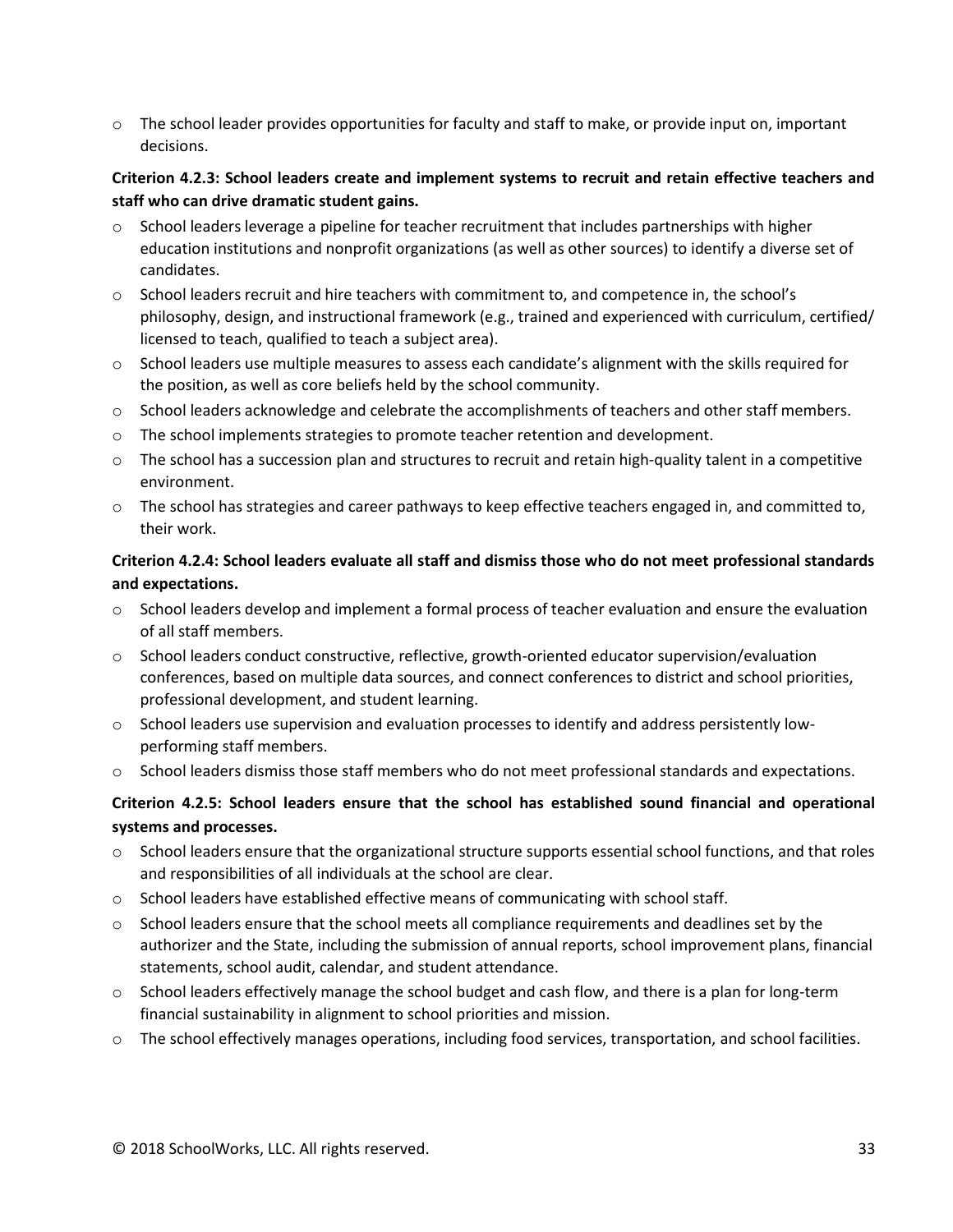#### **Dimension 4.3: Governance**

# *Does the Board provide competent and appropriate governance to ensure the success and sustainability of the school?*

#### **Criterion 4.3.1: The Board provides strong oversight over the effectiveness of the academic program.**

- $\circ$  The Board describes priorities that are aligned with the school's mission and focus on preparing all students for success in college, other post-secondary training, and careers.
- o The Board conveys appropriate knowledge of academic performance of the full range of students in the school.
- o The Board conveys appropriate knowledge of the behavioral performance of students in the school.
- $\circ$  The Board describes school progress against accountability goals and strategic priorities based on a regular, data-based benchmarking process.
- $\circ$  The Board's membership includes appropriate instructional expertise to provide oversight of the academic program.
- $\circ$  The Board has systems and structures that ensure questioning, scrutiny, and deliberation regarding academic performance, and monitors leadership efforts to address performance gaps.

#### **Criterion 4.3.2: The Board provides strong financial oversight.**

- $\circ$  The Board maintains and monitors complete and accurate financial records and, as well, ensures annual independent audit/review.
- o The Board reviews and approves annual budget and regularly monitors actual performance against the budget.
- $\circ$  The Board ensures that a significant portion of the budget is allocated to priority programs that advance its mission and goals; also, sufficient resources are allocated for effective administration.
- o The Board establishes clear, written policies for paying/reimbursing expenses to those conducting school business.
- $\circ$  The Board's membership includes appropriate financial expertise to provide oversight of the school's finances.
- o The Board has systems and structures that ensure questioning, scrutiny, and deliberation regarding financial performance, and monitors leadership efforts to ensure financial health.

#### **Criterion 4.3.3: The Board ensures legal compliance and public disclosure.**

- $\circ$  The Board members are active and engaged in fulfilling their legal responsibilities and obligations to the school, including (but not limited to) following the Sunshine Laws, following the Board's bylaws, and approving appropriate school policies to ensure compliance with requirements.
- o The Board ensures compliance with all local, State, and federal laws and reporting requirements.
- o The Board makes information about governance, finances, programs, activities, impact publicly available.
- o The Board upholds formal code of ethics with all Board, staff, and volunteers.
- o The Board adheres to conflicts of interest, "whistleblower," document retention policies and procedures, assesses the need for liability insurance, and files annually with the Missouri Ethics Commission.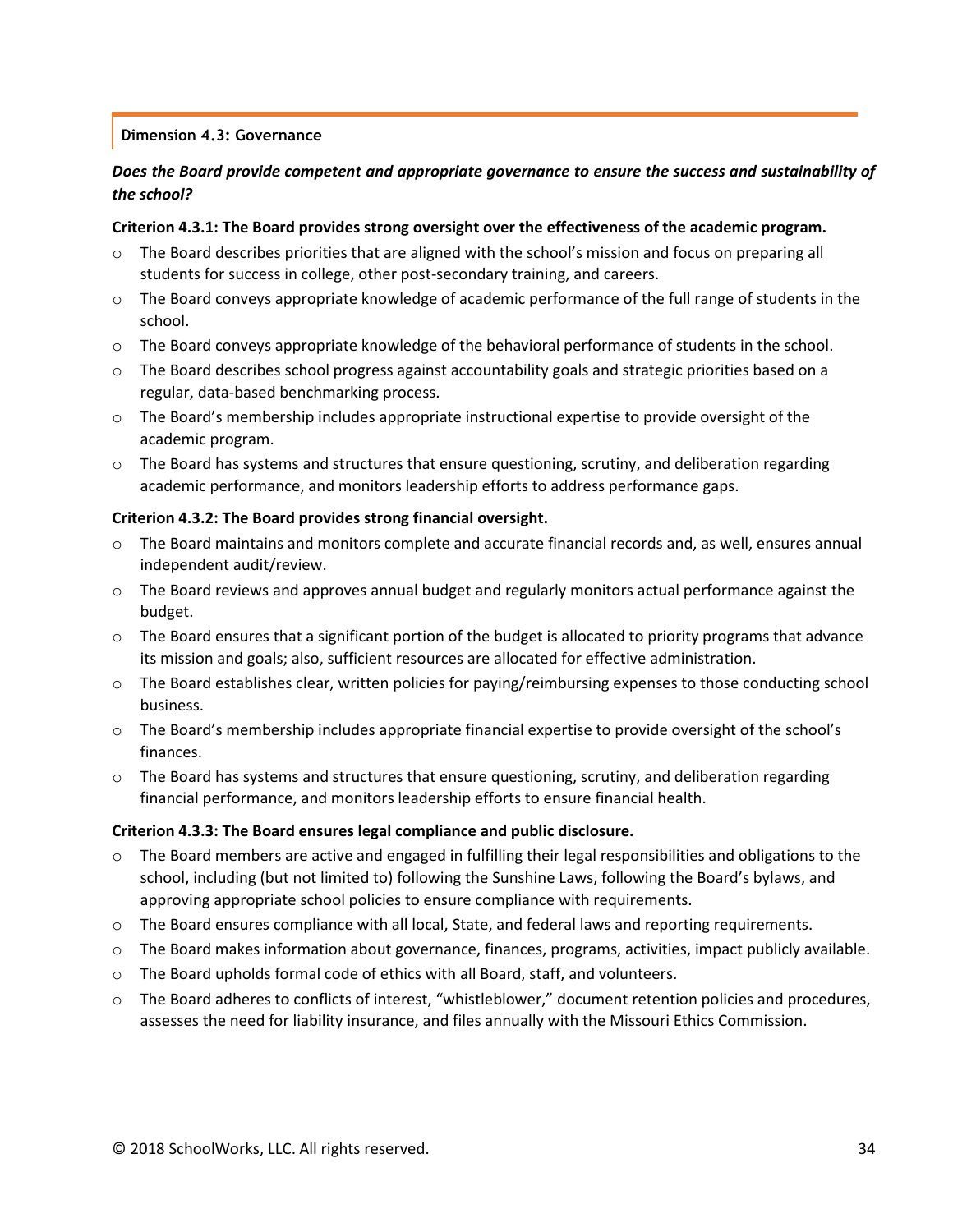**Criterion 4.3.4: The Board maintains effective governance practices (rather than management) to ensure organizational viability, including the systematic selection and oversight of the school leaders.** 

- $\circ$  The Board systematically recruits, supports, assesses the school leaders; provides performance incentives and rewards (e.g., ensures leader professional development, meaningful feedback, and criterion-based evaluation); engages in succession planning for school leadership.
- $\circ$  The Board engages in strategic planning with the school leaders when conditions support the likelihood of productive results (e.g., not during organizational crisis, when lacking support from key leaders or capacity to implement).
- o The Board maintains clear and regular communications within the Board, with the school leaders, and with stakeholders.
- o The Board ensures questioning, scrutiny, and deliberation of school policies, budgets, and practices in alignment with the mission and vision.
- $\circ$  The Board establishes productive partnership with the school leaders while clearly differentiating governance from management; school leaders hold responsibility for the day-to-day school operations.
- $\circ$  The Board establishes productive, active partnerships with political and business leaders.
- $\circ$  The Board engages in strategic and continuous improvement planning by setting, and regularly monitoring, progress relative to goals/priorities.
- o The Board engages in periodic self-assessment and reflects on its role when frequent school leadership turnover occurs.
- o The Board's membership reflects the necessary set of professional skills and expertise to ensure organizational viability.
- o The Board engages in succession planning.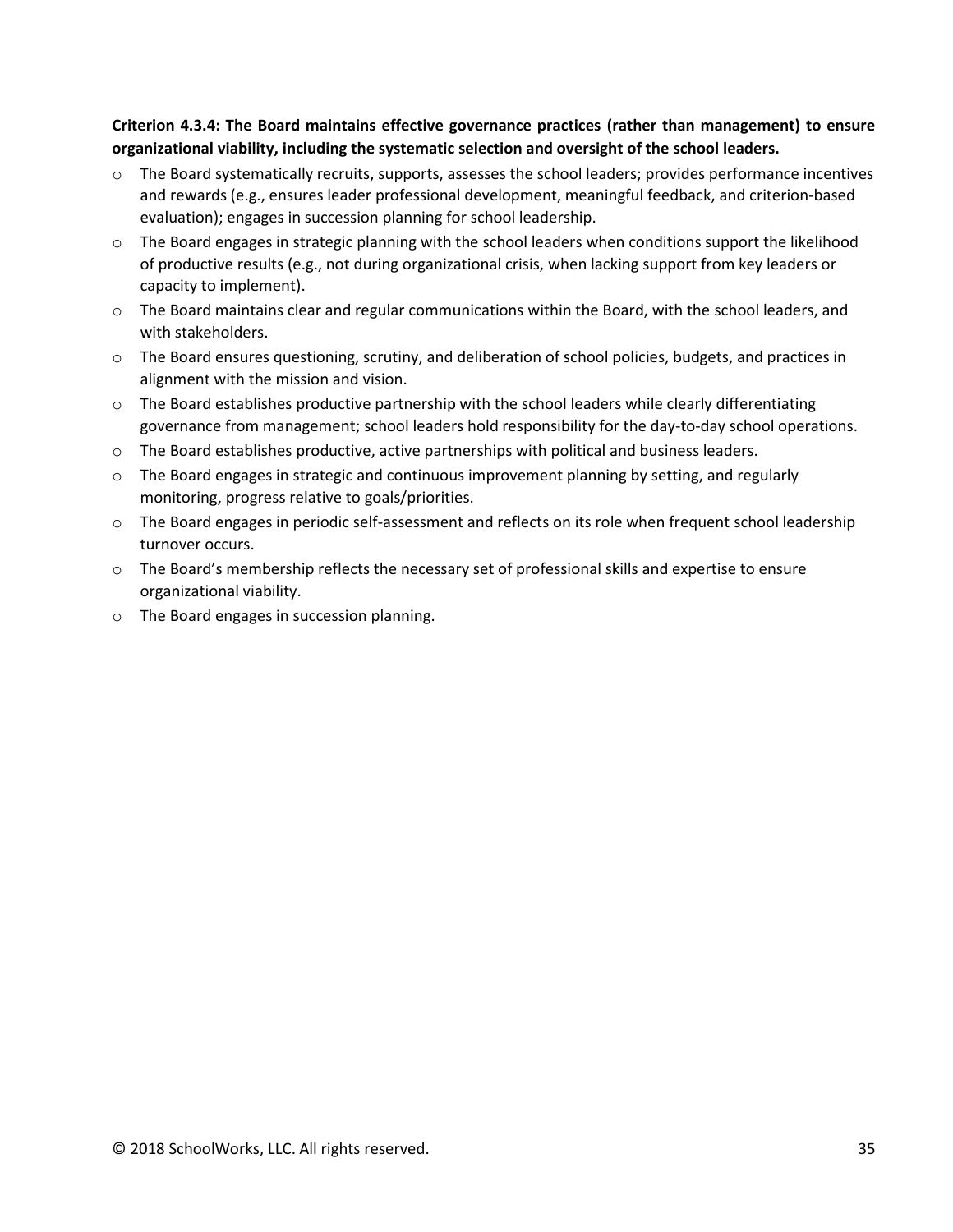| NOTES_ |  |  |
|--------|--|--|
|        |  |  |
|        |  |  |
|        |  |  |
|        |  |  |
|        |  |  |
|        |  |  |
|        |  |  |
|        |  |  |
|        |  |  |
|        |  |  |
|        |  |  |
|        |  |  |
|        |  |  |
|        |  |  |
|        |  |  |
|        |  |  |
|        |  |  |
|        |  |  |
|        |  |  |
|        |  |  |
|        |  |  |
|        |  |  |
|        |  |  |
|        |  |  |
|        |  |  |
|        |  |  |
|        |  |  |
|        |  |  |
|        |  |  |
|        |  |  |
|        |  |  |
|        |  |  |
|        |  |  |
|        |  |  |
|        |  |  |
|        |  |  |
|        |  |  |
|        |  |  |
|        |  |  |
|        |  |  |
|        |  |  |
|        |  |  |
|        |  |  |
|        |  |  |
|        |  |  |
|        |  |  |
|        |  |  |
|        |  |  |
|        |  |  |
|        |  |  |
|        |  |  |
|        |  |  |
|        |  |  |
|        |  |  |
|        |  |  |
|        |  |  |
|        |  |  |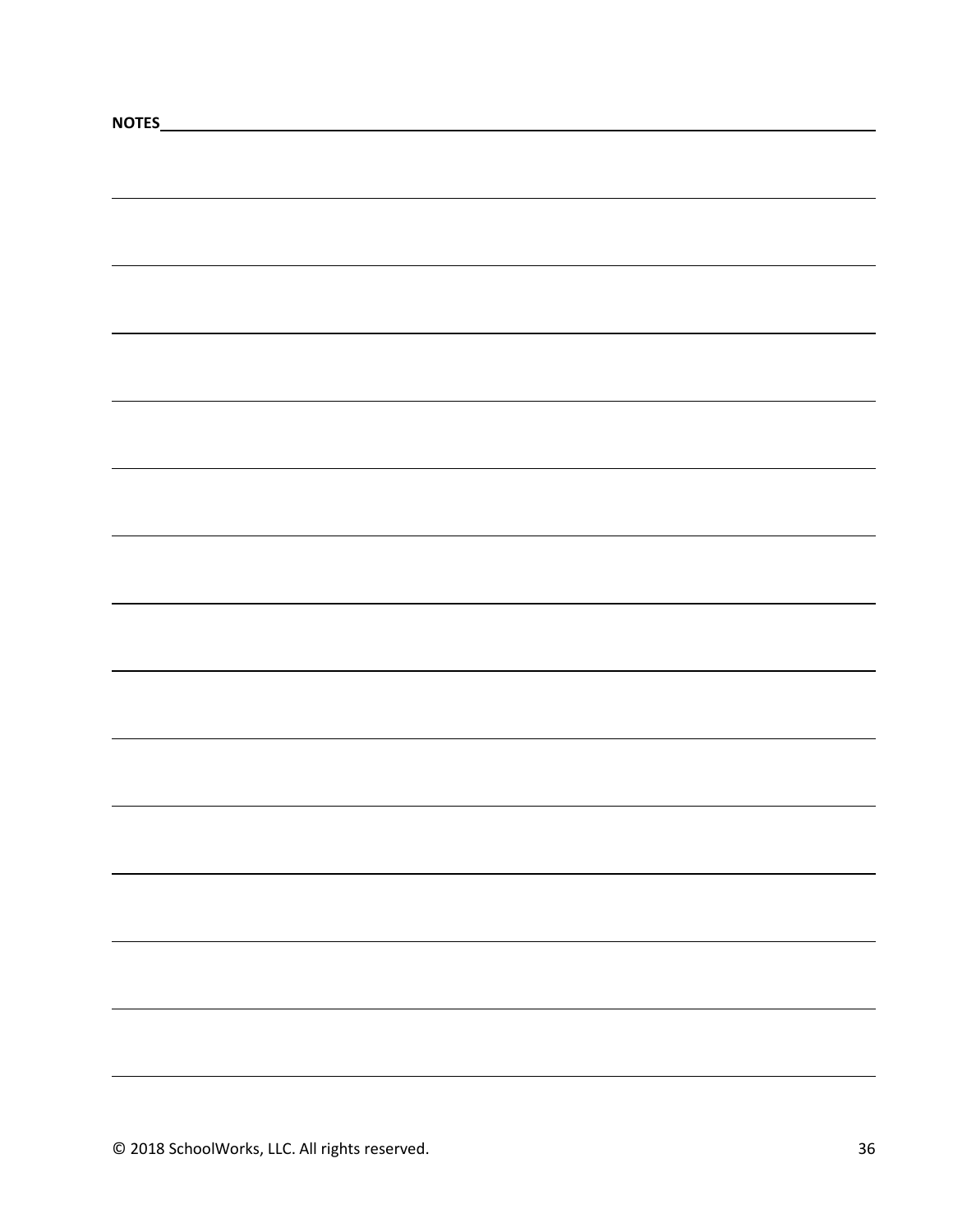# **Domain 5: Financial Performance**

#### **Dimension 5.1: Financial Health and Sustainability**

#### *Does the school maintain a sound and sustainable financial condition?*

#### **Criterion 5.1.1: The school demonstrates near-term financial health.**

- The school's current ratio (ratio of short-term assets to short-term liabilities) demonstrates the school's ability to pay its financial obligations over the next 12 months.
- o The school's unrestricted days of cash-on-hand indicates that the school could operate without receiving additional funding for X/# days.
- o The school's enrollment variance (actual vs. budgeted enrollment) demonstrates an ability to hit per-pupil revenue targets.
- o The school's debt default indicates the school is meeting its debt obligations or covenants.
- $\circ$  The school makes available to the public financial and audit reports, including posting to the school's website.
- o The school's independent financial audit reflects an unqualified opinion with no material weaknesses, significant deficiencies, and no repeat findings for the most recently completed fiscal year. The school has appropriately addressed any findings from the independent financial audit in a timely manner.

#### **Criterion 5.1.2: The school demonstrates financial stability.**

- o The school's total margin, comparing the school's revenues to its expenses, indicates the school operated at surplus in a given time period.
- o The school's debt-to-asset ratio (total assets/total liabilities) demonstrates solvency.
- $\circ$  The school's cash flow indicates the trend in the school's cash balance over a period of time.
- o The school's debt-service coverage ratio indicates a school's ability to cover its debt obligations in the current year (ability to pay off short-term loans).
- o The school maintains a minimum 3% fund balance.
- o The school has identified financial risks and developed contingency plans.
- o The school's average annual fundraising need is consistent with, or below, that of prior years.
- o The school has secured philanthropic resources.

#### **Criterion 5.1.3: The school has sound financial management practices.**

- $\circ$  School leaders and Board members regularly review and understand the income statement, balance sheet, and cash flow projections, and understand their fiduciary responsibilities.
- o Financial reports prepared for school leaders and Board members clearly present current and future financial health and can be used to drive decision making.
- $\circ$  The school manages its budget such that minimum variances exist between actual financial results and the Board-approved budget.
- o The school anticipates cash flow requirements by routinely projecting forward monthly cash flow and related cash-on-hand. There are contingency plans to promptly address cash flow challenges.
- $\circ$  The school has an updated, long-term financial model used to make data-driven decisions that contribute to academic success for all students.
- o The school has developed, and follows, documented internal control policies, including those procedures surrounding treasury and procurement processes.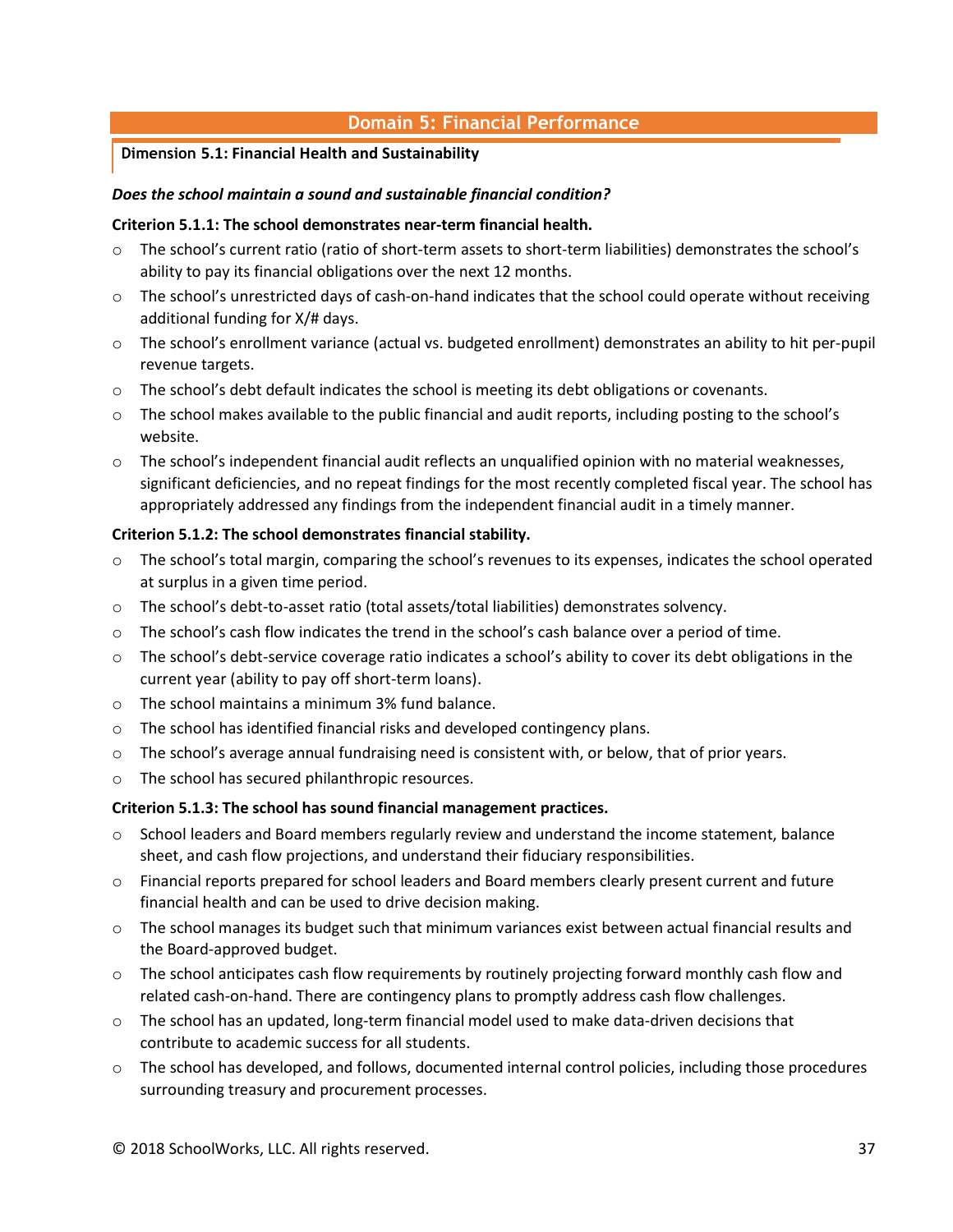# **Criterion 5.1.4: The school has implemented systems and procedures to ensure sound financial management practices.**

- o The school's organizational structure is appropriately designed and aligned to provide the services outlined in the performance contract.
- $\circ$  The school has an annual budgeting process that incorporates educational priorities and clearly defines roles and responsibilities, deliverables, and timelines.
- o The school's cash balances are monitored and projected forward, with a contingency plan in place.
- $\circ$  The school has a comprehensive fundraising plan for current and future fiscal years; the school has historically met fundraising targets.
- $\circ$  The school's multi-year financial plan is accompanied by assumptions related to all key drivers and accounting for school growth, as well as programs and services required to support targeted outcomes.
- $\circ$  The school regularly runs scenarios and projects a range of outcomes to inform decisions. It continually adjusts school priorities based on assessment of external market changes and performance against the existing financial plan and updates the plan to reflect adjustments.
- o The school's Board and leadership are aligned on a definition of sustainability.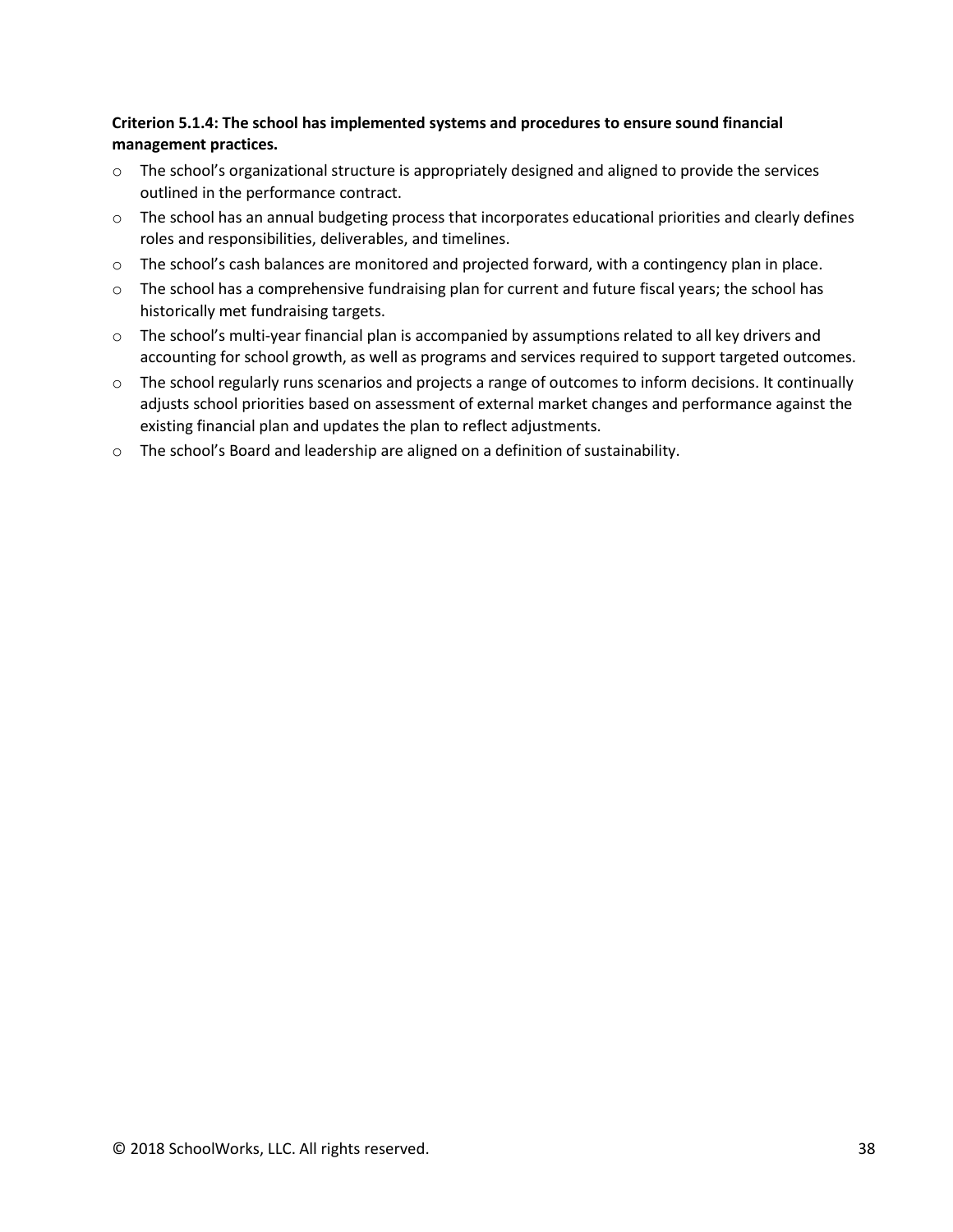# **Domain 6: Organizational Performance**

#### **Dimension 6.1 Operational Systems and Structures**

### *Does the school have effective operational systems and structures in place?*

# **Criterion 6.1.1: The school's operations support the smooth running of its programs, via strong systems for maintaining compliance.**

- $\circ$  There are systems to manage all applicable compliance and reporting requirements.
- o The school is in compliance with all applicable State and federal, local, and private reporting agencies, as well as with all contracts that it has signed, including its charter contract.
- $\circ$  The school maintains compliance with education program terms, including implementation of the education program as defined in its current charter contract, applicable education requirements, protecting the rights of students with disabilities, and protecting the rights of English language learner (ELL) students.
- o The school maintains compliance with financial management and oversight requirements.
- o The school follows Generally Accepted Accounting Principles (GAAP) and the Electronic Data Gathering, Analysis, and Retrieval (EDGAR).
- $\circ$  The school complies with governance and reporting requirements, including Board of Directors' attendance at meetings, holding management accountable, and complying with reporting requirements.
- $\circ$  The school complies with student, employee rights and requirements, including protecting the rights of all students, not only reaching, but also accurately reporting, attendance rates, meeting teacher and other staff credentialing requirements, respecting employee rights, and completing required background checks.
- $\circ$  The school complies with school environment requirements; including facilities and transportation, health and safety, and handling information appropriately.
- o The school complies with all other obligations, including food service and parent engagement surveys.
- $\circ$  The school has documented employment policies and has taken measures (i.e., consulted with a local employment attorney) to ensure that these policies align with federal laws and any regulations that are unique to the State.

# **Criterion 6.1.2: The school has implemented plans and systems that ensure effective and efficient operations.**

- o The school's staffing model includes defined roles and responsibilities for all operations functions.
- $\circ$  The school's staffing model for business operations reflects thoughtfulness and organization around all operational functions, resulting in effective and efficient fulfillment of all duties.
- o The school's business office has clear and efficient systems and procedures that maximize time and efficiency; these systems are documented and communicated to schools and their staff.
- o Major service providers (food service, transportation, custodial, maintenance) are being managed in a manner that supports the overall effectiveness of the school program and minimizes the financial burden on the school.

# **Criterion 6.1.3: The Network provides valuable and effective operational support.**

- $\circ$  The Network has a system for regularly collecting feedback from school staff around operations and uses feedback to inform decision making.
- $\circ$  The Network provides supports to the school in planning for and managing risk, including;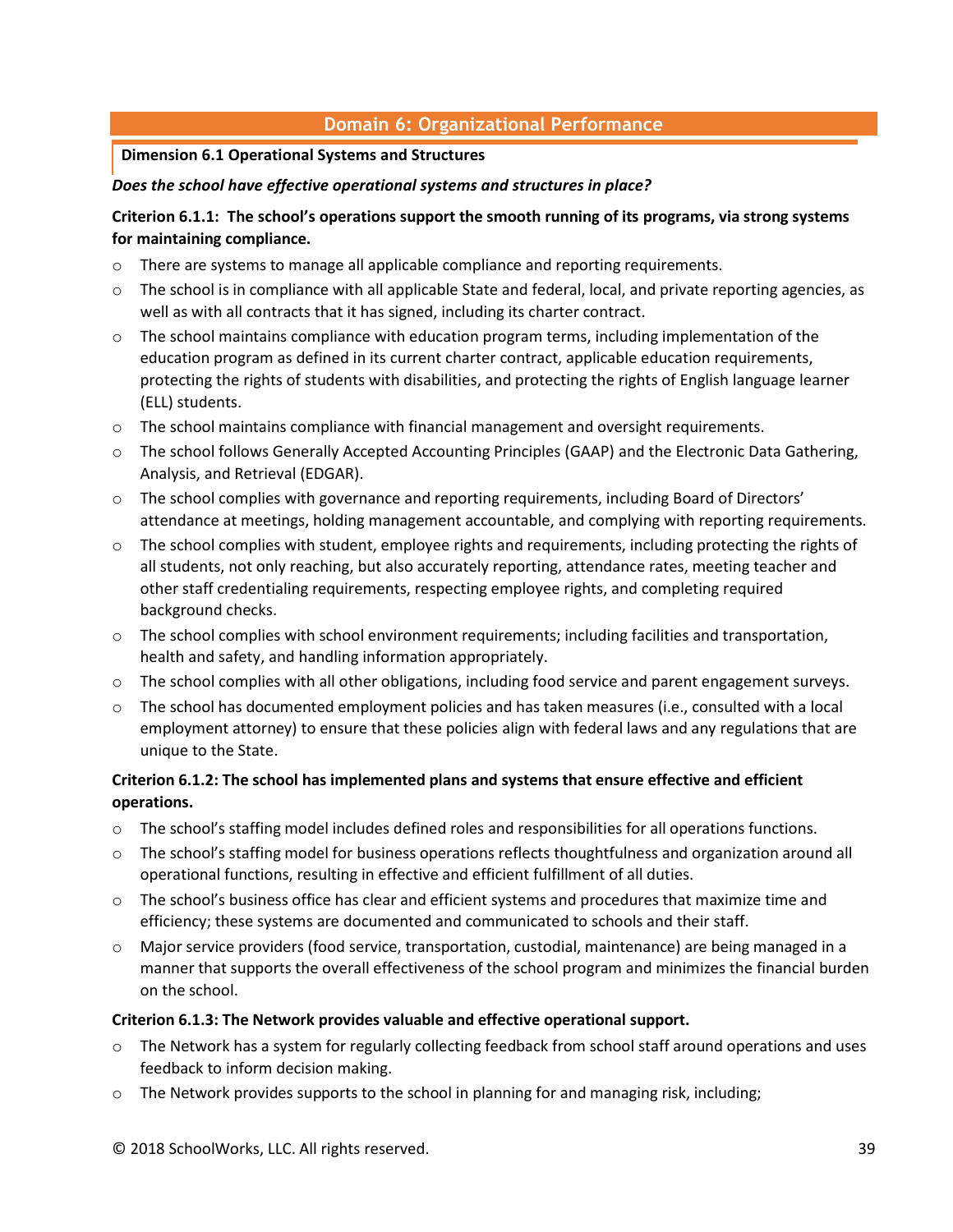- The development of an Emergency Preparedness and Response Plan on which all staff are trained
- The inventory of all business property and equipment
- **■** The appropriate insurance coverage, given charter requirements and unique hazards facing the school community
- The installment of anti-virus software; regular back-up and off-site storage of computer records
- $\circ$  The Network provides supports to the schools related to technology, including:
	- Infrastructure development and purchasing
	- Implementation and trouble-shooting
	- Technology training
	- Security
	- Website development and maintenance
	- Data collection and reporting needs
	- System security and back-up
- o The Network has adopted and implemented a student information system that allows its schools to store, report, share, and analyze student data; the Network has identified a trained system administrator to provide leadership in this area.

### **Criterion 6.1.4: The school successfully supports student recruitment efforts and effectively builds community relationships that marshal support for its work.**

- o The school has a student enrollment/recruitment strategy that enables ongoing growth/sustainability.
- o The school implements marketing strategies to reach all families, particularly those with limited information of their educational options.
- o The school successfully recruits sufficient scholars to fill open seats.
- $\circ$  The school has outreach efforts to involve and build support among the broader community.
- o The school understands and seeks to influence positively its reputation among the broader community.
- o The school adheres to lottery, enrollment and admissions policies and plans that comply with statute.

#### **Criterion 6.1.5: The facilities meet the needs of schools and are financially viable.**

- $\circ$  The school provides valuable and effective facilities support to the students.
- o Current facilities meet the needs of the school(s).
- $\circ$  The current facilities are financially viable; there is no evidence that facility costs are placing a burden on school operations or budget.
- o The school has a comprehensive and viable facilities management plan.
- $\circ$  The school is in compliance with facility management regulations and processes.
- o The school has a viable maintenance plan for each facility.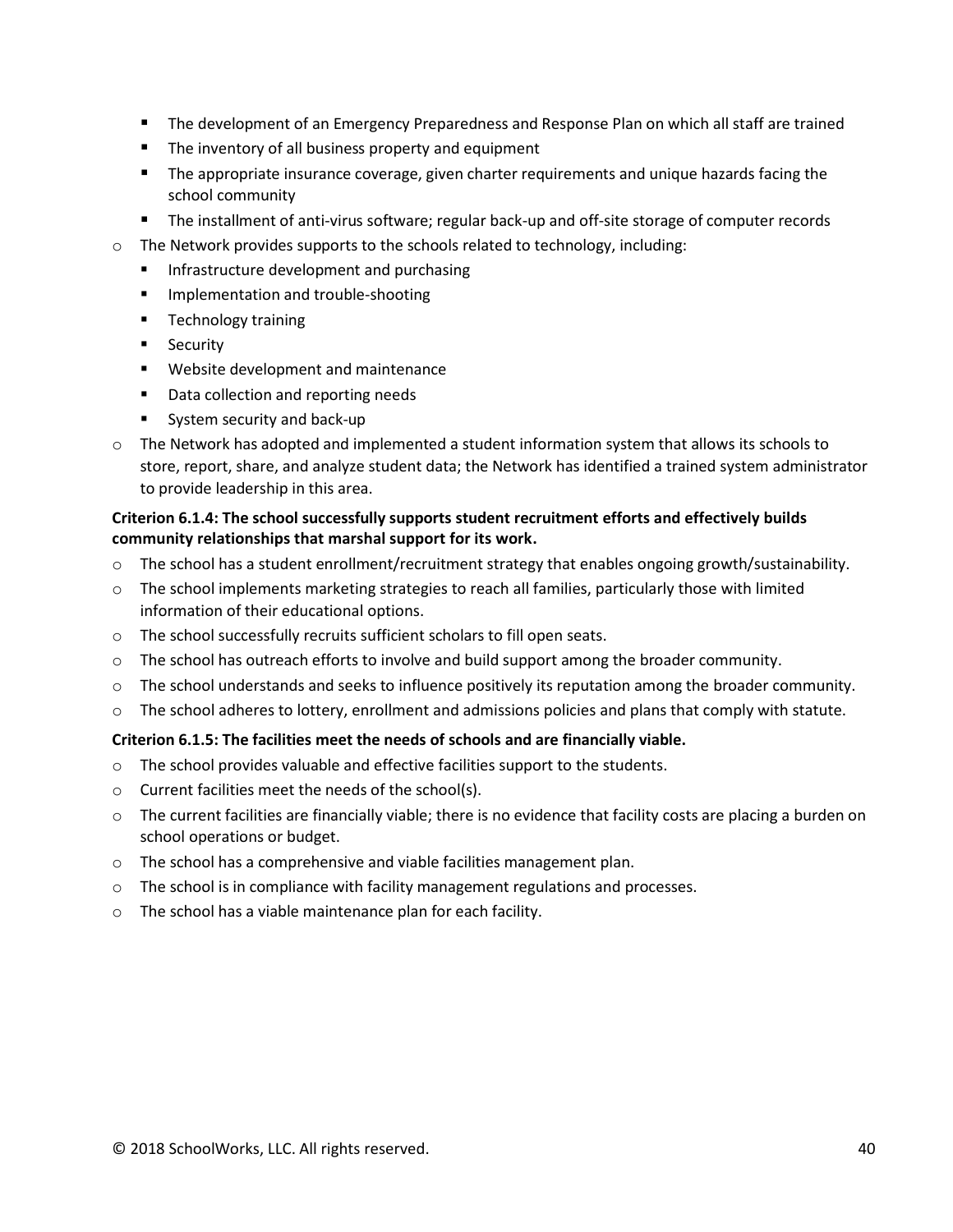# **Appendix A: School Task Checklist**

The School Task Checklist can be used by the school to prepare for the SQR. It includes key tasks that the school leader should complete prior to the site visit, including the list of materials the site visit team is requesting prior to the visit and upon arrival on site. The following task list is an example and may be modified and sent separately to a school in advance of the visit.

|                                                            | <b>ITEMS TO BE SENT TO THE SITE VISIT TEAM LEADER BEFORE THE SQR</b>                                                                                                                              |  |
|------------------------------------------------------------|---------------------------------------------------------------------------------------------------------------------------------------------------------------------------------------------------|--|
|                                                            | 1. Roster of ALL staff, including grade levels and subject areas taught                                                                                                                           |  |
|                                                            | 2. Master schedule for all staff, including periods/times teaching and room numbers                                                                                                               |  |
| Scheduling                                                 | 3. A list of teacher preparation times or "free" periods (if not included in the roster or master schedule)                                                                                       |  |
|                                                            | 4. School bell schedule                                                                                                                                                                           |  |
|                                                            | 1. School handbooks (staff, student, family)                                                                                                                                                      |  |
| General<br>2. The school improvement plan / strategic plan |                                                                                                                                                                                                   |  |
|                                                            | <b>ITEMS TO BE PREPARED BEFORE THE SQR</b>                                                                                                                                                        |  |
|                                                            | 1. Faculty and staff are aware of the visit and its purpose                                                                                                                                       |  |
|                                                            | 2. Stakeholder surveys administered (if applicable)                                                                                                                                               |  |
|                                                            | 3. Private meeting space for site visit team secured & copies of the school map provided                                                                                                          |  |
|                                                            | 4. Delivery menus available for team to select lunch (Site visit team will pay for its own lunch.)                                                                                                |  |
|                                                            | <b>ITEMS AVAILABLE THE FIRST DAY OF THE SQR</b><br>(May be electronically accessible)                                                                                                             |  |
|                                                            |                                                                                                                                                                                                   |  |
|                                                            | 1. Sample curricular documents that link standards to school/classroom instructional practices<br>(e.g., scope and sequence, pacing guides, textbooks) from varied grade levels and subject areas |  |
|                                                            | 2. Sample lesson plans from different grade levels and subject areas                                                                                                                              |  |
| Instruction                                                | 3. Samples of student work (e.g., HW, quizzes, projects) from a variety of grade levels/subject areas                                                                                             |  |
|                                                            | 4. Any other documents that the school believes would help the site visit team better understand its<br>programs and initiatives related to classroom instruction.                                |  |
|                                                            | 5. Description of the school's Multi-Tiered System of Support (MTSS) or Response to Intervention (RtI)<br>system;                                                                                 |  |
| <b>Students'</b><br>Learn                                  | 6. Rtl meeting minutes or agendas and sample student intervention plans                                                                                                                           |  |
| Opportunities to                                           | 7. Any other documents that the school believes would help the site visit team better understand its<br>programs and initiatives related to students' opportunities to learn.                     |  |
|                                                            | 8. Professional development (PD) calendar and sample PD documents                                                                                                                                 |  |
| tunities<br>to Learn                                       | 9. Agendas and minutes from collaborative planning or grade level team meetings                                                                                                                   |  |
| Educators'<br>Opportunitie                                 | 10. Any other documents that the school believes would help the site visit team better understand its<br>programs and initiatives related to educators' opportunities to learn.                   |  |
|                                                            | 11. Sample completed teacher evaluations and informal observation/feedback forms (WITHOUT names)                                                                                                  |  |
|                                                            | 12. Agendas and minutes from leadership team or other staff meetings                                                                                                                              |  |
| Leadership &<br>Governance                                 | 13. Board meeting minutes, agenda, and bylaws                                                                                                                                                     |  |
|                                                            | 14. Any other documents that the school believes would help the site visit team better understand its<br>programs and initiatives related to leadership and governance                            |  |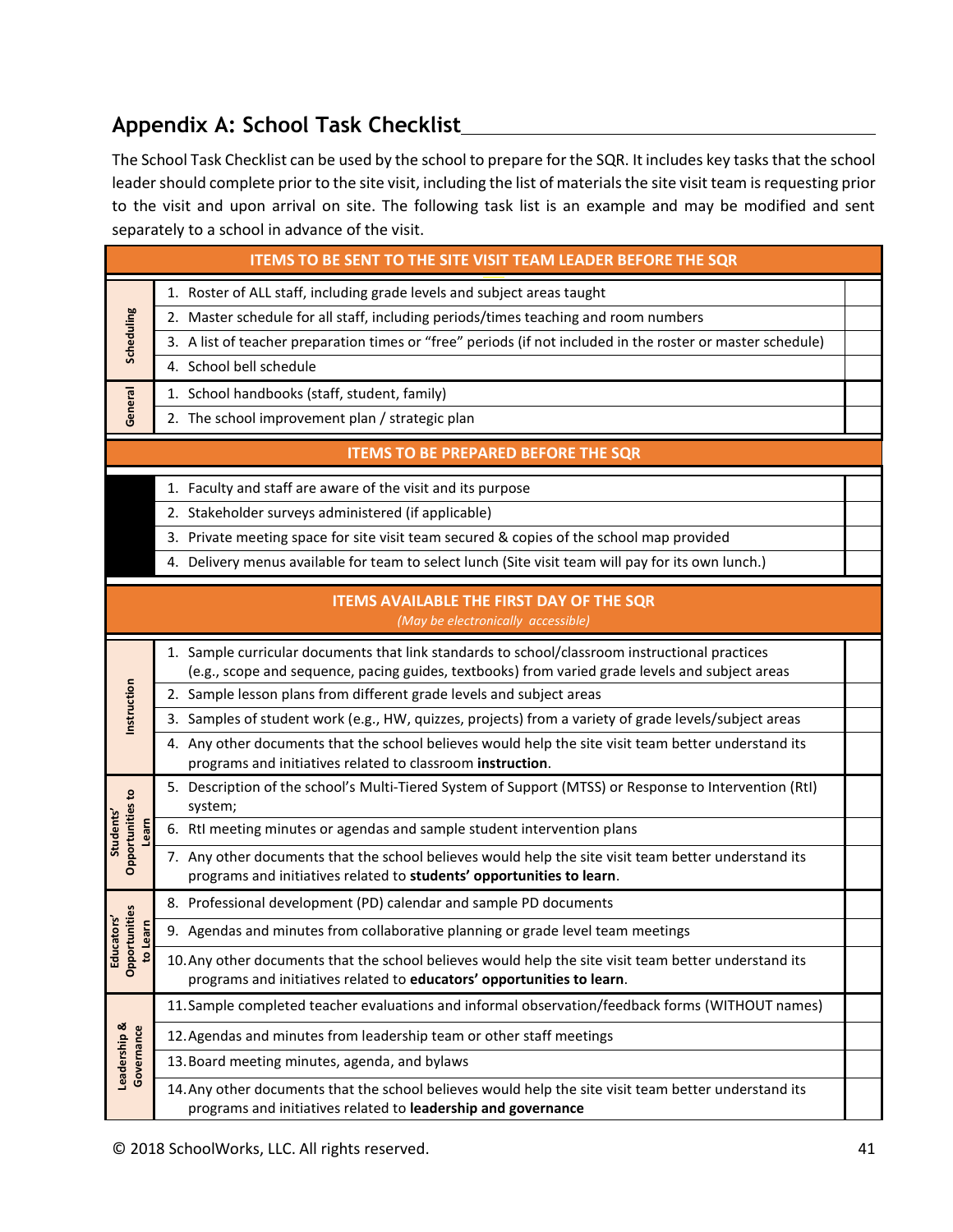|                                                            | 15. Most recent year's financial audit<br>Financial<br>16. Annual Secretary of the Board Report (ASBR)                                                                                                                                                                                                                                                                                                         |  |  |
|------------------------------------------------------------|----------------------------------------------------------------------------------------------------------------------------------------------------------------------------------------------------------------------------------------------------------------------------------------------------------------------------------------------------------------------------------------------------------------|--|--|
|                                                            |                                                                                                                                                                                                                                                                                                                                                                                                                |  |  |
| Organiza--<br>17. Network's organizational chart<br>tional |                                                                                                                                                                                                                                                                                                                                                                                                                |  |  |
|                                                            | 18. Contract between Network and School                                                                                                                                                                                                                                                                                                                                                                        |  |  |
|                                                            | Frequently-asked questions from school leaders                                                                                                                                                                                                                                                                                                                                                                 |  |  |
| 1.                                                         | What do we tell staff about the visit?<br>Staff should know the purpose of the visit and their role within the visit. A first step in communicating these<br>things might be distributing the Introduction and Process and Results sections (Parts I & II) of the SQR<br>protocol.                                                                                                                             |  |  |
|                                                            | 2. Space is very tight in our building. We do not have a conference room that can house the team.<br>The site visit team is made up of educators who understand space constraints. They respect the need to<br>protect instructional space and will adapt to what you can offer. Please focus on trying to provide a space<br>with privacy.                                                                    |  |  |
|                                                            | 3. How much flexibility do we have in adapting the example schedule?<br>The site visit team recognizes that each school is unique and that the process needs to be adapted. The<br>team has specific tasks that must be completed during the visit. However, the team leader will work<br>collaboratively with school leadership to create a schedule that minimizes disruptions to the typical school<br>day. |  |  |
|                                                            |                                                                                                                                                                                                                                                                                                                                                                                                                |  |  |
| © 2018 SchoolWorks, LLC. All rights reserved.<br>42        |                                                                                                                                                                                                                                                                                                                                                                                                                |  |  |

#### **Frequently-asked questions from school leaders**

- *1. What do we tell staff about the visit?* Staff should know the purpose of the visit and their role within the visit. A first step in communicating these things might be distributing the Introduction and Process and Results sections (Parts I & II) of the SQR protocol.
- *2. Space is very tight in our building. We do not have a conference room that can house the team.*  The site visit team is made up of educators who understand space constraints. They respect the need to protect instructional space and will adapt to what you can offer. Please focus on trying to provide a space with privacy.
- *3. How much flexibility do we have in adapting the example schedule?*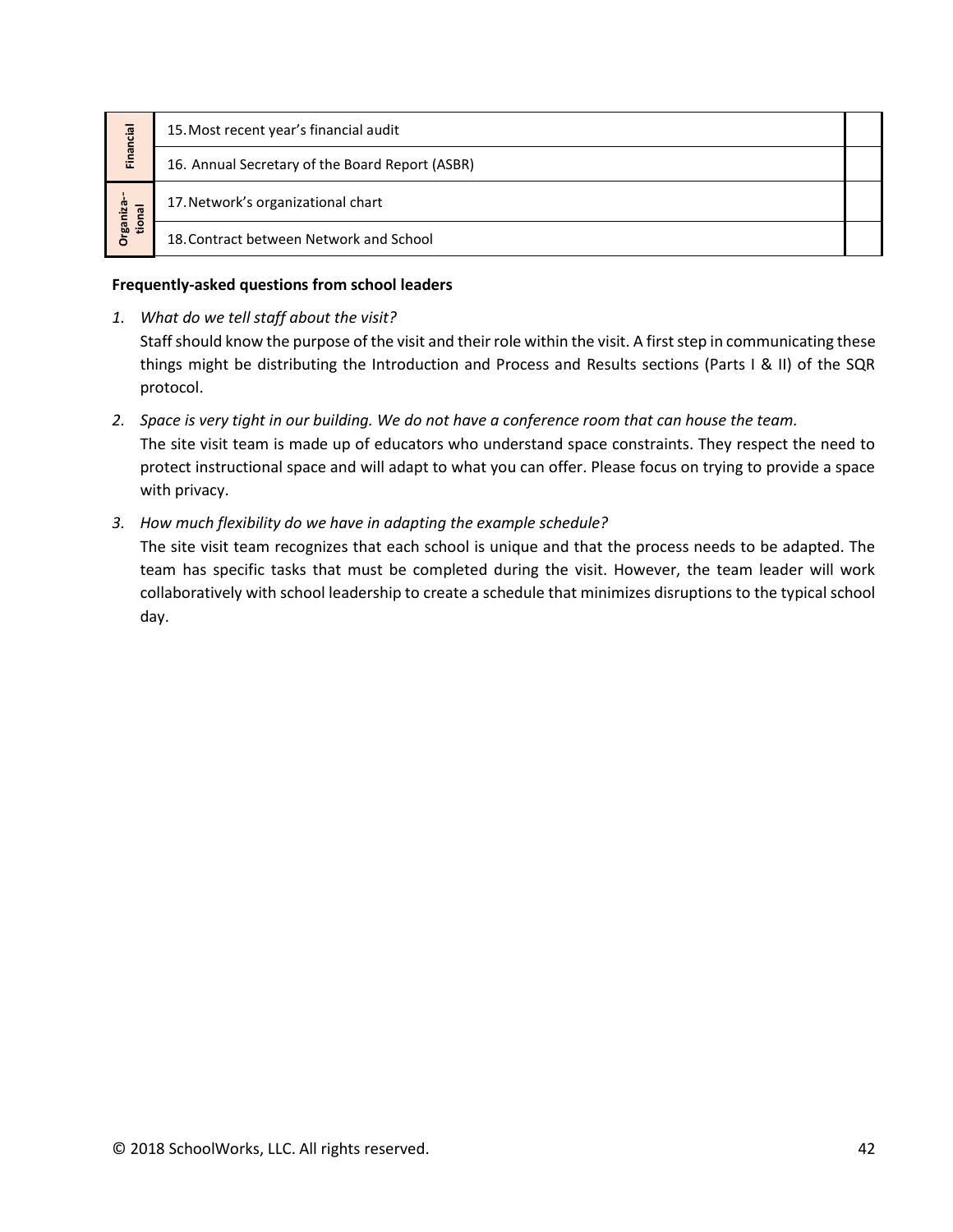# **Appendix B: Classroom Visit Tool and Guidance**

#### **What is the purpose of the classroom visit tool?**

The purpose of the classroom visit tool is threefold:

- 1. To enable observers to easily identify practices and summarize their evidence base and, therefore, establish findings that characterize classroom practices across the school;
- 2. To supply the report writer with quantifiable ratings across classes observed that are supported by documented pieces of evidence; and,
- 3. To gather qualitative evidence about classroom practices that provides additional evidence to inform the site visit team's findings.

The information collected from classroom visits provides the site visit team an additional source of information that can be used to better understand school practices and to support the team's findings.

#### **Frequently-asked questions about classroom visits**

*1. How does the site visit team select the classrooms that will be visited?* 

Classroom visits will be selected on the basis of the school's master schedule and the size of the site visit team. In larger schools, representative classes will be selected to reflect a range of teacher experience, a variety of subject areas, the range of grades served at the school, and special services or program classes as they reflect the school's mission. The site visit schedule is developed by the site visit team leader with input from school leadership.

*2. What is the length of a classroom visit?* 

It is expected that classrooms will be visited for no less than 20 minutes to allow the team to derive an understanding of the lesson and the classroom climate. Most visits will be planned and scheduled, but unplanned visits may occur. Unplanned visits may be shorter in duration.

*3. What do teachers need to do to prepare for the classroom visit?* 

Teachers need not do anything to prepare for a classroom visit. Classes should reflect a typical experience for students and teachers. The site visit team is composed of education professionals who understand that behavior in the classroom may be unpredictable. The SQR seeks to establish trends across the school, not to assess isolated incidents in a single classroom.

*4. Should teachers expect to interact with the classroom visitor?* 

The intent of the classroom visit is to cause as minimal disruption to daily classroom practices as possible. Teaching staff does not need to address the classroom visitor or provide an explanation of the lesson. The classroom visitor may walk around the classroom to review student work and/or classroom postings, if appropriate.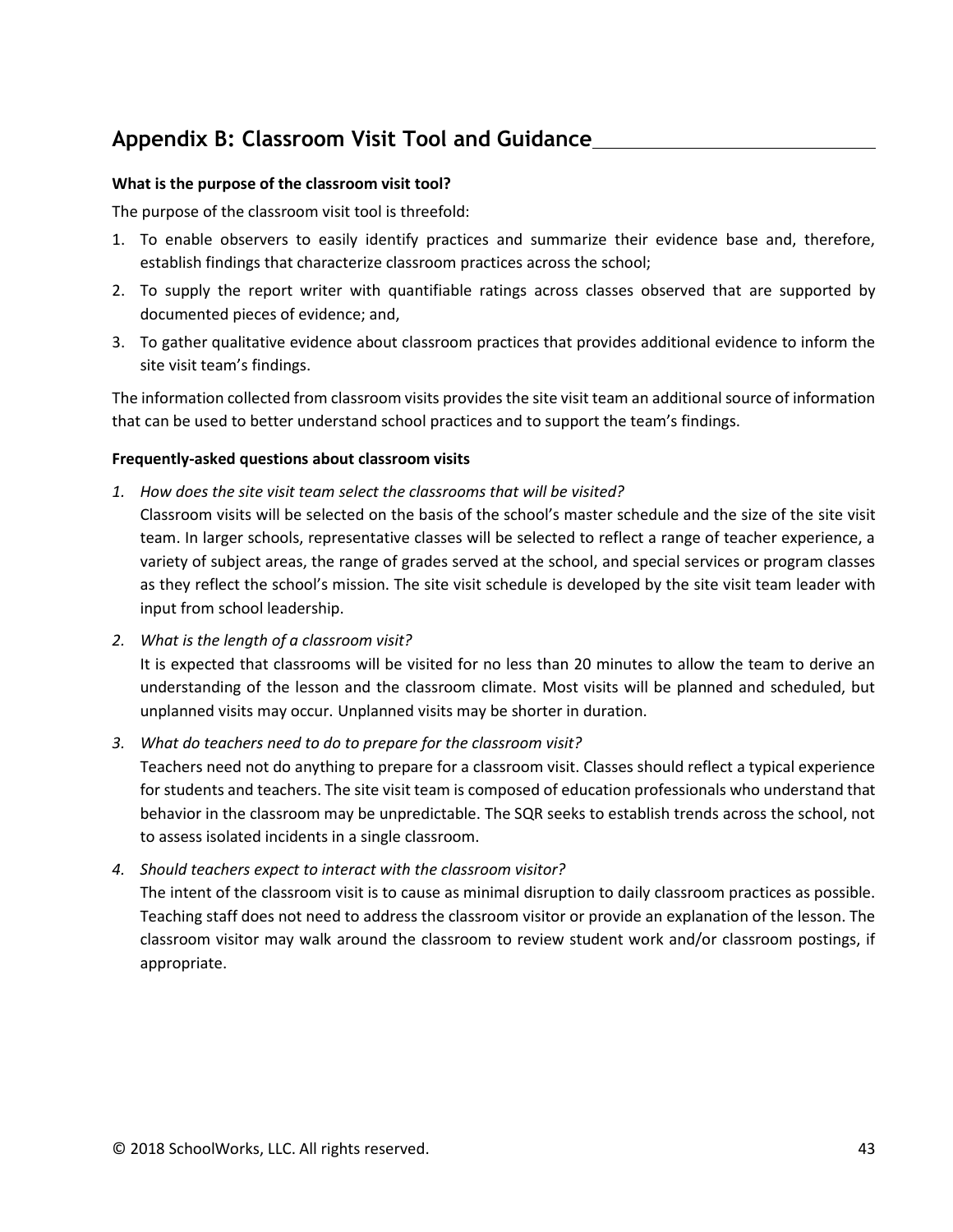### *5. Do teachers receive feedback from the classroom visitor?*

The site visit team seeks to identify trends across the school, not to provide information on the effectiveness of specific classroom practices or individual teachers. Team members will NOT provide feedback to individual teachers nor will they provide feedback on individual teachers to school leadership. Class visits are NOT teacher evaluations. They will not be shared with individual teachers or any other school personnel. They are intended to provide information to the site visit team about the implementation of the academic program, the availability of resources, and any additional evidence that demonstrates aspects of school practices and operations.

*6. Should the classroom visitor expect to see all of the indicators on the classroom visit tool in a single classroom?* 

The classroom visit tool is aligned with the indicators in the SQC that reflect a range of effective practices. It is not expected that the classroom visitor would see all of these indicators. The tool serves as a resource for the site visit team to identify and explain practices that are characteristic of each individual school.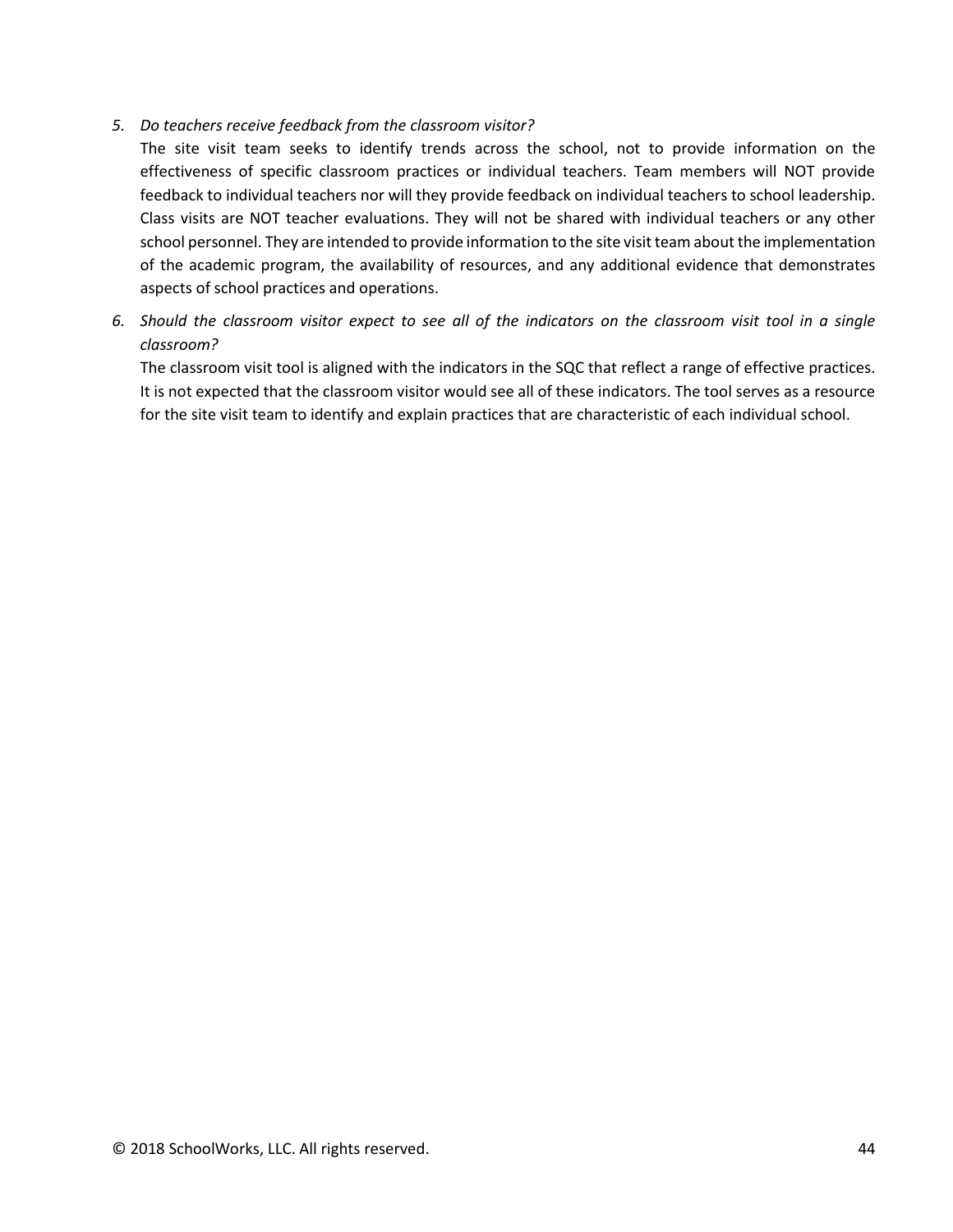|                                   | School: Charles Charles Charles Charles Charles Charles Charles Charles Charles Charles Charles Charles Charles Charles Charles Charles Charles Charles Charles Charles Charles Charles Charles Charles Charles Charles Charle |  |          |                         |
|-----------------------------------|--------------------------------------------------------------------------------------------------------------------------------------------------------------------------------------------------------------------------------|--|----------|-------------------------|
|                                   | Number of Students: Number of Adults: Start Time: End Time: Observer's Initials:                                                                                                                                               |  |          |                         |
|                                   | Directions: Note whether the indicator in bold type has been observed or not observed by circling the correct option. For example:                                                                                             |  |          |                         |
|                                   | Behavioral expectations are clear and understood by students. (1.1.1)                                                                                                                                                          |  |          | Observed   Not Observed |
| Supportive Classroom Climate      |                                                                                                                                                                                                                                |  |          |                         |
|                                   | 1. Behavioral expectations are clear and understood by students. (1.1.1)                                                                                                                                                       |  | Observed | Not Observed            |
| Evidence:                         |                                                                                                                                                                                                                                |  |          |                         |
|                                   |                                                                                                                                                                                                                                |  |          |                         |
|                                   |                                                                                                                                                                                                                                |  |          |                         |
|                                   | 2. Learning environment is highly structured and learning time is maximized through effective planning and guidance. (1.1.2)                                                                                                   |  | Observed | Not Observed            |
| Evidence:                         |                                                                                                                                                                                                                                |  |          |                         |
|                                   |                                                                                                                                                                                                                                |  |          |                         |
|                                   |                                                                                                                                                                                                                                |  |          |                         |
|                                   | 3. Classroom interactions are cooperative and conducive to learning. (1.1.3)                                                                                                                                                   |  | Observed | Not Observed            |
| Evidence:                         |                                                                                                                                                                                                                                |  |          |                         |
|                                   |                                                                                                                                                                                                                                |  |          |                         |
|                                   |                                                                                                                                                                                                                                |  |          |                         |
| <b>Purposeful Teaching</b>        |                                                                                                                                                                                                                                |  |          |                         |
|                                   | 4. Teachers provide students with clear learning goals and focused, purposeful instruction. (1.2.1)                                                                                                                            |  | Observed | Not Observed            |
| Evidence:                         |                                                                                                                                                                                                                                |  |          |                         |
|                                   |                                                                                                                                                                                                                                |  |          |                         |
| Learning goal(s) or objective(s): |                                                                                                                                                                                                                                |  |          |                         |
|                                   |                                                                                                                                                                                                                                |  |          |                         |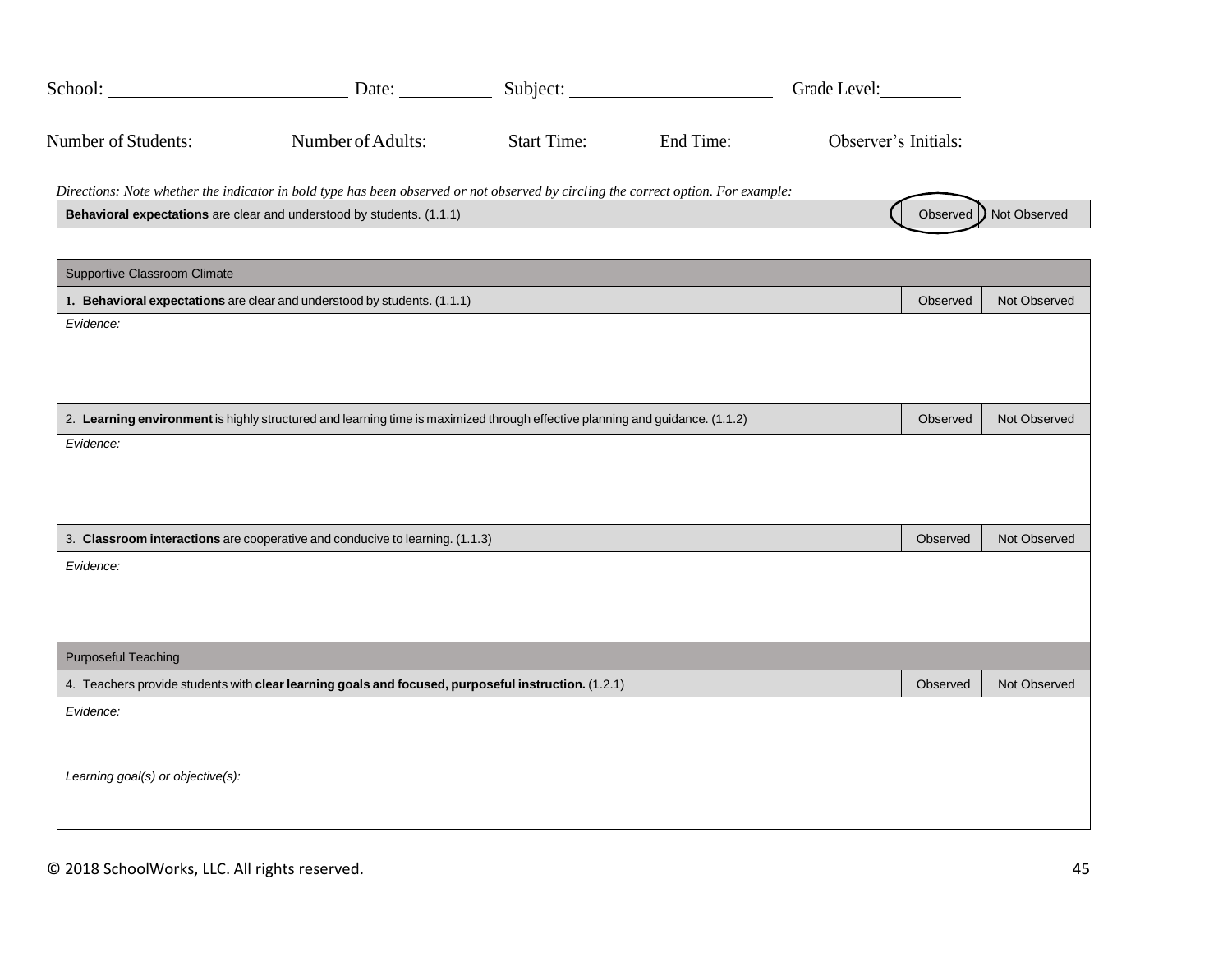| 5. A variety of instructional strategies and materials support students' diverse needs and align with the school's mission and programmatic priorities.<br>(1.2.2) | Observed | Not Observed |
|--------------------------------------------------------------------------------------------------------------------------------------------------------------------|----------|--------------|
| Evidence:                                                                                                                                                          |          |              |
|                                                                                                                                                                    |          |              |
|                                                                                                                                                                    |          |              |
| 6. All students are cognitively engaged in learning. (1.2.3)                                                                                                       | Observed | Not Observed |
| Evidence:                                                                                                                                                          |          |              |
|                                                                                                                                                                    |          |              |
|                                                                                                                                                                    |          |              |
| 7. Instruction requires all students to use and develop higher-order thinking skills. (1.2.4)                                                                      | Observed | Not Observed |
| Evidence:                                                                                                                                                          |          |              |
|                                                                                                                                                                    |          |              |
|                                                                                                                                                                    |          |              |
| Assessment and Feedback                                                                                                                                            |          |              |
| 8. In-class assessment strategies reveal students' thinking about learning goals. (1.3.1)                                                                          | Observed | Not Observed |
| Evidence:                                                                                                                                                          |          |              |
|                                                                                                                                                                    |          |              |
|                                                                                                                                                                    |          |              |
| 9. Timely, frequent, specific feedback is provided throughout the learning process to inform improvement efforts. (1.3.2)                                          | Observed | Not Observed |
| Evidence:                                                                                                                                                          |          |              |
|                                                                                                                                                                    |          |              |
|                                                                                                                                                                    |          |              |
|                                                                                                                                                                    |          |              |

Additional Notes: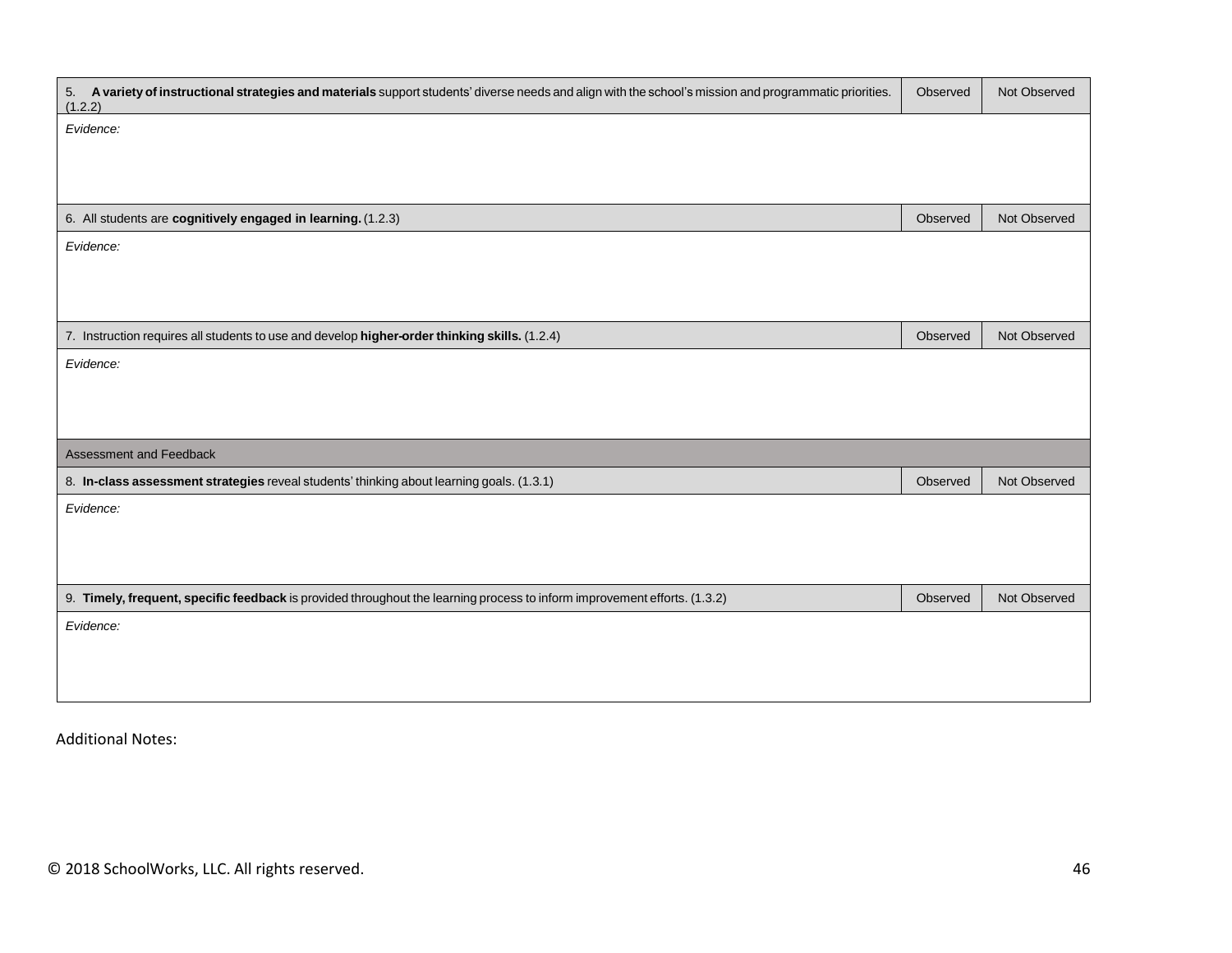# **Appendix C: Interview Guidance and Worksheets**

During the SQR, a series of interviews and/or focus groups will be conducted to gather information about the school. Interview data, similar to classroom visits, are intended to provide information about the implementation of the school's program and operations. The site visit team leader, with guidance from school leadership, will work to establish a schedule that is appropriate for the school. Depending on the purpose of the SQR and the school's structure, the number and length of interviews conducted varies. The following are examples only.

| <b>SCHOOL-WIDE INTERVIEWS</b>              |                                                                                                                                                                                                                                                                                                                                                                                               |                                                                               |  |  |
|--------------------------------------------|-----------------------------------------------------------------------------------------------------------------------------------------------------------------------------------------------------------------------------------------------------------------------------------------------------------------------------------------------------------------------------------------------|-------------------------------------------------------------------------------|--|--|
| Interviews/<br>focus groups                | <b>Description</b>                                                                                                                                                                                                                                                                                                                                                                            | Approximate<br><b>Time Needed</b>                                             |  |  |
| Governance /<br>oversight<br>focus group   | This interview is conducted with a representative group of the school's<br>governing body, or oversight body, if applicable. This might include a<br>Charter School Board or district leadership.                                                                                                                                                                                             | 1 hour                                                                        |  |  |
| <b>School</b><br>Leadership<br>focus group | School leadership includes the principal and key assistants (e.g.,<br>assistant principals, curriculum director and/or lead teachers). In<br>addition to an interview, school leadership may be asked to provide<br>further guidance and insight throughout the visit. Feedback on the<br>team's preliminary findings will be presented to school leadership at<br>the end of the site visit. |                                                                               |  |  |
| <b>Network focus</b><br>group              | For schools operated by a CMO or EMO, a focus group will be<br>conducted with key members of the management organization on<br>topics pertinent to the role the organization plays in the management<br>of the school. These individuals are also invited to participate in<br>feedback sessions.                                                                                             |                                                                               |  |  |
| <b>Teacher</b><br>focus group              | Groups of teachers, typically by grade level, make up focus groups. In<br>some cases, the team may request a focus group meeting with<br>teaching assistants, aides or other personnel to discuss their roles in<br>the delivery of the academic program at the school. The team makes<br>an effort to speak to as many of the school's teaching staff as possible.                           | 45 minutes<br>(When possible,<br>scheduled during<br>common prep<br>periods.) |  |  |
| <b>Specialist</b><br>focus group           | Interviews with specialists are conducted. School leaders are asked to<br>identify personnel who play a significant role in school functioning<br>(e.g., the school's special education director, ELL coordinator,<br>curriculum coordinators, guidance counselors and other relevant staff).                                                                                                 | 45 minutes                                                                    |  |  |
| <b>Student</b><br>focus group              | A selection of four-to-eight students representing a variety of grade<br>levels and varying instructional needs. Students are selected by the<br>school's leadership and/or staff. Students are asked to bring a piece<br>of recent work to share with the focus group leader.                                                                                                                | 30 minutes                                                                    |  |  |
| Parent<br>focus group                      | A representative group of four-to-eight parents, whose children have<br>a range of academic needs, have attended the school for various<br>lengths of time and who have a range of participation experiences<br>with the school.                                                                                                                                                              | 30-45 minutes<br>(If possible,<br>scheduled around<br>dismissal)              |  |  |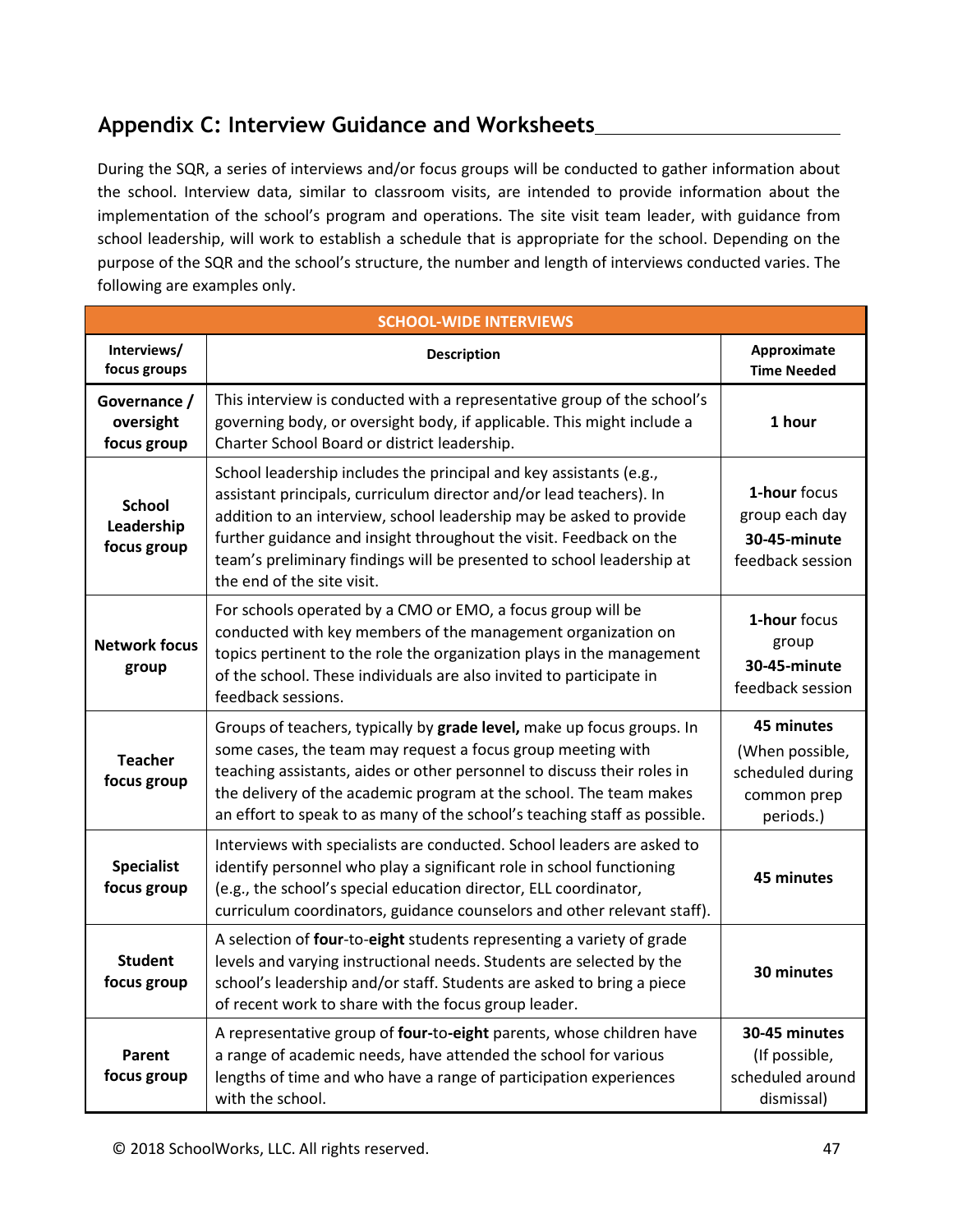#### **What is the purpose of the interview worksheet?**

Interview worksheets are provided to:

- 1. Enable the interviewer to easily identify questions consistent with the criteria and indicators in the SQR protocol, in order to gather appropriate evidence;
- 2. Ensure uniformity across interviews conducted; and
- 3. Provide multiple sources of evidence to support the site visit team's findings.

The interview worksheet provides a template for the site visit team to use during interviews and focus groups. This ensures that questions are being asked in accordance with the SQR protocol and that all team members are asking uniform questions. While on site, the team may develop additional, school-specific interview questions that are based on the team leader's judgment of what must be learned to come to findings on the protocol's key questions.

An interview worksheet exists for each type of focus group (e.g., school leadership, teachers, parents) who the site visit team will interview while on site. Interview questions might look slightly different; interviews conducted with school leadership might include slightly different content than what the team would ask teachers or parents. In addition, question delivery might vary slightly.

#### **How do I use the interview worksheet?**

The interview worksheets contain possible interview questions. The column on the left may be used to check the most relevant questions. The right column may be used to insert any additional questions that the site visit team, during team meetings, decides are important to ask in order to gather the required evidence. Interview notes are recorded by the site visit team for use during team deliberations and to provide the report writer with a record of interviews to ensure a sound and accurate evidence base.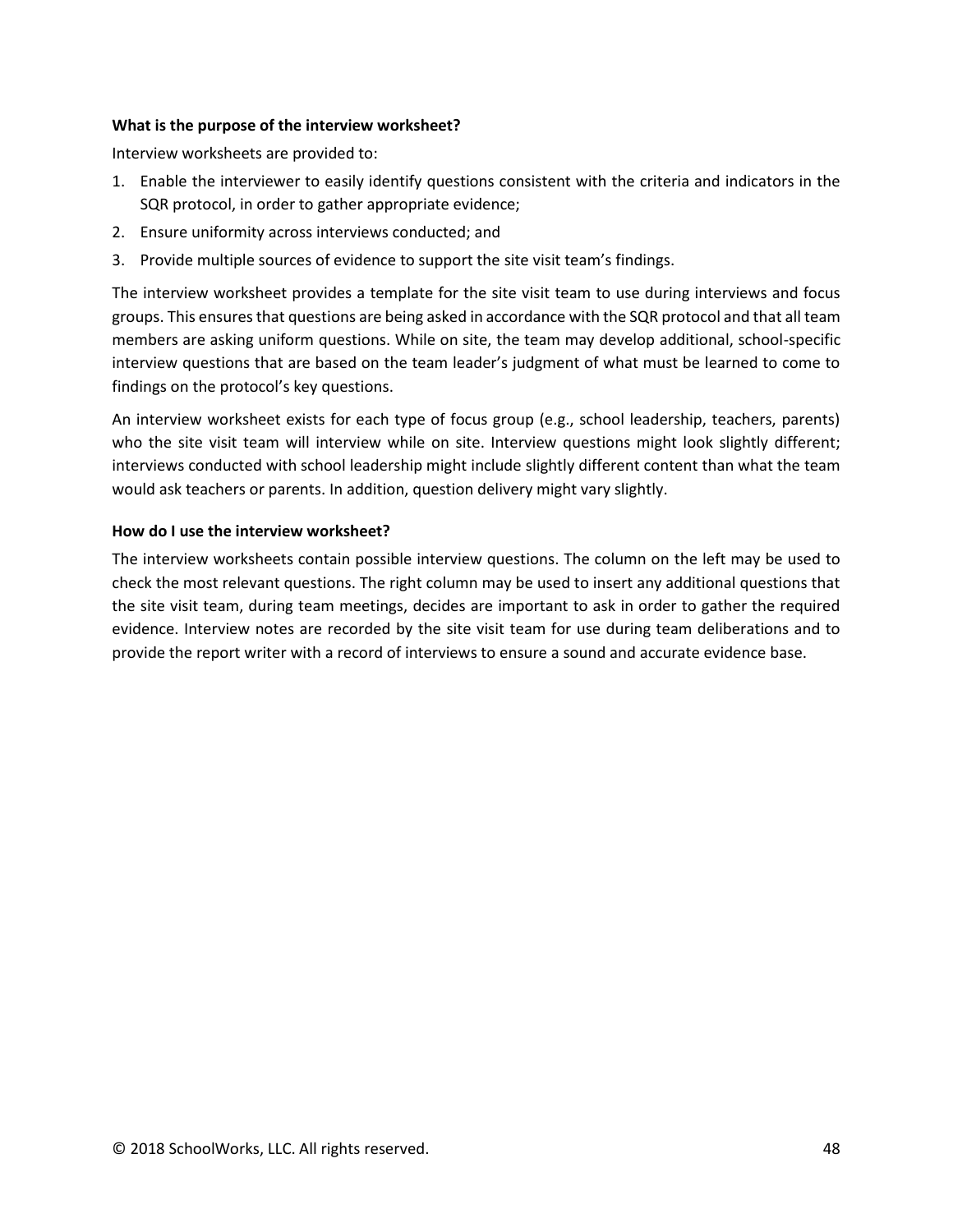# **Principal/School Leader Interview Guide**

|          | <b>Domain 1: Instruction</b>                                                                                                                                                                                                                                                                                                                                                                                                                                                                                                                                                                                                                                                                                                                                                                                     | <b>School-specific questions</b> |
|----------|------------------------------------------------------------------------------------------------------------------------------------------------------------------------------------------------------------------------------------------------------------------------------------------------------------------------------------------------------------------------------------------------------------------------------------------------------------------------------------------------------------------------------------------------------------------------------------------------------------------------------------------------------------------------------------------------------------------------------------------------------------------------------------------------------------------|----------------------------------|
| 1.<br>2. | Is there a school-wide approach to behavior management that we will observe in the classrooms?<br><b>Behavioral expectations</b><br>❏<br>Learning time maximized<br>⊔<br>Classroom interactions and organization<br>□<br>What is the school's approach to instruction? Are there common practices we will observe across<br>classrooms?<br>Clear learning goals and objectives<br>❏<br>Instructional strategies and materials<br>⊔                                                                                                                                                                                                                                                                                                                                                                               |                                  |
|          | □<br>Lesson structure<br>Differentiation<br>□<br>Components of the school's curriculum<br>$\Box$<br>Alignment to educational model within charter<br>⊔<br>Student collaboration/peer work<br>$\Box$<br>Ensuring students' cognitive engagement/higher order thinking, problem solving and critical<br>❏<br>thinking                                                                                                                                                                                                                                                                                                                                                                                                                                                                                              |                                  |
| 3.       | How do teachers assess students' mastery of skills and content during lessons?<br>Formative assessments/checks for understanding<br>⊔<br>Feedback to students<br>ப                                                                                                                                                                                                                                                                                                                                                                                                                                                                                                                                                                                                                                               |                                  |
|          | Domain 2: Students' Opportunities to Learn                                                                                                                                                                                                                                                                                                                                                                                                                                                                                                                                                                                                                                                                                                                                                                       | <b>School-specific questions</b> |
| 4.       | How does the school identify and support students with a full range of needs?<br>Process for identification of students needing academic and behavioral supports (Response<br>❏<br>to Intervention/universal screening, child study/student support teams)<br>Available academic/behavioral supports offered by school (types, frequency, staffing, training)<br>⊔<br>Approach to monitoring progress<br>$\Box$<br>Services for students with a wide range of needs, including handicapped and disadvantaged<br>❏<br>learners through those who are academically advanced, students with disabilities, limited<br>English proficiency, students that are homeless, students at risk of dropping out, students in<br>crisis, and students who require intensive assistance<br>$\Box$<br>Use of disaggregated data |                                  |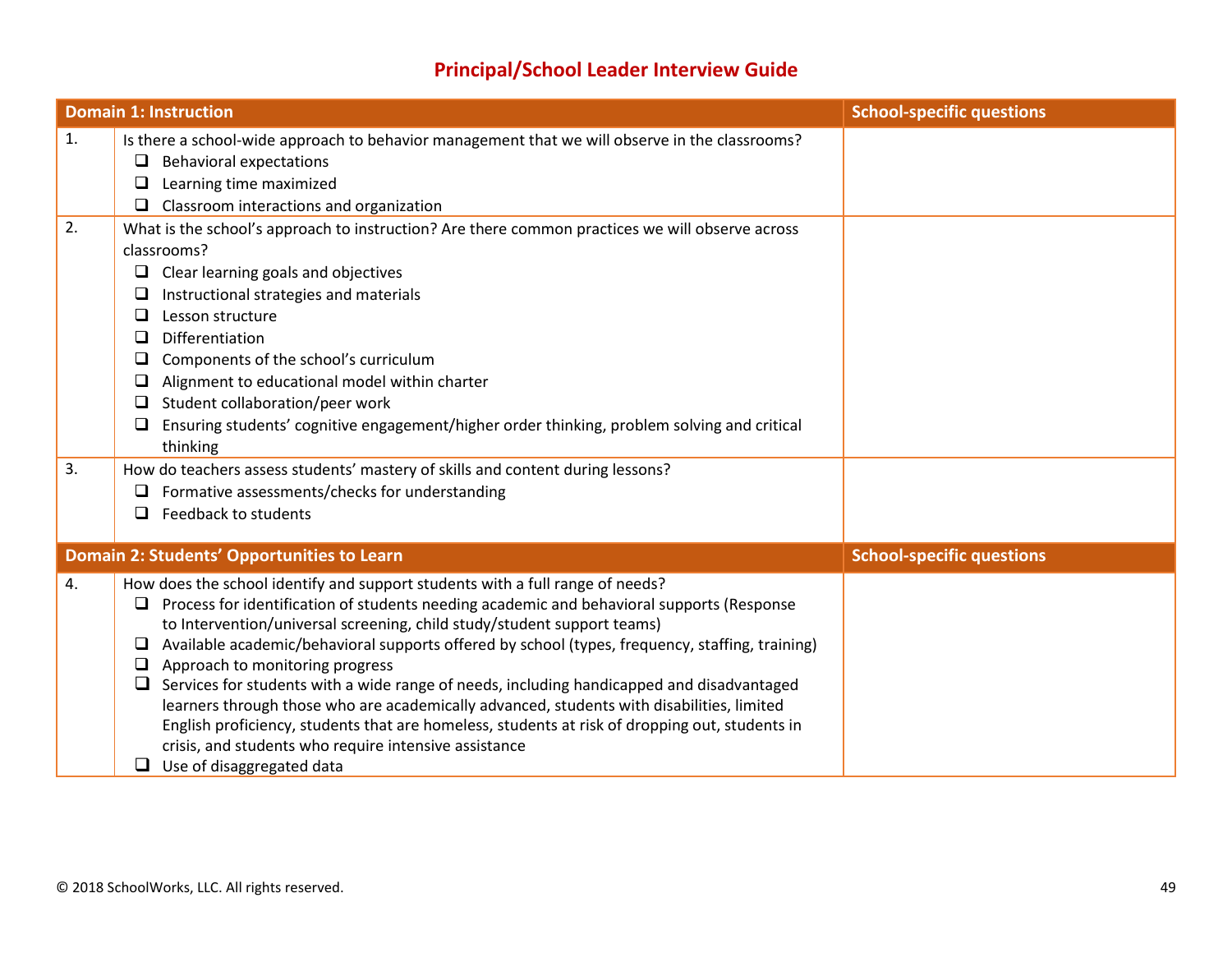# **Principal/School Leader Interview Guide**

| 5.       | In what other ways does the school support student learning?<br>$\Box$ Safe and supportive learning environment (physical and emotional safety)<br>High expectations<br>$\Box$<br>Use of disaggregate data to identify and address trends<br>$\Box$<br>Programs and supports to develop social and emotional awareness skills<br>$\Box$<br>Opportunities to form positive relationships with peers and adults<br>□<br>Family engagement in support of students' learning<br>□<br>$\Box$ Celebration of students' success and growth                                                                                                                                                                                                                                                                                                                                                                                                                                                                                                                                                                                                        |                                  |
|----------|--------------------------------------------------------------------------------------------------------------------------------------------------------------------------------------------------------------------------------------------------------------------------------------------------------------------------------------------------------------------------------------------------------------------------------------------------------------------------------------------------------------------------------------------------------------------------------------------------------------------------------------------------------------------------------------------------------------------------------------------------------------------------------------------------------------------------------------------------------------------------------------------------------------------------------------------------------------------------------------------------------------------------------------------------------------------------------------------------------------------------------------------|----------------------------------|
|          | <b>Domain 3: Educators' Opportunities to Learn</b>                                                                                                                                                                                                                                                                                                                                                                                                                                                                                                                                                                                                                                                                                                                                                                                                                                                                                                                                                                                                                                                                                         | <b>School-specific questions</b> |
| 6.<br>7. | Describe the school's approach to professional development (PD).<br>Aligned to state standards, organizational goals and key design elements in charter, school<br>curriculum, and mission.<br>$\Box$ Focus of PD and how it was identified<br>Structure, frequency, and content of PD (active, intensive, sustained, follow-up)<br>$\Box$<br>Evaluation and evidence of effectiveness<br>$\Box$<br>Opportunities for teachers to collaborate (mentors, teams, structures, follow-up)<br>$\Box$ Use of data, including interim to inform growth projections and make necessary modifications<br>Role of school leaders in facilitating/supporting teacher collaboration<br>$\Box$<br>Trained (and evaluated) mentors to provide sustained, job-embedded instruction<br>$\Box$<br>Describe the professional working climate in the building.<br>Shared mindsets and beliefs<br>□<br>Collective responsibility<br>$\Box$<br>Growth-oriented focus; shared commitments and beliefs<br>$\Box$<br>Value for innovation, learning from mistakes and risk taking<br>$\Box$<br>Relationship among staff/between staff and administrators<br>$\Box$ |                                  |
|          | <b>Domain 4: Leadership &amp; Governance</b>                                                                                                                                                                                                                                                                                                                                                                                                                                                                                                                                                                                                                                                                                                                                                                                                                                                                                                                                                                                                                                                                                               | <b>School-specific questions</b> |
| 8.       | In what ways do you monitor and work to continuously improve teaching and learning?<br>$\Box$ Academic vision, goals, and progress-monitoring<br>Coherent, comprehensive and aligned curriculum<br>$\Box$<br>$\Box$<br>High-quality assessments<br>Feedback to teachers on planning documents and instruction (frequency, content, consistency)<br>$\Box$<br>School-wide data culture<br>$\Box$                                                                                                                                                                                                                                                                                                                                                                                                                                                                                                                                                                                                                                                                                                                                            |                                  |
| 9.       | What assessments does the school administer, and what is the purpose of each assessment?<br>Type and frequency<br>$\Box$ How school leaders use the data (strategic, impact on programs, transparency)                                                                                                                                                                                                                                                                                                                                                                                                                                                                                                                                                                                                                                                                                                                                                                                                                                                                                                                                     |                                  |
|          |                                                                                                                                                                                                                                                                                                                                                                                                                                                                                                                                                                                                                                                                                                                                                                                                                                                                                                                                                                                                                                                                                                                                            |                                  |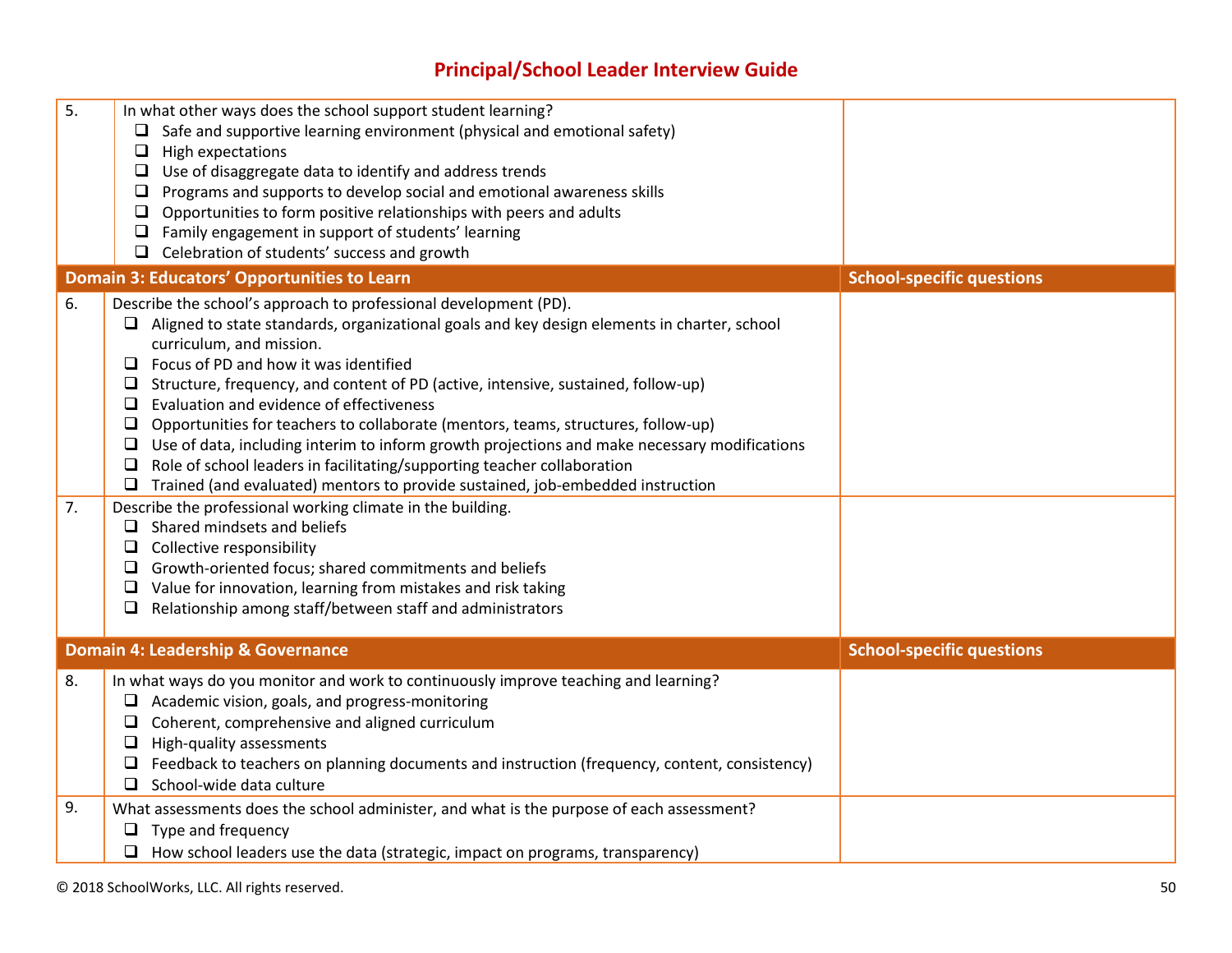# **Principal/School Leader Interview Guide**

|            | $\Box$ How teachers are expected to access and use the data (systems, structures, time allocated)                                                                                                                                                                                                                                                                                                                                                                                                                                                                                                                                                                                                                                                                                                                                                                                                                                                                                                                                                                                                                                                                                                                                                                                                           |                                  |
|------------|-------------------------------------------------------------------------------------------------------------------------------------------------------------------------------------------------------------------------------------------------------------------------------------------------------------------------------------------------------------------------------------------------------------------------------------------------------------------------------------------------------------------------------------------------------------------------------------------------------------------------------------------------------------------------------------------------------------------------------------------------------------------------------------------------------------------------------------------------------------------------------------------------------------------------------------------------------------------------------------------------------------------------------------------------------------------------------------------------------------------------------------------------------------------------------------------------------------------------------------------------------------------------------------------------------------|----------------------------------|
| 10.<br>13. | How do you ensure effective operations at the school?<br>$\Box$ Systems, structures, and routines<br>$\Box$ Targeting resources (school budgeting process and spending priorities, staffing, and deployment<br>of human resources)<br>$\Box$ Adjusting resources to meet needs of student population<br>$\Box$ Communication and decision-making processes and structures<br>Leadership pipeline and succession planning<br>$\Box$<br>Recruitment, hiring, and retention of high-quality teachers<br>$\Box$<br>Supervision and evaluation processes<br>⊔<br>$\Box$ Financial and operational systems and processes: clear roles and responsibilities<br>Describe how the Board oversees the school (governance rather than management).<br>$\Box$ Mission-aligned priorities<br>$\Box$ Focus on preparing all students for success in college, other post-secondary training, and careers<br>$\Box$ Systems and structures to receive information about the academic program; expertise to<br>understand its meaning<br>$\Box$ Systems and structures to receive information about the school's finances, and financial expertise<br>Legal compliance: responsibilities and obligations<br>Recruitment, hiring, and evaluation of school leaders<br>Ongoing communication<br>□<br>$\Box$ Strategic planning |                                  |
|            | <b>Domain 5: Financial Performance</b>                                                                                                                                                                                                                                                                                                                                                                                                                                                                                                                                                                                                                                                                                                                                                                                                                                                                                                                                                                                                                                                                                                                                                                                                                                                                      | <b>School-specific questions</b> |
| 14.        | What indicators demonstrate the school is financially sound and sustainable?<br>$\Box$ Near-term financial health<br>$\Box$ Financial stability<br>Financial management practices<br>$\Box$ Systems and procedures                                                                                                                                                                                                                                                                                                                                                                                                                                                                                                                                                                                                                                                                                                                                                                                                                                                                                                                                                                                                                                                                                          |                                  |
|            | <b>Domain 6: Organizational Performance</b>                                                                                                                                                                                                                                                                                                                                                                                                                                                                                                                                                                                                                                                                                                                                                                                                                                                                                                                                                                                                                                                                                                                                                                                                                                                                 | <b>School-specific questions</b> |
| 15.        | What systems and structures are in place to ensure effective operations?<br>$\Box$ Compliance reporting and management<br>$\Box$ Staffing model<br>Management of service providers<br>$\Box$ Feedback collection to inform decision making                                                                                                                                                                                                                                                                                                                                                                                                                                                                                                                                                                                                                                                                                                                                                                                                                                                                                                                                                                                                                                                                  |                                  |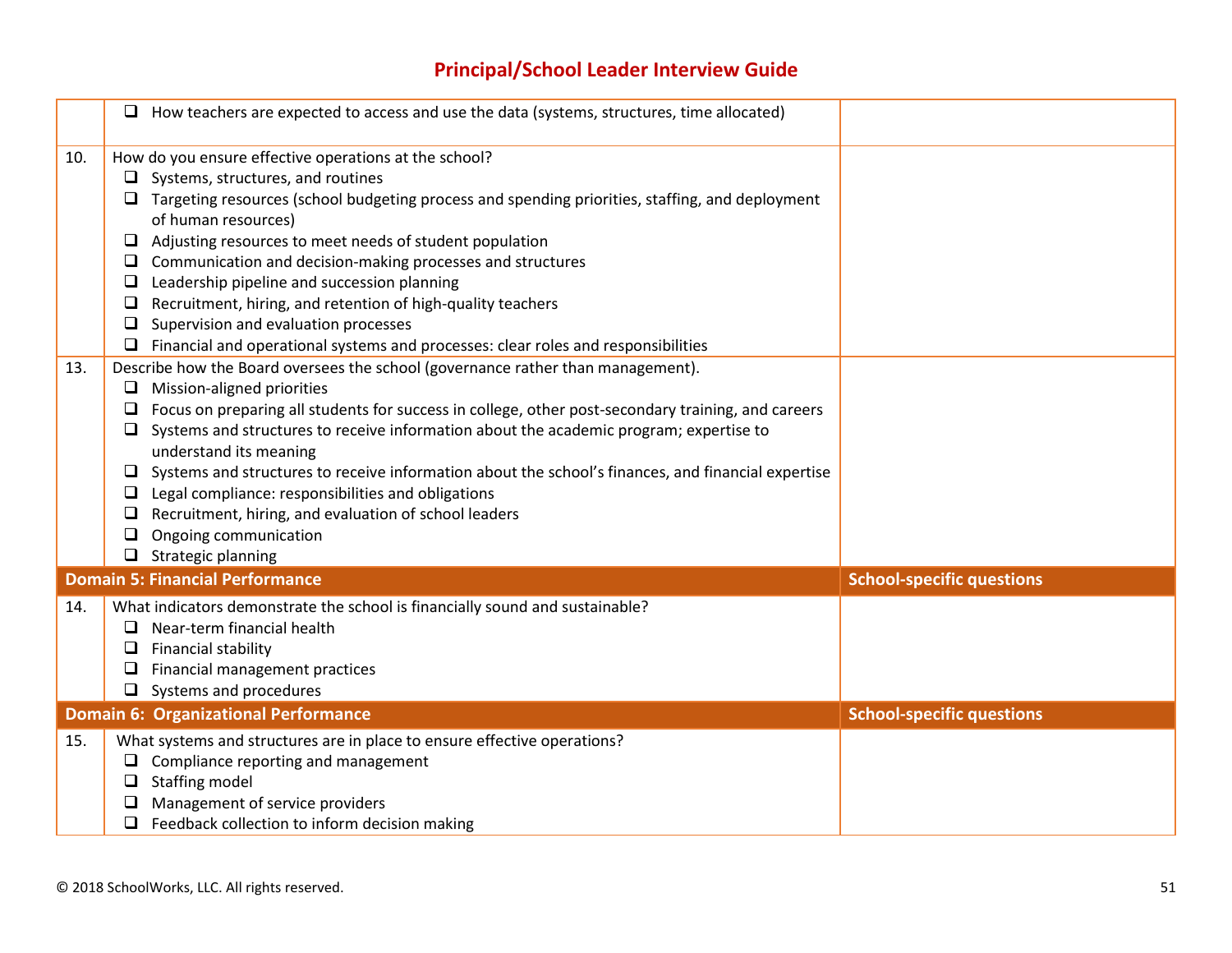# **Teacher Focus Group Guide / Specialist Focus Group Guide**

|    | <b>Domain 1: Instruction</b>                                                                                                                                                                                                                                                                                                                                                                                                                                                                                                                                                                                                                                                                                                                                         | <b>School-specific questions</b> |
|----|----------------------------------------------------------------------------------------------------------------------------------------------------------------------------------------------------------------------------------------------------------------------------------------------------------------------------------------------------------------------------------------------------------------------------------------------------------------------------------------------------------------------------------------------------------------------------------------------------------------------------------------------------------------------------------------------------------------------------------------------------------------------|----------------------------------|
| 1. | Is there a school-wide approach to behavior management that we will observe in the classrooms?<br><b>Behavioral expectations</b><br>$\Box$<br>Learning time maximized<br>⊔<br>Classroom interactions and organization<br>⊔                                                                                                                                                                                                                                                                                                                                                                                                                                                                                                                                           |                                  |
| 2. | What is the school's approach to instruction? Are there common practices we will observe across<br>classrooms?<br>Clear learning goals and objectives<br>$\Box$<br>Instructional strategies and materials<br>⊔<br>Lesson structure<br>□<br>Differentiation<br>❏<br>Components of the school's curriculum<br>u<br>Alignment to educational model<br>⊔<br>Student collaboration/peer work<br>❏<br>Ensuring students' cognitive engagement/higher-order thinking, problem solving and critical<br>⊔<br>thinking                                                                                                                                                                                                                                                         |                                  |
| 3. | How do teachers assess students' mastery of skills and content during lessons?<br>Formative assessments/checks for understanding<br>⊔<br>Feedback to students<br>□<br><b>Domain 2: Students' Opportunities to Learn</b>                                                                                                                                                                                                                                                                                                                                                                                                                                                                                                                                              | <b>School-specific questions</b> |
| 4. | How does the school identify and support students with a full range of needs?<br>Process for identification of students needing academic and behavioral supports (Response<br>□<br>to Intervention/universal screening, child study/student support teams)<br>Available academic/behavioral supports offered by school (types, frequency, staffing, training)<br>❏<br>Approach to monitoring progress<br>⊔<br>Services for students with a wide range of needs, including handicapped and disadvantaged<br>⊔<br>learners through those who are academically advanced, students with disabilities, limited English<br>proficiency, students that are homeless, students at risk of dropping out, students in crisis, and<br>students who require intensive assistance |                                  |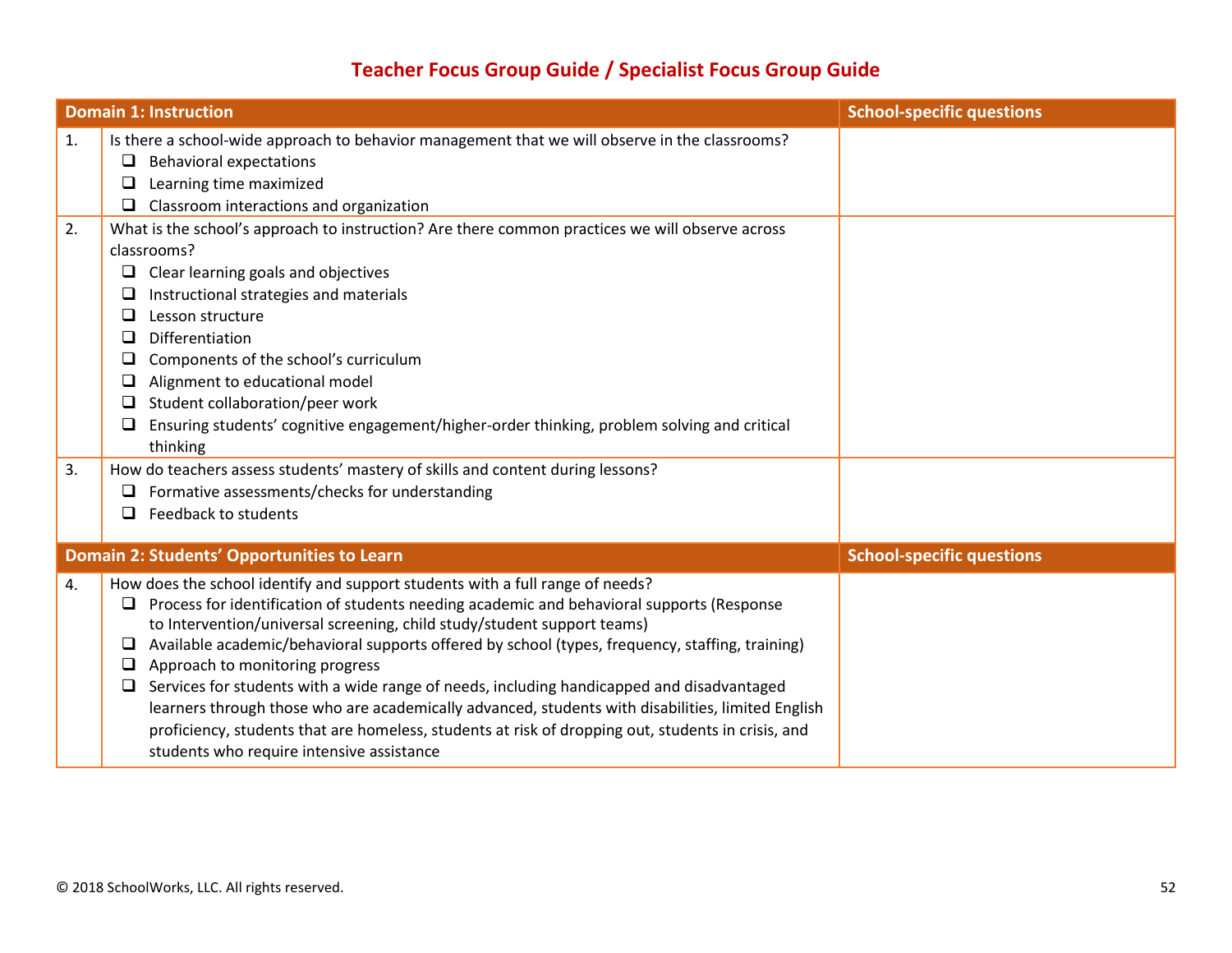# **Teacher Focus Group Guide / Specialist Focus Group Guide**

| 5. | In what other ways does the school support student learning?                      |  |
|----|-----------------------------------------------------------------------------------|--|
|    | Safe and supportive learning environment (physical and emotional safety)<br>ا اسا |  |
|    | High expectations<br>ப                                                            |  |
|    | Use of disaggregate data to identify and address trends<br>ப                      |  |
|    | $\Box$ Programs and supports to develop social and emotional awareness skills     |  |
|    | Opportunities to form positive relationships with peers and adults<br>ப           |  |
|    | Family engagement in support of students' learning<br>ا الما                      |  |
|    | Celebration of students' success and growth                                       |  |

|          | <b>Domain 3: Educators' Opportunities to Learn</b>                                                                                                                                                                                                                                                                                                                                                                                                                                                                                                                                                                                                                                                                                                                                                                                                   | <b>School-specific questions</b> |
|----------|------------------------------------------------------------------------------------------------------------------------------------------------------------------------------------------------------------------------------------------------------------------------------------------------------------------------------------------------------------------------------------------------------------------------------------------------------------------------------------------------------------------------------------------------------------------------------------------------------------------------------------------------------------------------------------------------------------------------------------------------------------------------------------------------------------------------------------------------------|----------------------------------|
| 6.<br>7. | Describe the school's approach to professional development (PD).<br>Aligned to State standards, organizational goals and key design elements in charter<br>$\Box$<br>Focus of PD and how it was identified<br>$\Box$<br>Structure, frequency, and content of PD (active, intensive, sustained, follow-up)<br>Evaluation and evidence of effectiveness<br>$\Box$<br>Opportunities for teachers to collaborate (mentors, teams, structures, follow-up)<br>Use of interim data to inform growth projections and make necessary modifications<br>❏<br>Role of school leaders in facilitating/supporting teacher collaboration<br>❏<br>Trained (and evaluated) mentors to provide sustained, job-embedded instruction<br>Describe the professional working climate in the building.<br>Shared mindsets and beliefs<br>◻<br>Collective responsibility<br>□ |                                  |
|          | Growth-oriented focus; shared commitments and beliefs<br>Value for innovation, learning from mistakes and risk taking<br>❏<br>Relationship among staff/between staff and administrators<br>Data driven<br>$\Box$                                                                                                                                                                                                                                                                                                                                                                                                                                                                                                                                                                                                                                     |                                  |
|          | Domain 4: Leadership & Governance                                                                                                                                                                                                                                                                                                                                                                                                                                                                                                                                                                                                                                                                                                                                                                                                                    | <b>School-specific questions</b> |
| 8.       | In what ways do school leaders monitor and work to continuously improve teaching and learning?<br>Academic vision, goals, and progress-monitoring<br>Coherent, comprehensive and aligned curriculum<br>□<br>High-quality assessments<br>ப<br>Feedback to teachers on planning documents and instruction (frequency, content, consistency)<br>School-wide data culture<br>$\Box$                                                                                                                                                                                                                                                                                                                                                                                                                                                                      |                                  |
| 9.       | What assessments does the school administer, and what is the purpose of each assessment?<br>Type and frequency<br>$\Box$<br>How school leaders use the data (strategic, impact on programs, transparency)<br>□                                                                                                                                                                                                                                                                                                                                                                                                                                                                                                                                                                                                                                       |                                  |

© 2018 SchoolWorks, LLC. All rights reserved. 53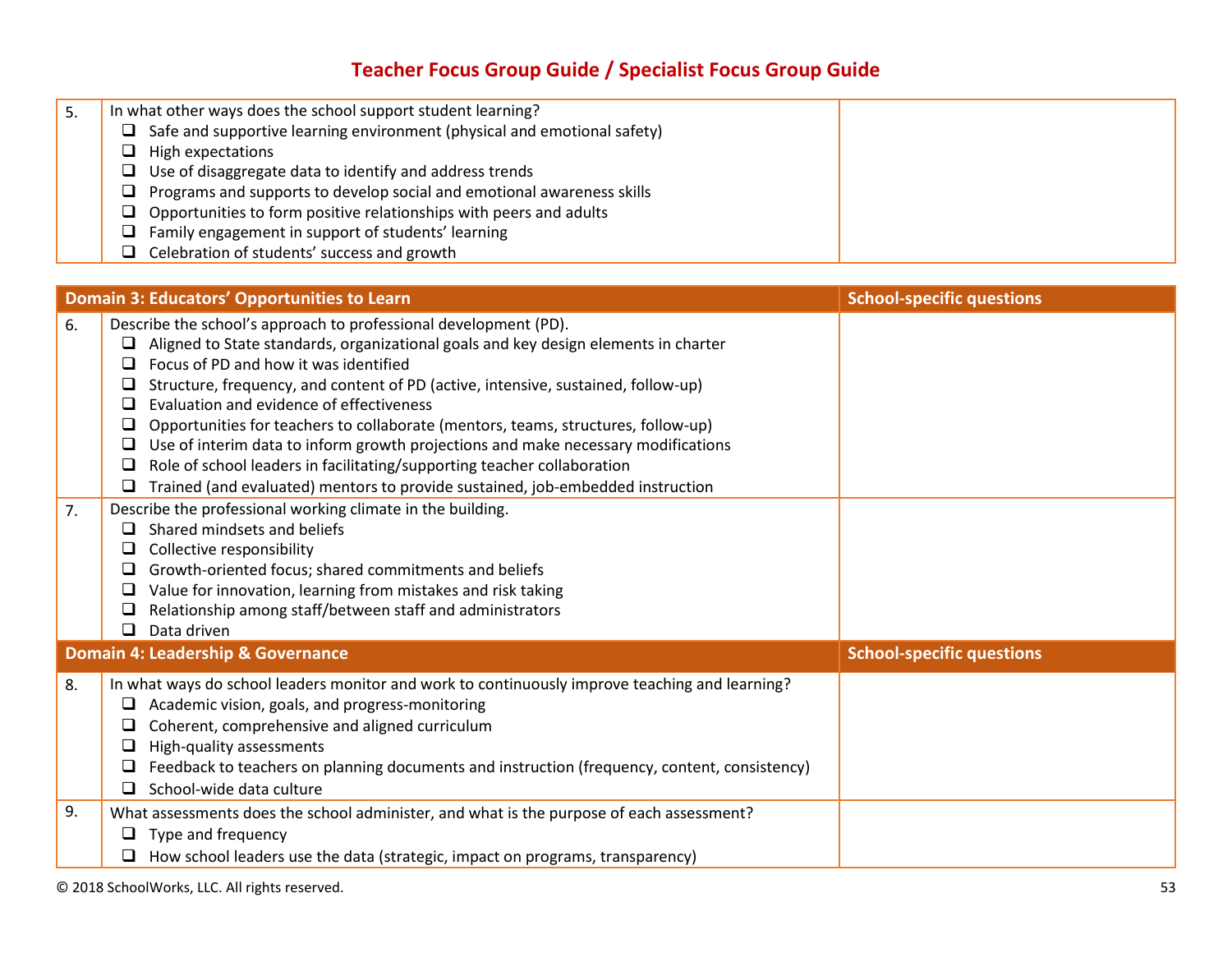# **Teacher Focus Group Guide / Specialist Focus Group Guide**

|     | How teachers are expected to access and use the data (systems, structures, time allocated)<br>⊔      |
|-----|------------------------------------------------------------------------------------------------------|
| 10. | How does the school leader ensure effective operations at the school?                                |
|     | Systems, structures, and routines                                                                    |
|     | Targeting resources (school budgeting process and spending priorities, staffing, and deployment<br>⊔ |
|     | of human resources)                                                                                  |
|     | Adjusting resources to meet needs of student population<br>⊔                                         |
|     | Communication and decision-making processes and structures                                           |
|     | Leadership pipeline and succession planning                                                          |
|     | Recruitment, hiring, and retention of high-quality teachers                                          |
|     | Supervision and evaluation processes                                                                 |
|     | Financial and operational systems and processes: clear roles and responsibilities                    |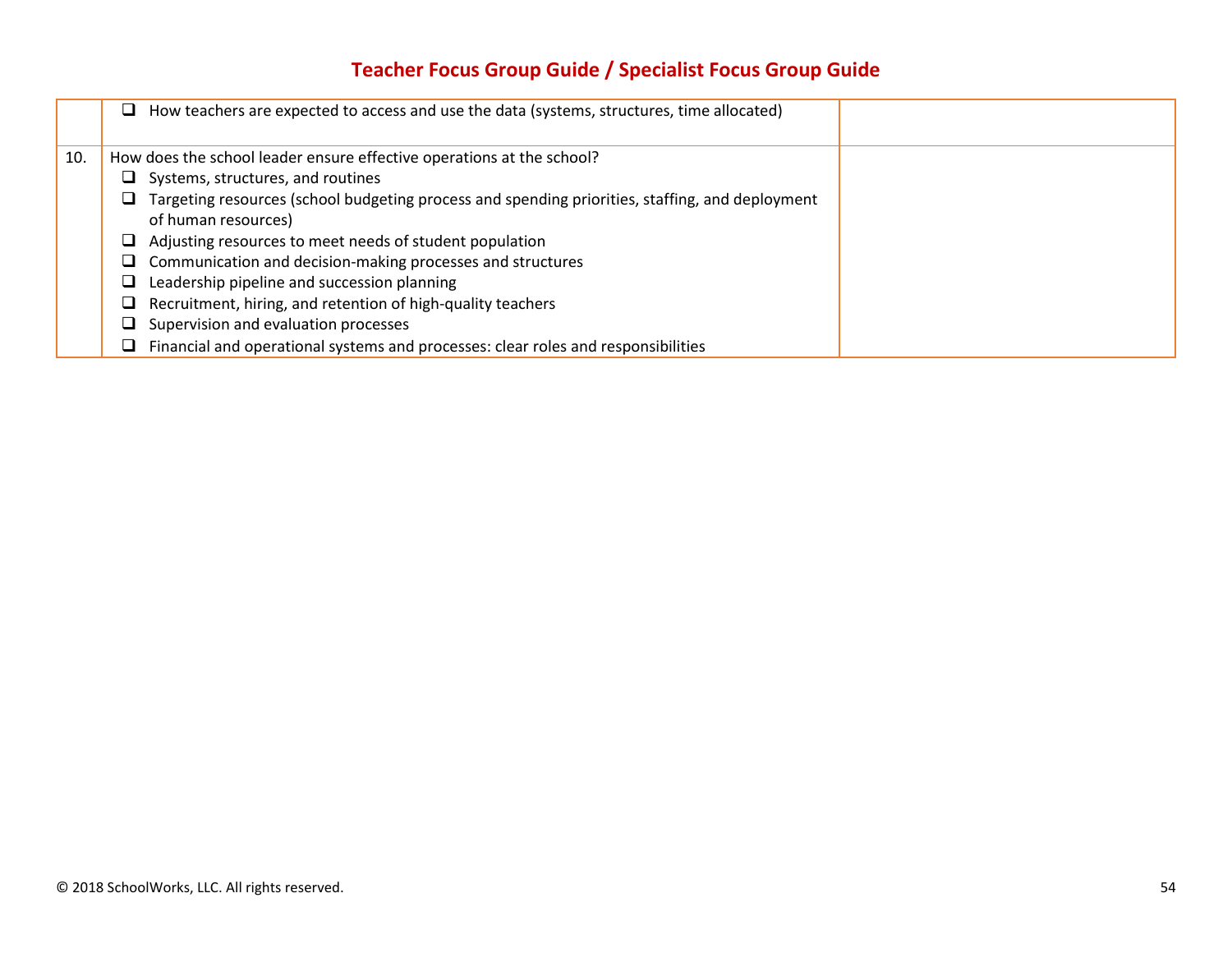# **Network Members' Interview Guide**

|    | <b>Domain 1: Instruction</b>                                                                                                                                                                                                                                                                                                                                                                                                                                                                                                                                                                                                                                                                                                        | <b>School-specific questions</b> |
|----|-------------------------------------------------------------------------------------------------------------------------------------------------------------------------------------------------------------------------------------------------------------------------------------------------------------------------------------------------------------------------------------------------------------------------------------------------------------------------------------------------------------------------------------------------------------------------------------------------------------------------------------------------------------------------------------------------------------------------------------|----------------------------------|
| 1. | Is there a school-wide approach to behavior management that we will observe in the classrooms?<br>$\Box$ Behavioral expectations<br>Maximize learning time<br>⊔<br>Classroom interactions and organization<br>⊔<br>Non-negotiables set by Network<br>u                                                                                                                                                                                                                                                                                                                                                                                                                                                                              |                                  |
| 2. | What is the school's approach to instruction? Are there common practices we will observe across<br>classrooms?<br>$\Box$ Clear learning goals and objectives<br>Instructional strategies and materials<br>❏<br>Lesson structure<br>❏<br>Differentiation<br>$\Box$<br>❏<br>Components of the school's curriculum<br>Alignment to educational model<br>$\Box$<br>Student collaboration/peer work<br>$\Box$<br>Ensuring students' cognitive engagement/higher-order thinking, problem solving/critical thinking<br>$\Box$<br>Non-negotiables set by Network<br>$\Box$                                                                                                                                                                  |                                  |
|    | Domain 2: Students' Opportunities to Learn                                                                                                                                                                                                                                                                                                                                                                                                                                                                                                                                                                                                                                                                                          | <b>School-specific questions</b> |
| 3. | How does the school identify and support students with a full range of needs?<br>$\Box$ Process for identification of students needing academic and behavioral supports (Response<br>to Intervention/universal screening, child study/student support teams)<br>Available academic/behavioral supports offered by school (types, frequency, staffing, training)<br>$\Box$<br>Approach to monitoring progress<br>⊔<br>Services for students with a wide range of needs, including handicapped and disadvantaged<br>$\Box$<br>learners through those who are academically advanced, students with disabilities, limited English<br>proficiency, students that are homeless, students at risk of dropping out, students in crisis, and |                                  |
|    | students who require intensive assistance?                                                                                                                                                                                                                                                                                                                                                                                                                                                                                                                                                                                                                                                                                          |                                  |

© 2018 SchoolWorks, LLC. All rights reserved. 55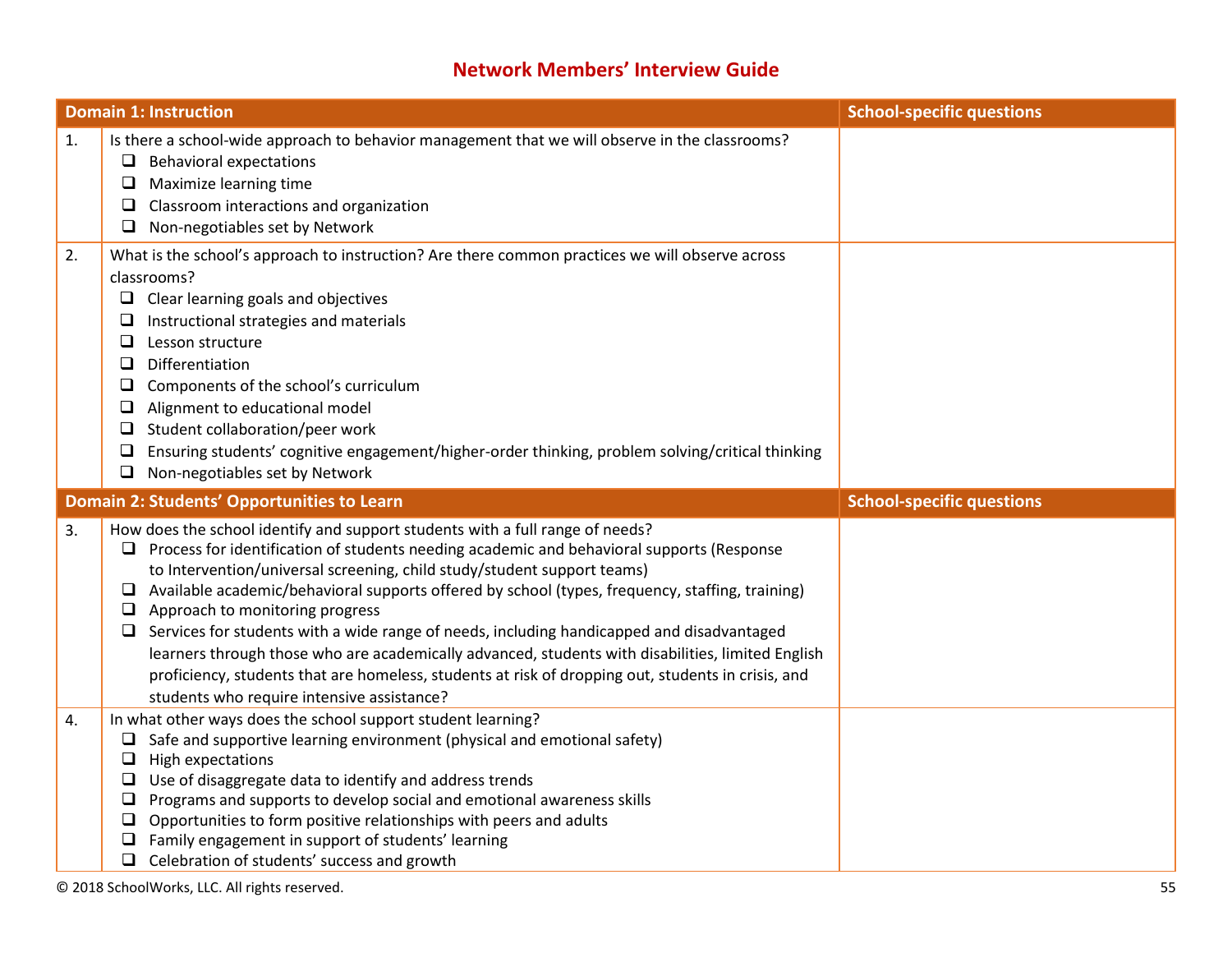# **Network Members' Interview Guide**

|    | <b>Domain 3: Educators' Opportunities to Learn</b>                                                                                                                                                                                                                                                                                                                                                                                                                                                                                                                                                                                                                                                              | <b>School-specific questions</b> |
|----|-----------------------------------------------------------------------------------------------------------------------------------------------------------------------------------------------------------------------------------------------------------------------------------------------------------------------------------------------------------------------------------------------------------------------------------------------------------------------------------------------------------------------------------------------------------------------------------------------------------------------------------------------------------------------------------------------------------------|----------------------------------|
| 5. | Describe the school's approach to professional development (PD).<br>$\Box$ Aligned to state standards, organizational goals and key design elements in charter<br>Focus of PD and how it was identified<br>□<br>Structure, frequency, and content of PD (active, intensive, sustained, follow-up)<br>u.<br>Evaluation and evidence of effectiveness<br>□<br>Opportunities for teachers to collaborate (mentors, teams, structures, follow-up)<br>□<br>Use of interim data to inform growth projections and make necessary modifications<br>$\Box$<br>Role of school leaders in facilitating/supporting teacher collaboration<br>$\Box$<br>$\Box$ Trained mentors to provide sustained, job-embedded instruction |                                  |
| 6. | Describe the professional working climate in the building.<br>$\Box$ Shared mindsets and beliefs<br>Collective responsibility<br>□<br>Growth-oriented focus; shared commitments and beliefs<br>⊔<br>$\Box$ Value for innovation, learning from mistakes and risk taking<br>$\Box$ Relationship among staff/between staff and administrators                                                                                                                                                                                                                                                                                                                                                                     |                                  |
|    | <b>Domain 4: Leadership &amp; Governance</b>                                                                                                                                                                                                                                                                                                                                                                                                                                                                                                                                                                                                                                                                    | <b>School-specific questions</b> |
| 7. | Describe how the board works with the Network to oversee the school.<br>$\Box$ Information they receive about the academic program, and expertise to understand information<br>Information they receive about the school's finances, and financial expertise<br>⊔<br>Communication with school board and its members<br>⊔<br>Recruitment, hiring, and evaluation of chief executive<br>⊔<br>$\Box$ Strategic plan                                                                                                                                                                                                                                                                                               |                                  |
| 8. | In what ways does the Network monitor and work to continuously improve the academic program?<br>$\Box$ Academic vision, goals, and progress-monitoring<br>Review of curriculum and curriculum revisions<br>□<br>Role in providing feedback to teachers on planning documents and instruction (frequency,<br>□<br>content, consistency)<br>$\Box$ Analysis of data and determining next steps (school improvement plans)<br>Supervision and evaluation processes<br>$\Box$<br>Process for recruiting and hiring teachers and support provided by Network                                                                                                                                                         |                                  |
| 9. | What assessments does the school administer, and what is the purpose of each assessment?<br>Frequency<br>$\Box$ How the Network uses the data                                                                                                                                                                                                                                                                                                                                                                                                                                                                                                                                                                   |                                  |

© 2018 SchoolWorks, LLC. All rights reserved. 56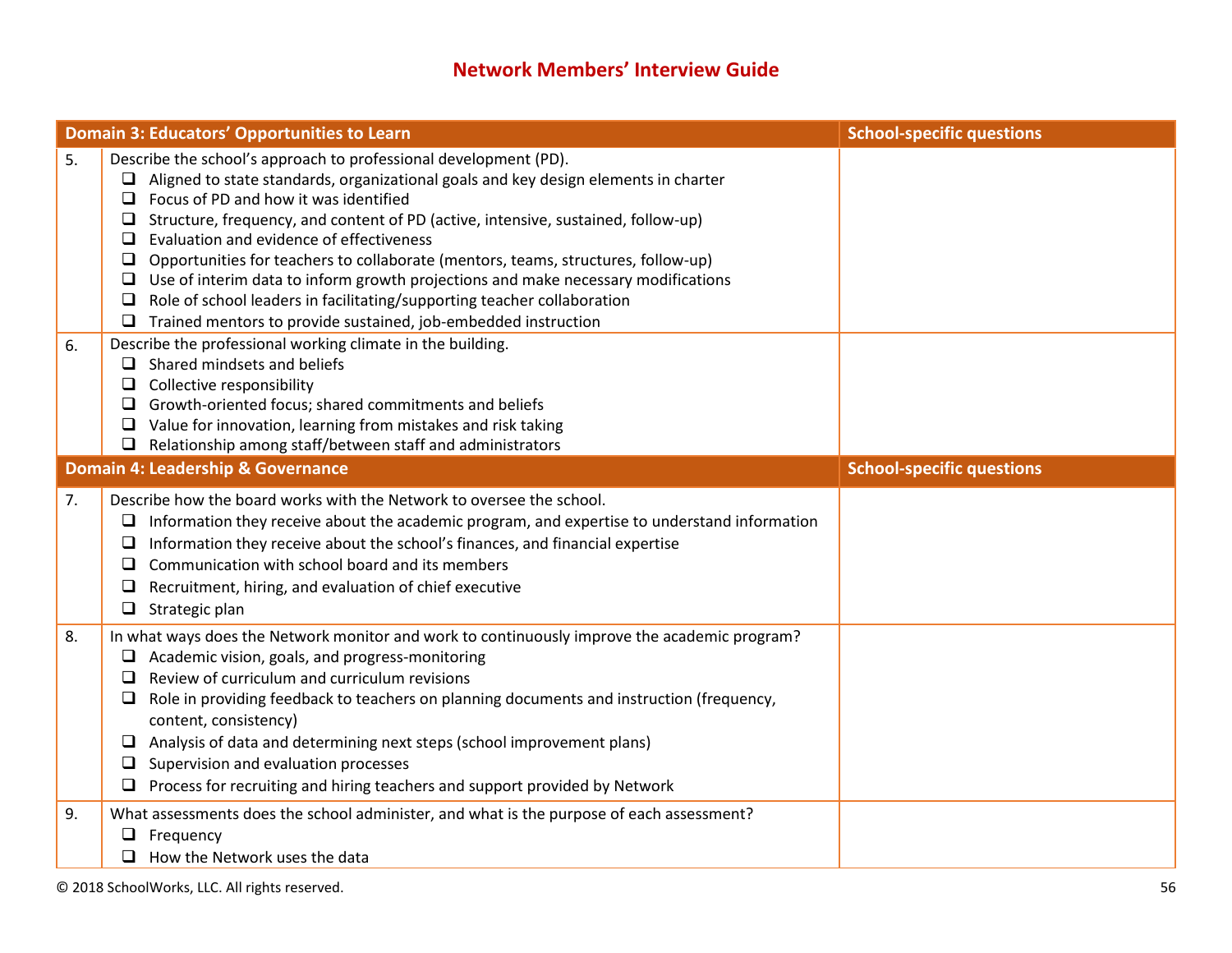# **Network Members' Interview Guide**

|     | Supports put in place by the Network to facilitate use of data (protocols, templates)<br>⊔<br>How school leaders use the data<br>❏                                                                                                                                                                                                                                                                                                                                                |                                  |
|-----|-----------------------------------------------------------------------------------------------------------------------------------------------------------------------------------------------------------------------------------------------------------------------------------------------------------------------------------------------------------------------------------------------------------------------------------------------------------------------------------|----------------------------------|
|     | How teachers are expected to access and use the data<br>❏                                                                                                                                                                                                                                                                                                                                                                                                                         |                                  |
|     | <b>Domain 5: Financial Performance</b>                                                                                                                                                                                                                                                                                                                                                                                                                                            | <b>School-specific questions</b> |
| 10. | Is the school financially sound and sustainable?<br>Near-term health<br>ப<br>Financial stability<br>ப<br>Financial management practices<br>⊔<br>Systems and procedures<br>O                                                                                                                                                                                                                                                                                                       |                                  |
|     | <b>Domain 6: Organizational Performance</b>                                                                                                                                                                                                                                                                                                                                                                                                                                       | <b>School-specific questions</b> |
| 11. | What operational systems and structures do you provide to the school?<br>Collecting and using feedback for decision making<br>Planning and managing risk<br>⊔<br>Technology-related supports<br>Student information system                                                                                                                                                                                                                                                        |                                  |
| 12. | Can you describe ways in which school resources are targeted toward improving student learning<br>and achievement?<br>School budgeting process (Network participation)<br>⊔<br>Spending priorities<br>⊔<br>Staffing and deployment of human resources (sufficient staff to support students, use of<br>paraprofessionals)<br>Recruitment, hiring, and retention of staff<br>⊔<br>Supervision and evaluation processes<br>⊔<br>Opportunities for staff leadership development<br>⊔ |                                  |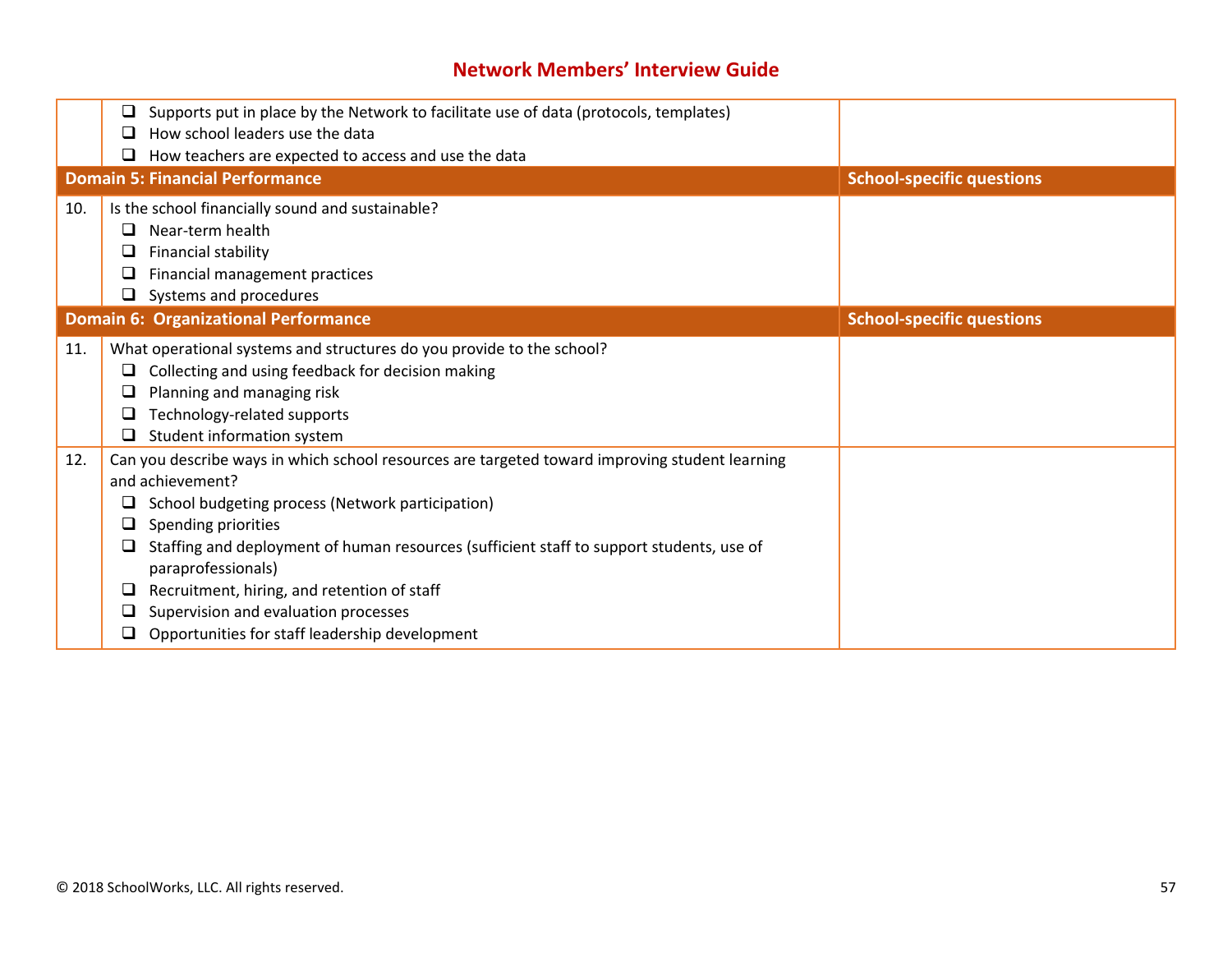# **Governance Focus Group Guide**

|    | Domain 2: Students' Opportunities to Learn                                                                                                                                                                                                                                                                                                                                                                                                                                                                                                                                                                                                     | <b>School-specific questions</b> |
|----|------------------------------------------------------------------------------------------------------------------------------------------------------------------------------------------------------------------------------------------------------------------------------------------------------------------------------------------------------------------------------------------------------------------------------------------------------------------------------------------------------------------------------------------------------------------------------------------------------------------------------------------------|----------------------------------|
| 1. | Describe the measures the school board has put in place to ensure the safety of students and school<br>staff.<br>$\Box$<br>Investment in security personnel or equipment<br>$\Box$ Training for staff and students                                                                                                                                                                                                                                                                                                                                                                                                                             |                                  |
|    | <b>Domain 4: Leadership &amp; Governance</b>                                                                                                                                                                                                                                                                                                                                                                                                                                                                                                                                                                                                   | <b>School-specific questions</b> |
| 2. | Describe how the board oversees the school.<br>$\Box$ Mission aligned priorities; focus on preparing all students for success in college, other post-<br>secondary training, and careers<br>$\Box$ Governance practices rather than management<br>Information they receive about the academic program, and expertise to understand its meaning<br>□<br>Information they receive about the school's finances, and financial expertise<br>$\Box$<br>Communication with school leader and/or Network<br>❏<br>Recruitment, hiring, and evaluation of chief executive<br>$\Box$<br>Oversight of contract with Network<br>❏<br>$\Box$ Strategic plan |                                  |
| 3. | How do you ensure effective operations at the school?<br>$\Box$ School budgeting process<br>Spending priorities<br>u<br>$\Box$ Staffing and deployment of human resources<br>$\Box$ Systems and structures                                                                                                                                                                                                                                                                                                                                                                                                                                     |                                  |
| 4. | What measures have you put in place to ensure the sustainability of the school?<br>$\Box$ School leadership pipeline<br>Financial viability<br>□<br>$\Box$ Facilities<br>$\Box$ Self-assessment of governing practices and outcome                                                                                                                                                                                                                                                                                                                                                                                                             |                                  |
|    | <b>Domain 5: Financial Performance</b>                                                                                                                                                                                                                                                                                                                                                                                                                                                                                                                                                                                                         | <b>School-specific questions</b> |
| 5. | What indicators demonstrate the school is financially sound and sustainable?<br>Near-term financial health<br>u.<br>Financial stability<br>□<br>Financial management practices<br>$\Box$ Systems and procedures                                                                                                                                                                                                                                                                                                                                                                                                                                |                                  |
|    | <b>Domain 6: Organizational Performance</b>                                                                                                                                                                                                                                                                                                                                                                                                                                                                                                                                                                                                    | <b>School-specific questions</b> |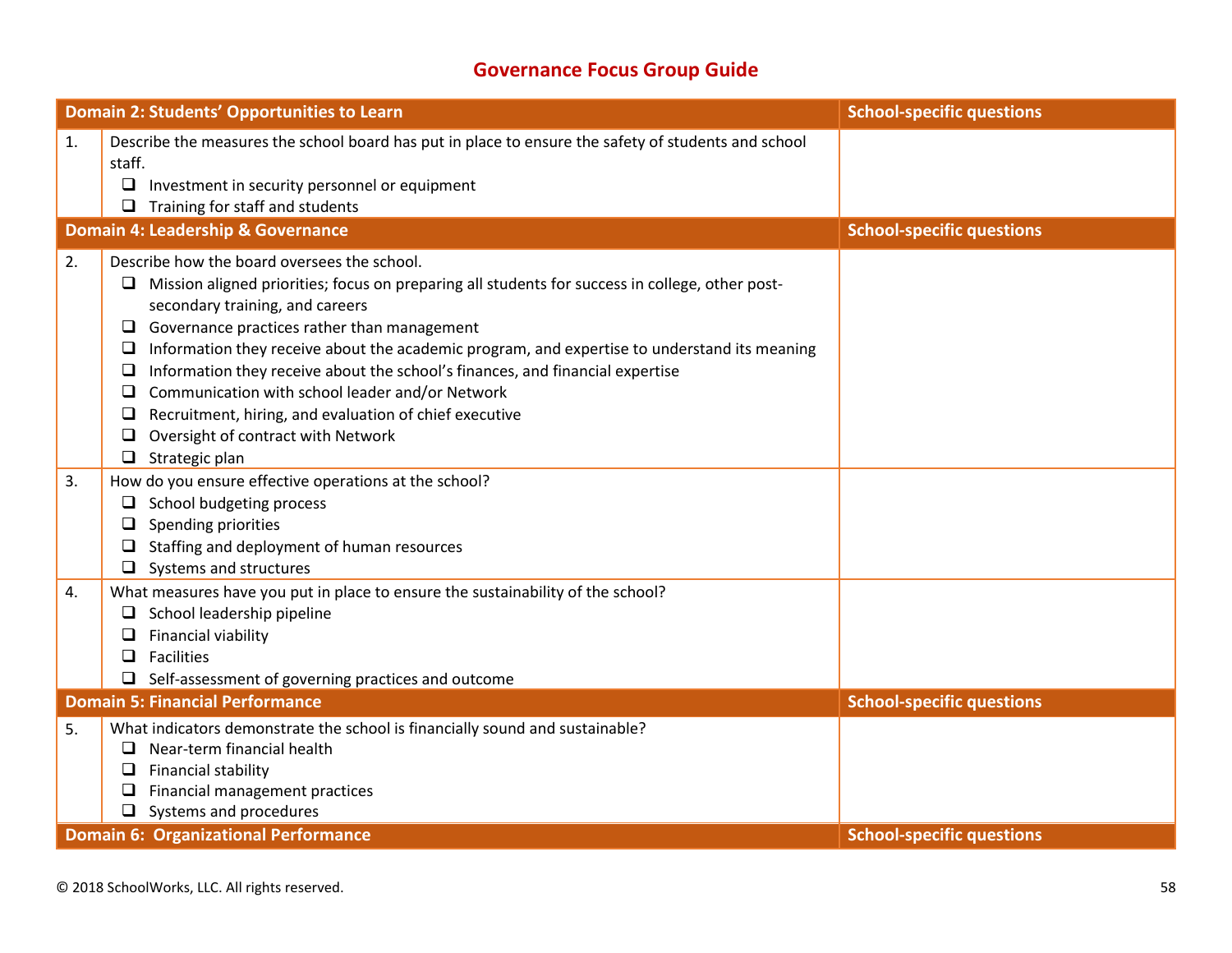# **Governance Focus Group Guide**

| ь. | What systems and structures are in place to ensure effective operations? |  |
|----|--------------------------------------------------------------------------|--|
|    | $\Box$ Compliance reporting and management                               |  |
|    | $\Box$ Staffing model                                                    |  |
|    | Management of service providers<br>u.                                    |  |
|    | Feedback collection to inform decision making                            |  |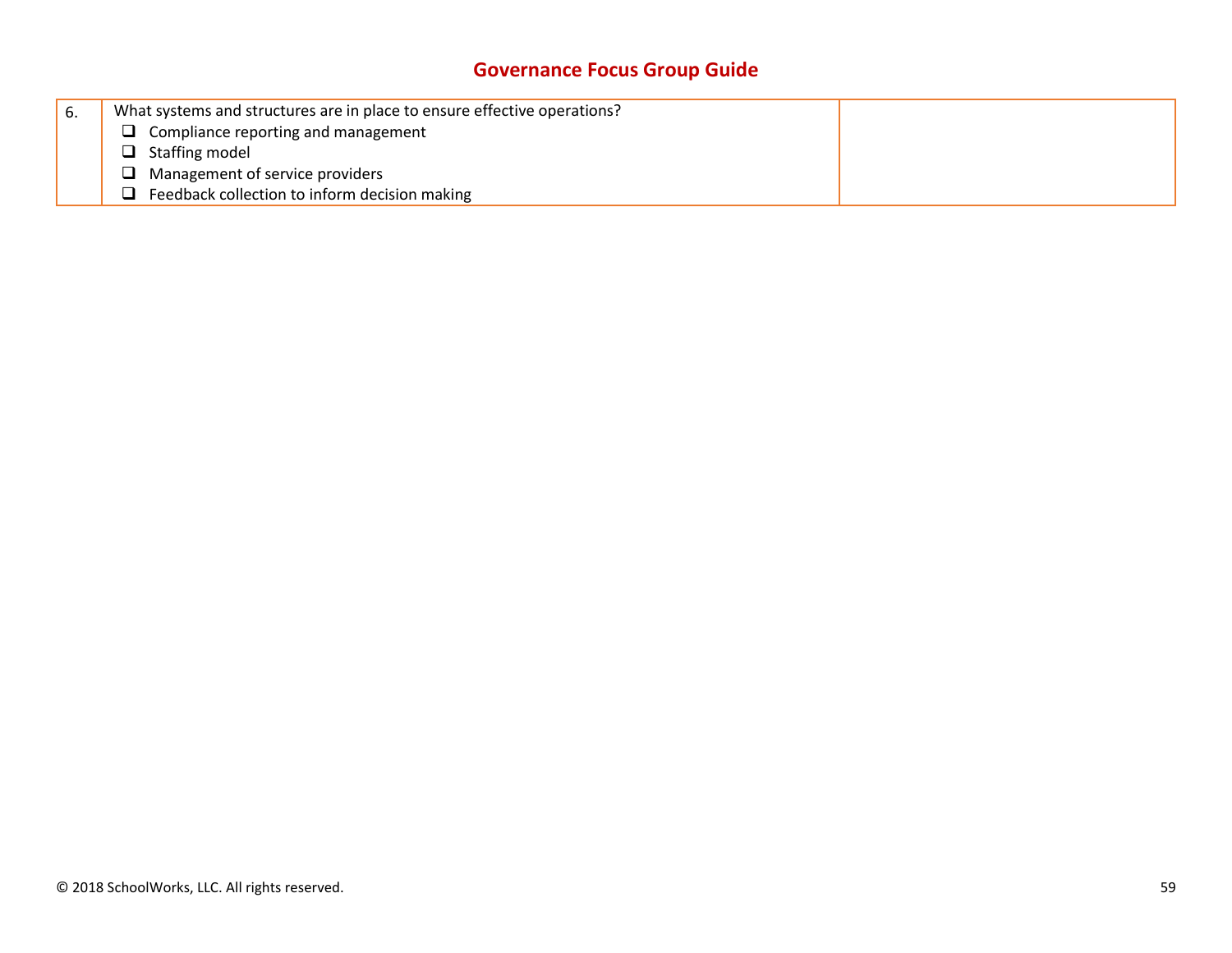# **Parent Focus Group Guide**

|    | <b>Domain 1: Instruction</b>                                                                                                                                                                                                                                                                                                                                                                                                                                                                                                                                                                                                                                                                                                                                             | <b>School-specific questions</b> |
|----|--------------------------------------------------------------------------------------------------------------------------------------------------------------------------------------------------------------------------------------------------------------------------------------------------------------------------------------------------------------------------------------------------------------------------------------------------------------------------------------------------------------------------------------------------------------------------------------------------------------------------------------------------------------------------------------------------------------------------------------------------------------------------|----------------------------------|
| 1. | What are the school's expectations for students when they are in class? (behavior and academics)<br>Consistency across teachers, grade levels<br>u.<br>Communication of expectations to students and their families<br>❏                                                                                                                                                                                                                                                                                                                                                                                                                                                                                                                                                 |                                  |
| 2. | How do teachers know where students are struggling and what they are doing well?<br>Assessments<br>□<br>Feedback to students<br>$\Box$                                                                                                                                                                                                                                                                                                                                                                                                                                                                                                                                                                                                                                   |                                  |
|    | <b>Domain 2: Students' Opportunities to Learn</b>                                                                                                                                                                                                                                                                                                                                                                                                                                                                                                                                                                                                                                                                                                                        | <b>School-specific questions</b> |
| 3. | How does the school support students with a full range of needs?<br>School's process for identification of students needing academic or behavioral supports<br>⊔<br>(Response to Intervention/universal screening, child study/student support teams)<br>Available academic/behavioral supports offered by school (types, frequency, staffing, training)<br>⊔<br>School's approach to monitoring progress<br>⊔<br>Services for students with a wide range of needs, including handicapped and disadvantaged<br>❏<br>learners through those who are academically advanced, students with disabilities, limited English<br>proficiency, students that are homeless, students at risk of dropping out, students in crisis, and<br>students who require intensive assistance |                                  |
| 4. | In what other ways does the school support student learning?<br>Celebration of students' (academic) accomplishments<br>⊔<br>Family engagement (workshops, opportunities to share home practices to support student<br>⊔<br>learning, parent volunteerism, PTOs)<br>Build understanding and knowledge re: assessments, educational components<br>❏<br>Safe and caring environment (physical and emotional safety across classrooms, hallways, parking<br>$\Box$<br>lots, etc.)<br>Hold and communicate high expectations<br>❏<br>Programs and supports to develop social and emotional awareness skills<br>❏<br>Opportunities to form positive relationships with peers and adults<br>⊔<br>Extracurricular activities (clubs, sports)<br>$\Box$                           |                                  |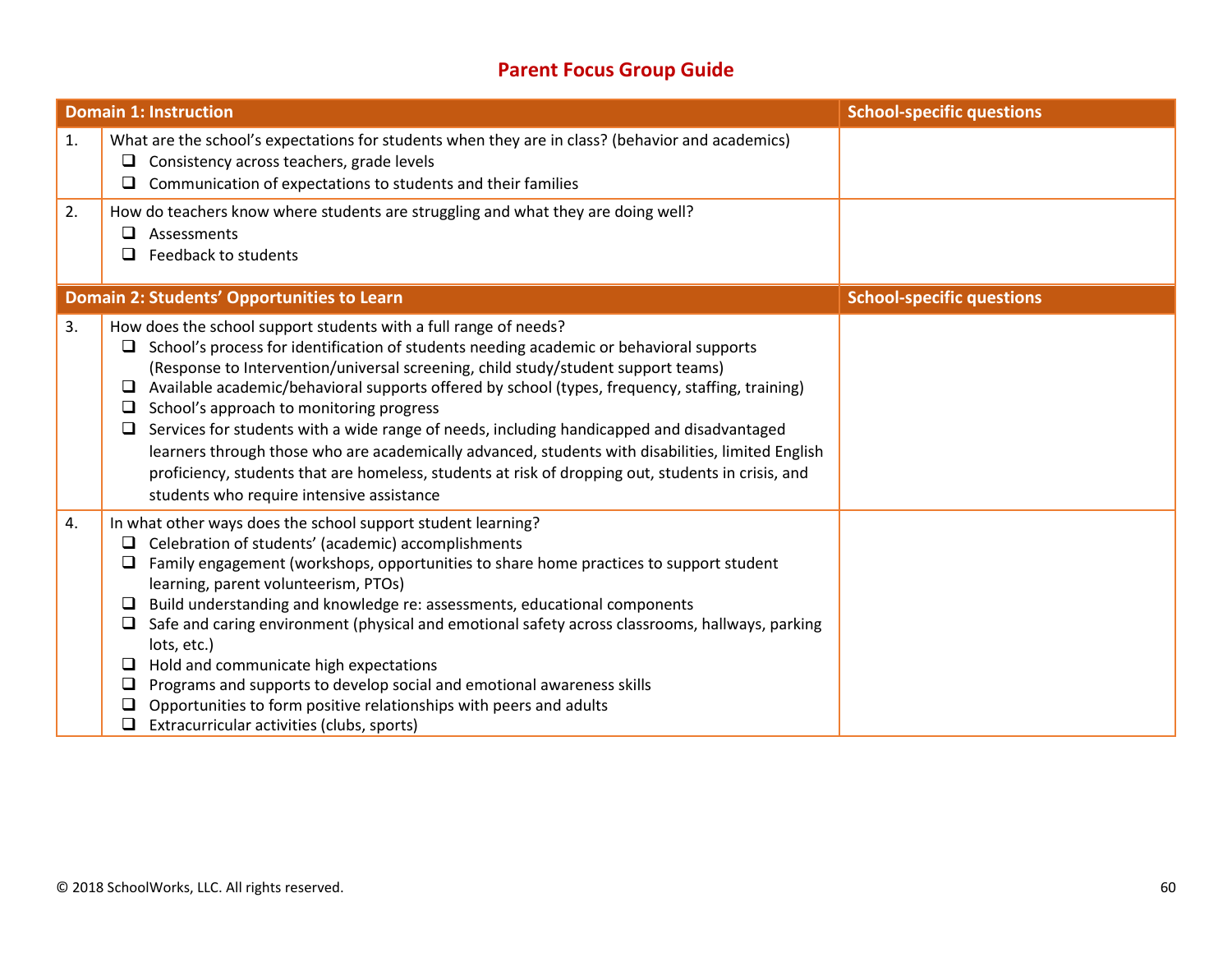# **Student Focus Group Guide**

|    | <b>Domain 1: Instruction</b>                                                                             | <b>School-specific questions</b> |
|----|----------------------------------------------------------------------------------------------------------|----------------------------------|
| 1. | How is the school preparing you for long term success: success in college, other post-secondary training |                                  |
|    | and careers? Provide an example.                                                                         |                                  |
|    | Do you ever/Have you ever:                                                                               |                                  |
|    | $\Box$ Complete an extended (3-to-5-page) research paper                                                 |                                  |
|    | Read non-fiction materials<br>□                                                                          |                                  |
|    | Take notes while the teacher gives you a presentation or a lot of information                            |                                  |
|    | Conduct science experiments and analysis of data<br>⊔                                                    |                                  |
|    | Work on challenging math concepts (fundamentals of algebra, geometry)<br>$\Box$                          |                                  |
|    | Take a second language<br>$\Box$                                                                         |                                  |
|    | Practice time management skills<br>u                                                                     |                                  |
|    | Create to-do lists, set goals, etc.<br>u                                                                 |                                  |
|    | Use computers to complete your assignments                                                               |                                  |
|    | Work on assignments that require considerable out of class preparation                                   |                                  |
|    | Learn about college admissions process, tuition/financial aid<br>⊔                                       |                                  |
|    | Learn career/technical skills (vocational opportunities)<br>$\Box$                                       |                                  |
| 2. | What are the expectations while you are in class?                                                        |                                  |
|    | High expectations (behavior and academic) for all students<br>u                                          |                                  |
|    | Learning time is maximized                                                                               |                                  |
|    | Consistency across the school                                                                            |                                  |
|    | Communication of expectations<br>⊔                                                                       |                                  |
|    | Rewards for good behavior<br>u.                                                                          |                                  |
| 3. | What kinds of activities do you usually do in class? Describe a typical lesson in:                       |                                  |
|    | $\Box$ Reading/Writing/Math/Science/Social studies                                                       |                                  |
|    | Challenging<br>$\Box$                                                                                    |                                  |
|    | Critical thinking; higher order thinking and problem solving                                             |                                  |
|    | Engaging; tied to real life application                                                                  |                                  |
|    | Work collaboratively<br>⊔                                                                                |                                  |
|    | $\Box$ Specific strategies used by teachers                                                              |                                  |
| 4. | How do teachers know how you are doing in class? How do you know how you are doing at this school?       |                                  |
|    | Report cards<br>$\Box$                                                                                   |                                  |
|    | Progress reports                                                                                         |                                  |
|    | Assessments (standardized and teacher created)                                                           |                                  |
|    | $\Box$ Rubrics                                                                                           |                                  |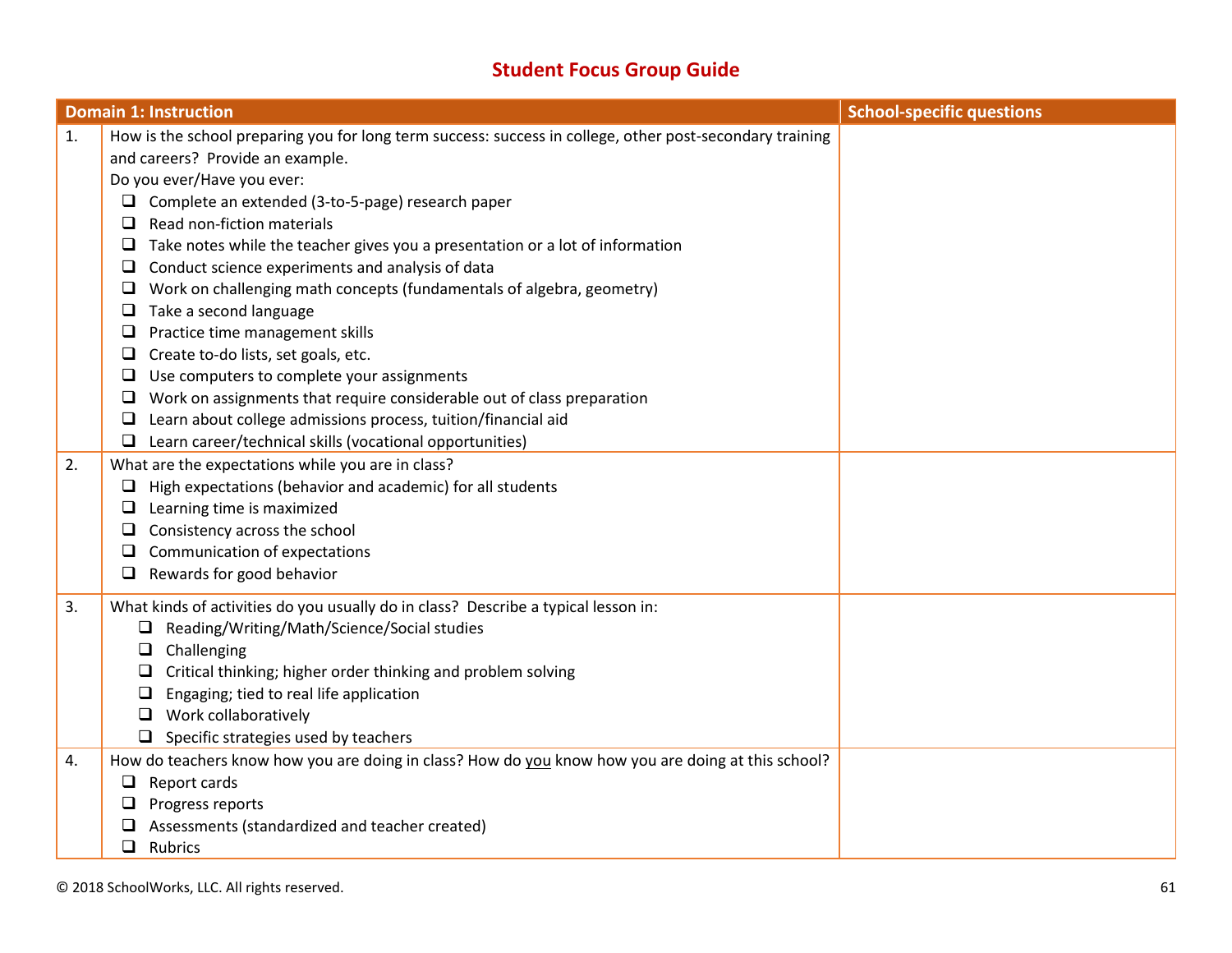# **Student Focus Group Guide**

|          | Feedback from teachers or peers: timely, frequent<br>❏                                                                                                                                                                                                                                                                                                                                                                                                                                                                                                                                                                                                                               |                                  |
|----------|--------------------------------------------------------------------------------------------------------------------------------------------------------------------------------------------------------------------------------------------------------------------------------------------------------------------------------------------------------------------------------------------------------------------------------------------------------------------------------------------------------------------------------------------------------------------------------------------------------------------------------------------------------------------------------------|----------------------------------|
|          | Chances to correct/revise work and show improvement<br>□                                                                                                                                                                                                                                                                                                                                                                                                                                                                                                                                                                                                                             |                                  |
|          | <b>Domain 2: Students' Opportunities to Learn</b>                                                                                                                                                                                                                                                                                                                                                                                                                                                                                                                                                                                                                                    | <b>School-specific questions</b> |
| 5.       | What types of support does the school offer students who need extra help?<br>Identifying students in need/accessing extra help<br>u.<br>Out of school academic services (tutoring)<br>□<br>In-school academic services/supports<br>$\Box$<br>Opportunities for credit recovery during summer or weekend programs<br>$\Box$<br>Services for students with a wide range of needs, including handicapped and disadvantaged<br>⊔<br>learners through those who are academically advanced, students with disabilities, limited English<br>proficiency, students that are homeless, students at risk of dropping out, students in crisis, and<br>students who require intensive assistance |                                  |
| 6.       | Does the school offer any programs aimed at helping students develop social skills?<br>$\Box$ Violence/anger management programs<br>Community service<br>$\Box$<br>Mentoring programs<br>❏<br>Boys'/girls' groups<br>⊔<br>Clubs and extracurricular activities<br>◻<br>$\Box$<br>Sports<br>□ Student governance/student council                                                                                                                                                                                                                                                                                                                                                      |                                  |
| 7.<br>8. | How does the school celebrate your accomplishments?<br>Award ceremonies<br>□<br>$\Box$<br>Announcements<br>Rewards/trips<br>$\Box$<br>National (Junior) Honor Society<br>Is this school a safe place to learn?<br>How does the school work to make sure that students are safe?<br>□<br>Security personnel or equipment<br>⊔                                                                                                                                                                                                                                                                                                                                                         |                                  |
| 9.       | Training/workshops<br>$\Box$<br>Bullying, teasing and harassment<br>$\Box$<br>Rules fairly and consistently enforced<br>$\Box$<br>Positive relationships with peers and adults<br>⊔<br>How does the school involve your families?<br>$\Box$ Workshops for parents                                                                                                                                                                                                                                                                                                                                                                                                                    |                                  |

© 2018 SchoolWorks, LLC. All rights reserved. 62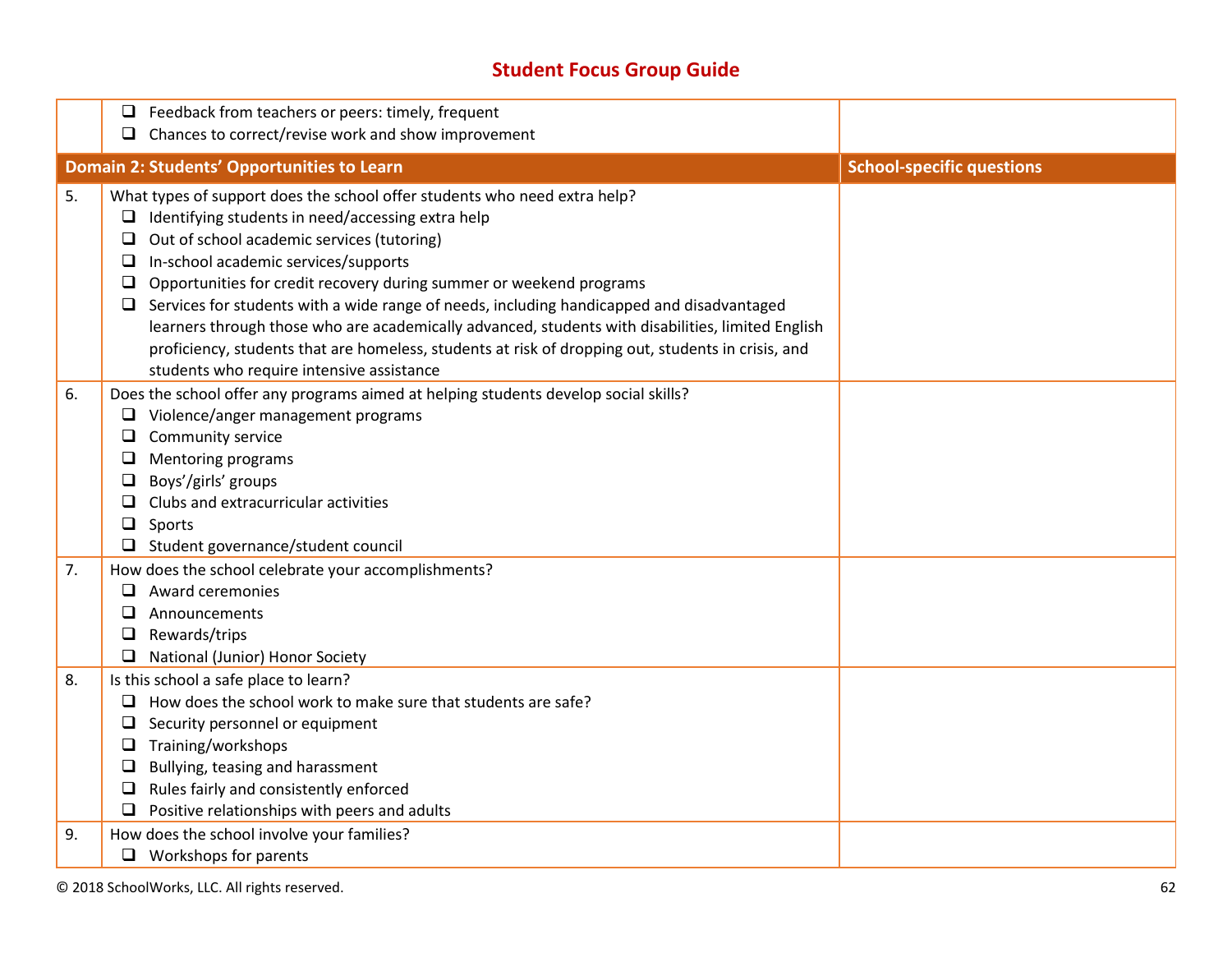# **Student Focus Group Guide**

| $\Box$ Opportunities to volunteer                   |  |
|-----------------------------------------------------|--|
| $\Box$ Attendance at ceremonies, community meetings |  |
| $\Box$ Parent/Teacher Organizations                 |  |
| Ongoing communication                               |  |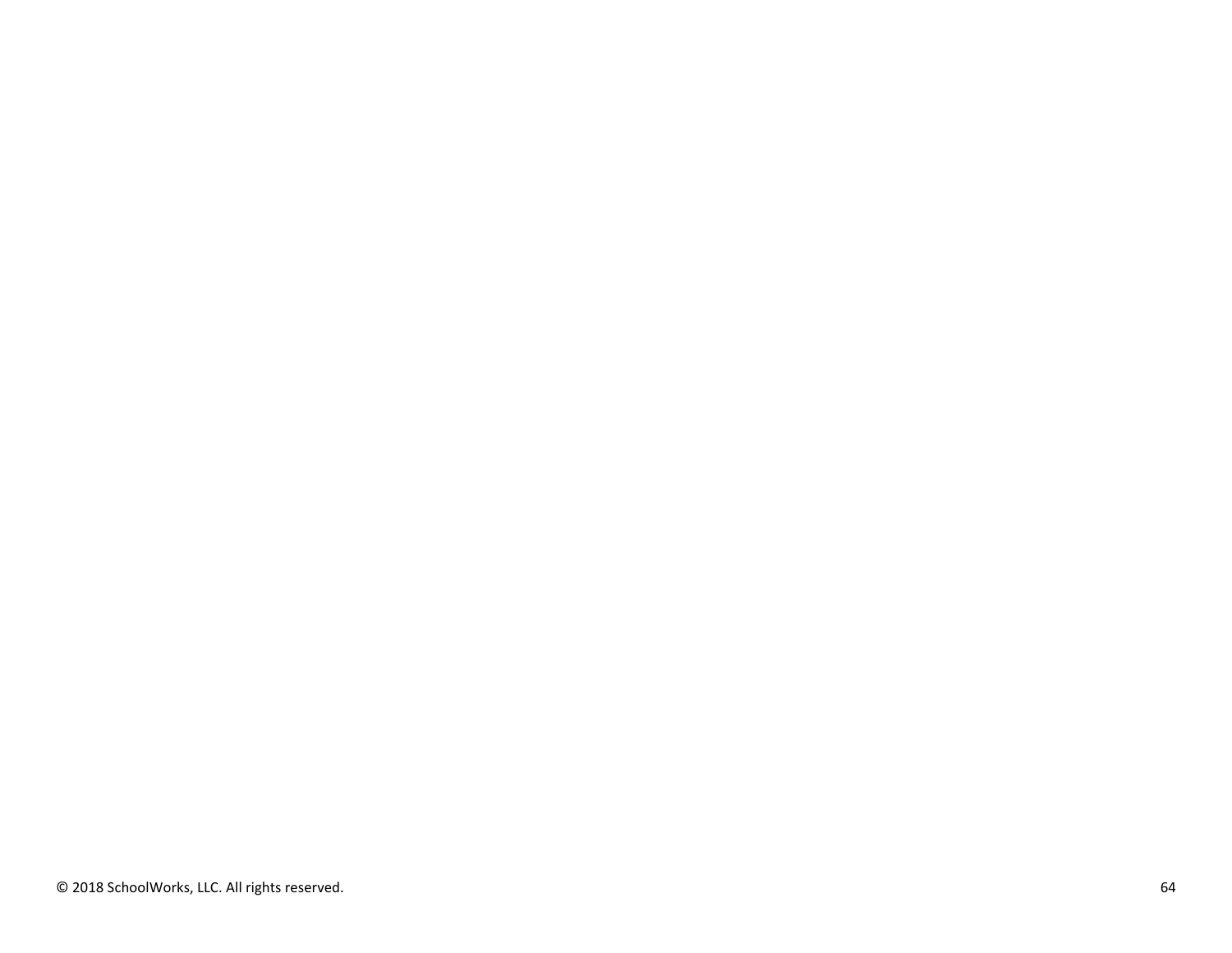# **Appendix D: Prioritization**

### **Prioritizing Findings: Introduction**

The purpose of the prioritization process is to assist school leaders in thinking through areas for improvement that are most important/most likely to impact student achievement and outcomes and should be addressed first.

The prioritization process with MCPSC is optional. It occurs at a time determined by the school leaders and the site visit team lead and/or members. It should include key members of the school's leadership, in addition to members of the site visit team.

The following pages are intended to provide the school an overview of the prioritization process, as well as to serve as a guide for the team. This process may vary from school to school; each school has unique needs and different levels of experience with prioritization planning.

#### **What are the steps involved in prioritization?**

There are several steps that are addressed during prioritization. These steps are described in further detail on the following pages.

- 1. Introduce the process
- 2. Review SQR findings
	- a. Identify strengths and resources
	- b. Identify needs, issues, and opportunities
- 3. Prioritize area
- 4. Select goal
- 5. Define measure to monitor progress of goal
- 6. Define action steps
- 7. Evaluate actions and prioritize
- 8. Create an implementation plan and select champions
- 9. Close the process

#### **Facilitation and decision-making methods**

Throughout prioritization, there are many decisions to be made. The very nature of the process forces the participants to narrow their focus. This can be challenging because it means letting go of some things in the short term to first address what is most important. Going through such a process is easier if you start by determining how decisions will be made.

Neither the site visit team members nor the team leader will be making decisions for the school. The facilitator will present the school with various methods that can be used to support decision making, and the school will choose one of those methods.